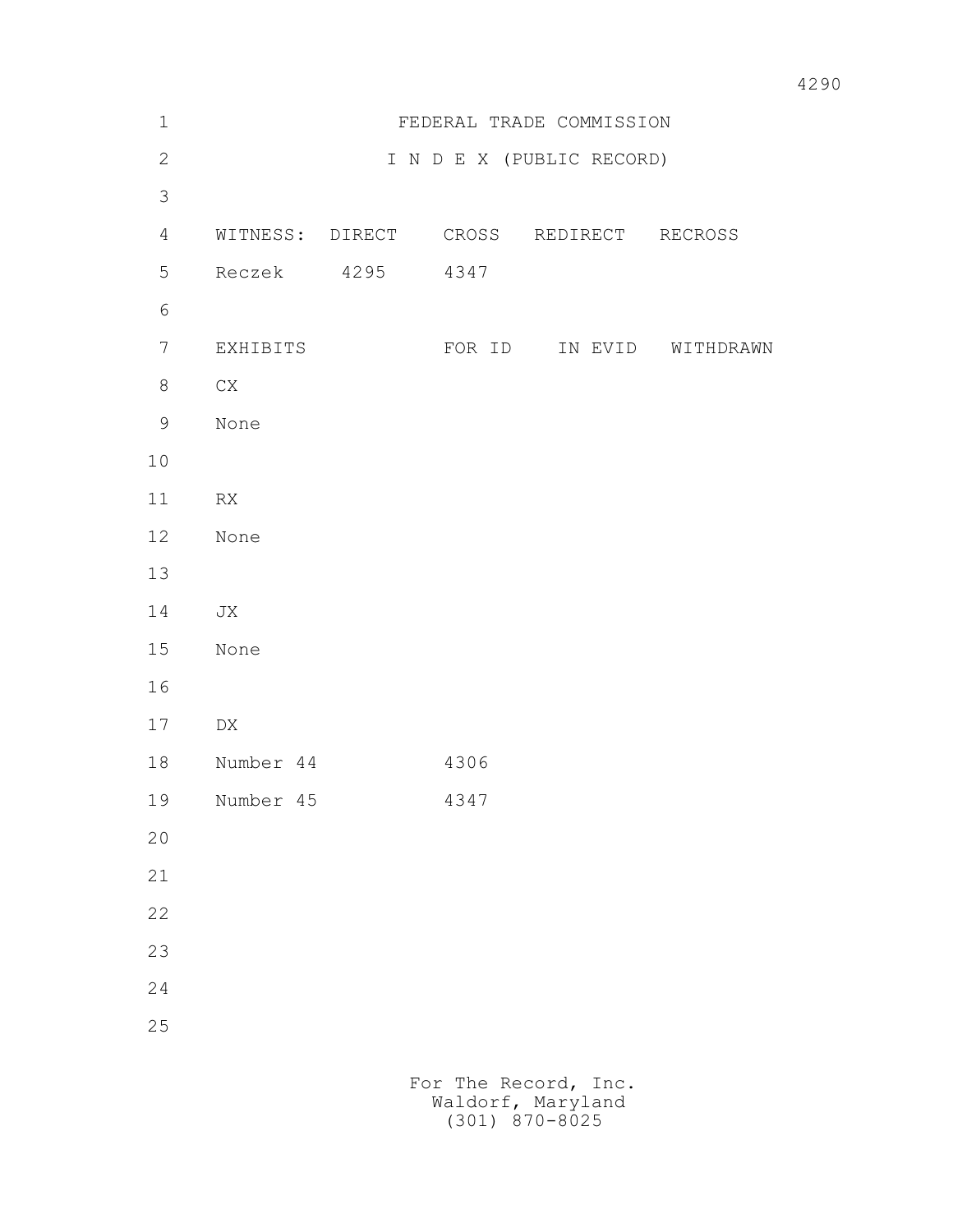| $\mathbf 1$    | UNITED STATES OF AMERICA                                                           |  |  |  |  |  |
|----------------|------------------------------------------------------------------------------------|--|--|--|--|--|
| 2              | FEDERAL TRADE COMMISSION                                                           |  |  |  |  |  |
| 3              |                                                                                    |  |  |  |  |  |
| 4              | In the Matter of:<br>$\left( \right)$                                              |  |  |  |  |  |
| 5              | Rambus, Inc.<br>Docket No. 9302<br>$\left( \begin{array}{c} 1 \end{array} \right)$ |  |  |  |  |  |
| 6              |                                                                                    |  |  |  |  |  |
| 7              |                                                                                    |  |  |  |  |  |
| 8              |                                                                                    |  |  |  |  |  |
| $\overline{9}$ | Thursday, June 5, 2003                                                             |  |  |  |  |  |
| 10             | 9:30 a.m.                                                                          |  |  |  |  |  |
| 11             |                                                                                    |  |  |  |  |  |
| 12             |                                                                                    |  |  |  |  |  |
| 13             | TRIAL VOLUME 23                                                                    |  |  |  |  |  |
| 14             | PART 1                                                                             |  |  |  |  |  |
| 15             | PUBLIC RECORD                                                                      |  |  |  |  |  |
| 16             |                                                                                    |  |  |  |  |  |
| 17             | BEFORE THE HONORABLE STEPHEN J. MCGUIRE                                            |  |  |  |  |  |
| 18             | Chief Administrative Law Judge                                                     |  |  |  |  |  |
| 19             | Federal Trade Commission                                                           |  |  |  |  |  |
| 20             | 600 Pennsylvania Avenue, N.W.                                                      |  |  |  |  |  |
| 21             | Washington, D.C.                                                                   |  |  |  |  |  |
| 22             |                                                                                    |  |  |  |  |  |
| 23             |                                                                                    |  |  |  |  |  |
| 24             |                                                                                    |  |  |  |  |  |
| 25             | Reported by: Susanne Bergling, RMR                                                 |  |  |  |  |  |
|                | For The Record, Inc.<br>Waldorf, Maryland<br>(301) 870-8025                        |  |  |  |  |  |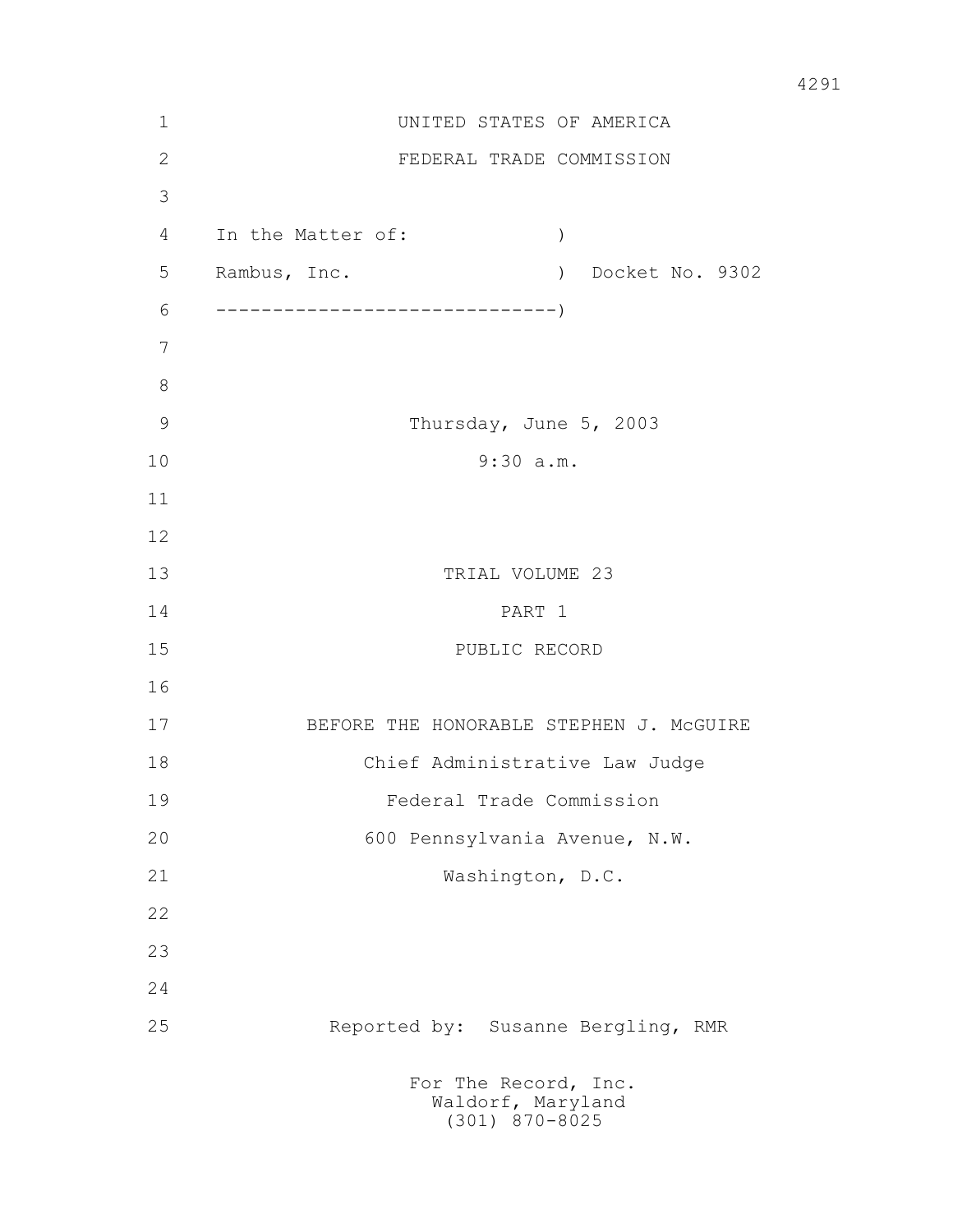2

 3 ON BEHALF OF THE FEDERAL TRADE COMMISSION: 4 M. SEAN ROYALL, Attorney 5 GEOFFREY OLIVER, Attorney 6 JOHN C. WEBER, Attorney 7 MALCOLM CATT, Attorney 8 Federal Trade Commission 9 601 New Jersey Avenue, N.W. 10 Washington, D.C. 20580-0000 11 (202) 326-3663 12 13 ON BEHALF OF THE RESPONDENT: 14 GREGORY P. STONE, Attorney 15 STEVEN M. PERRY, Attorney 16 PETER A. DETRE, Attorney 17 SEAN GATES, Attorney 18 Munger, Tolles & Olson LLP 19 355 South Grand Avenue, 35th Floor 20 Los Angeles, California 90071-1560 21 (213) 683-9255 22 23 24 25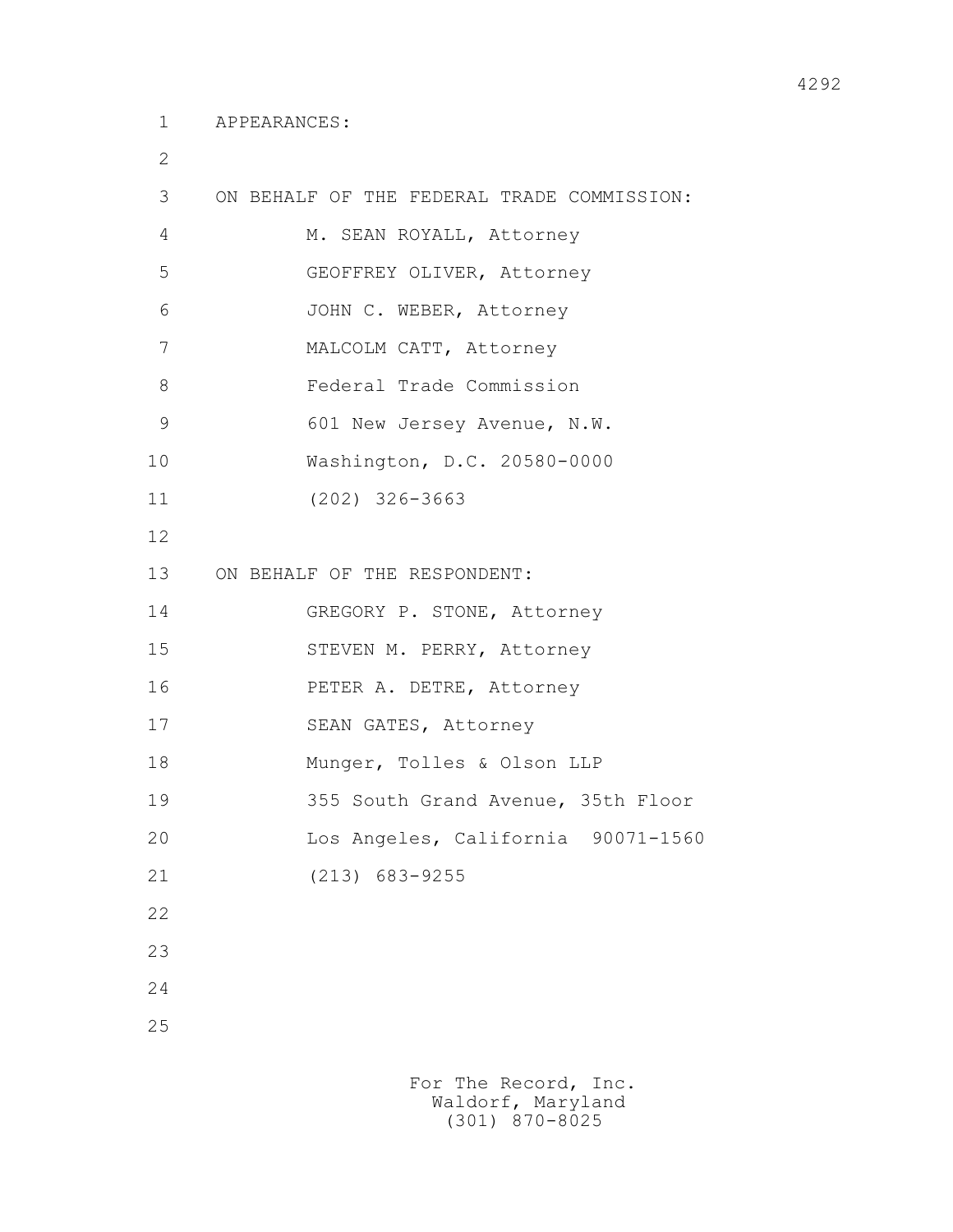2 3 ON BEHALF OF THE RESPONDENT: 4 JOHN GUARAGNA, Attorney 5 Gray Cary Ware & Freidenrich LLP 6 401 B Street, Suite 2000 7 San Diego, California 92101-4240 8 (619) 699-2900 9 and 10 A. DOUGLAS MELAMED, Attorney 11 Wilmer, Cutler & Pickering 12 2445 M Street, N.W. 13 Washington, D.C. 20037-1420 14 (202) 663-6090 15 16 17 18 19 20 21 22 23 24 25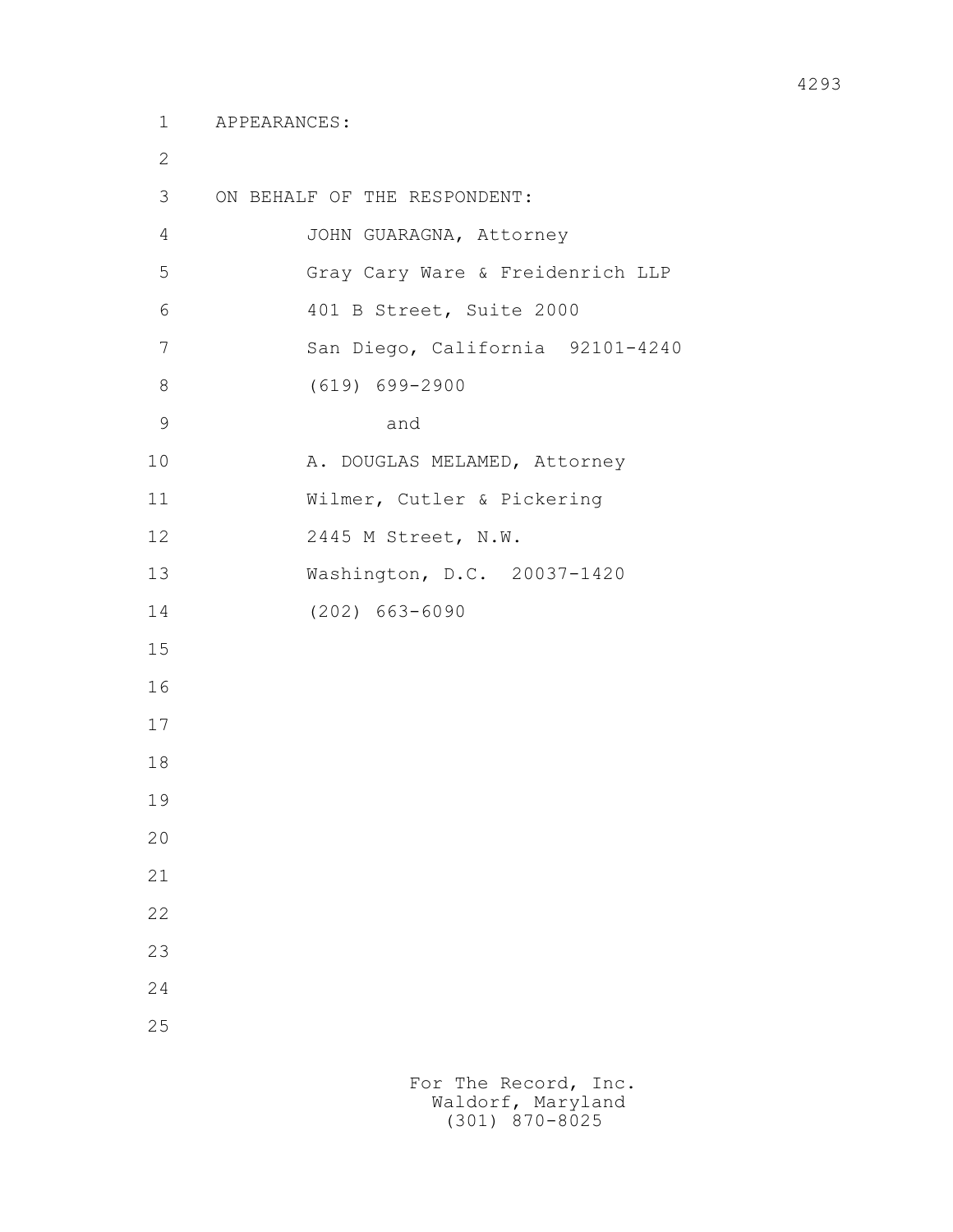1 P R O C E E D I N G S  $2$  - - - - 3 JUDGE McGUIRE: Good morning, everyone. 4 ALL COUNSEL: Good morning. 5 JUDGE McGUIRE: This hearing is now in order. 6 Any items that we need to take up this morning 7 before we start? 8 MR. PERRY: No, Your Honor. 9 MR. ROYALL: No, Your Honor, thank you. 10 JUDGE McGUIRE: If not, then at this time 11 complaint counsel may call its next witness. 12 MR. CATT: Your Honor, good morning. 13 JUDGE McGUIRE: Good morning. 14 MR. CATT: I'm Malcolm Catt, and I'll be 15 representing complaint counsel today, and complaint 16 counsel calls Dr. Werner Reczek. 17 JUDGE McGUIRE: Before we get started, let's go 18 off the record. 19 (Discussion off the record.) 20 JUDGE McGUIRE: Okay, now we are on the record, 21 and complaint counsel may proceed. 22 MR. CATT: Your Honor, we call Dr. Werner 23 Reczek this morning. 24 JUDGE McGUIRE: All right, sir, would you 25 please be sworn in by the court reporter.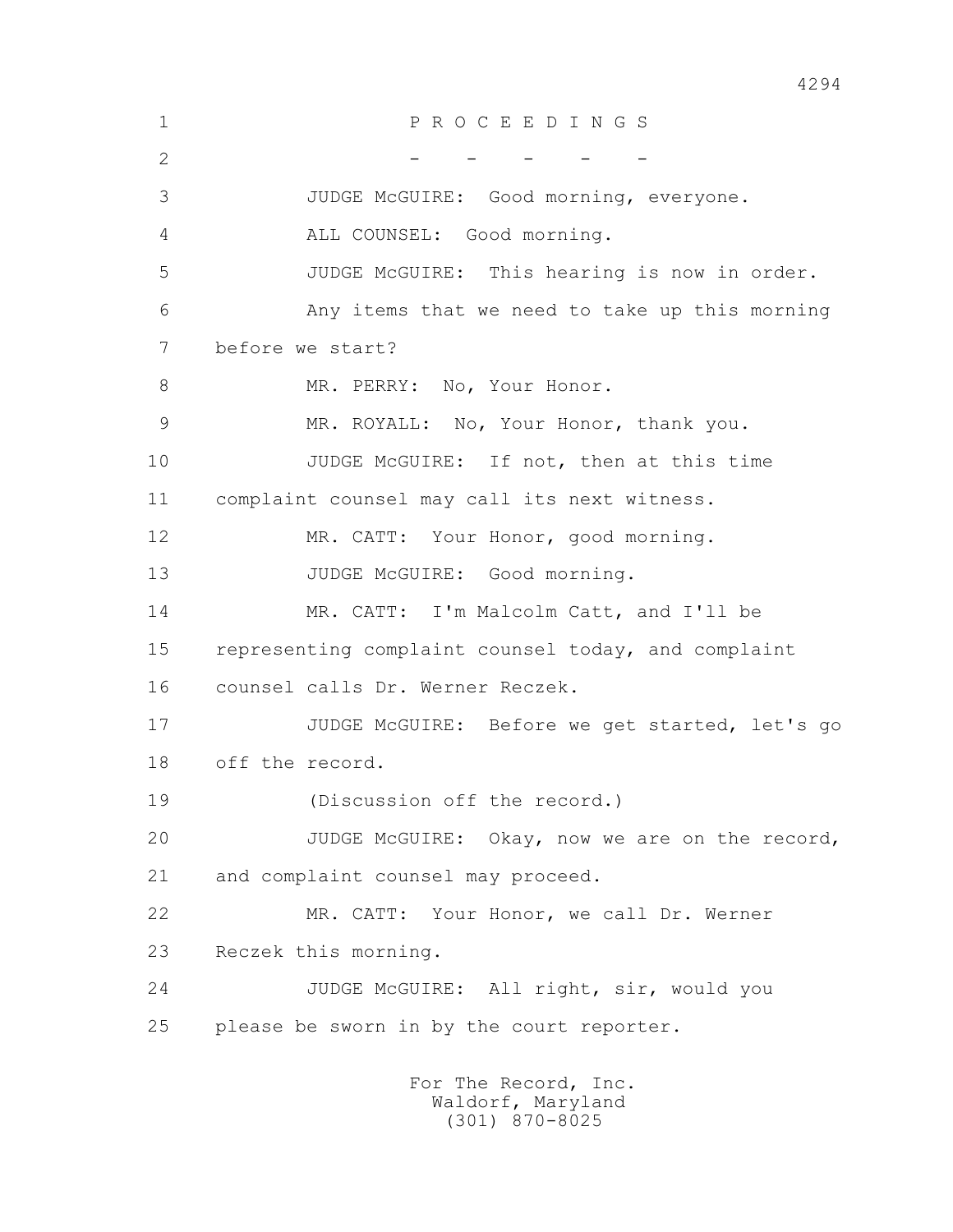1 Whereupon-- 2 WERNER RECZEK 3 a witness, called for examination, having been first 4 duly sworn, was examined and testified as follows: 5 JUDGE McGUIRE: All right, Mr. Catt. 6 MR. CATT: Thank you. 7 DIRECT EXAMINATION 8 BY MR. CATT: 9 Q. Dr. Reczek, can you state your full name for 10 the record, please? 11 A. My name is Werner Reczek, I will spell it, R E 12 C Z E K. 13 Q. Thank you. 14 And where do you currently live? 15 A. I live in Villach, in Austria. 16 Q. And I take it that English isn't your first 17 language? 18 A. This is correct, yes. 19 Q. Okay. Are you nevertheless comfortable 20 testifying in English today? 21 A. Yes, I'm comfortable with it. 22 Q. Okay. If you do have any questions or have 23 trouble understanding my questions, please let me know, 24 and I'll try to restate. 25 A. I will ask, yes.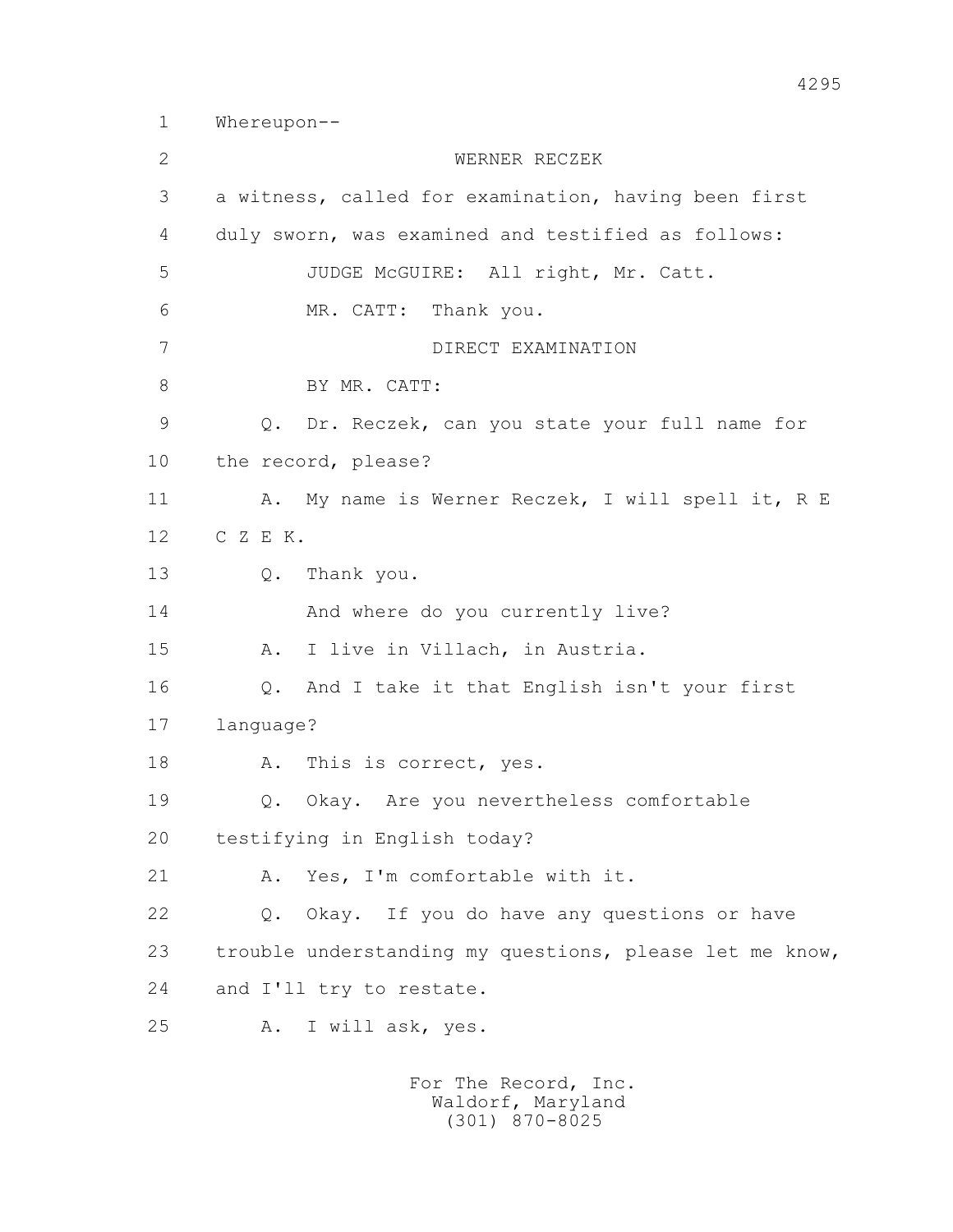1 Q. Thank you. 2 With whom are you currently employed? 3 A. So, my current employer is Infineon 4 Technologies Austria AG. 5 Q. And is that a subsidiary of Infineon 6 Technologies AG? 7 A. Yes, it is. 8 Q. And what's your current position at Infineon 9 Technologies Austria? 10 A. So, my current position is managing director 11 and vice president of the site in Villach, in Austria. 12 Q. Do you have any university degrees? 13 A. Yes, I have. 14 0. And what are those degrees? 15 A. I have one degree which is equivalent to a 16 Master's Degree in electrical and biomedical 17 engineering from the Technical University in Graz, in 18 Austria, and I have a Ph.D. degree from the Technical 19 University in Munich in Germany. 20 Q. Now, I'd like to run through your career at 21 Infineon Austria and I take it prior to that at 22 Siemens. Can you state when you started your work at 23 Siemens? What year was that? 24 A. So, I started somewhere in 1984, March or 25 April, in Villach, in Austria, and then went directly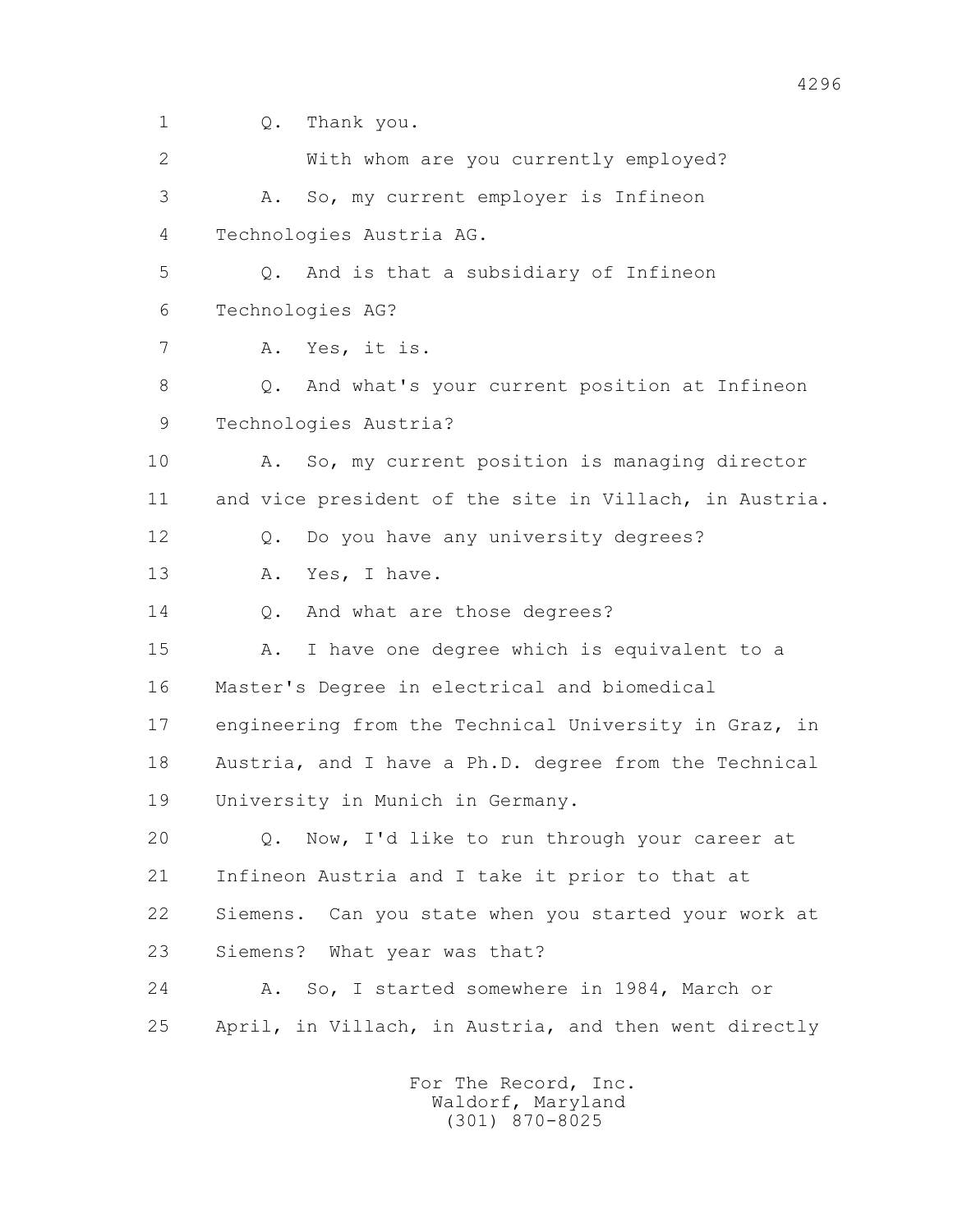1 to Munich to Siemens HL at that time. 2 0. And what was that position? 3 A. And there I was engaged in the development of 4 process technology for low voltage CMOS applications. 5 Q. And what was your next position? 6 A. So, after this, somewhere in the middle of 7 1985, I joined Research & Development Laboratories in 8 Munich, also from Siemens HL. 9 Q. And after that? 10 A. After that, in autumn 1987, I joined again the 11 Memory Products Division group of Siemens HL. 12 Q. And what did you do there? 13 A. So, there I started my career in the memory 14 products group with testing of the memory devices. 15 Q. What type of memory devices? 16 A. Standard DRAM devices, standard dynamic random 17 access memories. 18 Q. Can you give me a little more detail on what 19 that work actually involved? 20 A. So, there I have to implement new test 21 programs, write new test programs, running throughputs, 22 doing all the testing of the memory device. 23 Q. What did you do after that? 24 A. So, after this position, I got increased 25 responsibility within the Memory Products Division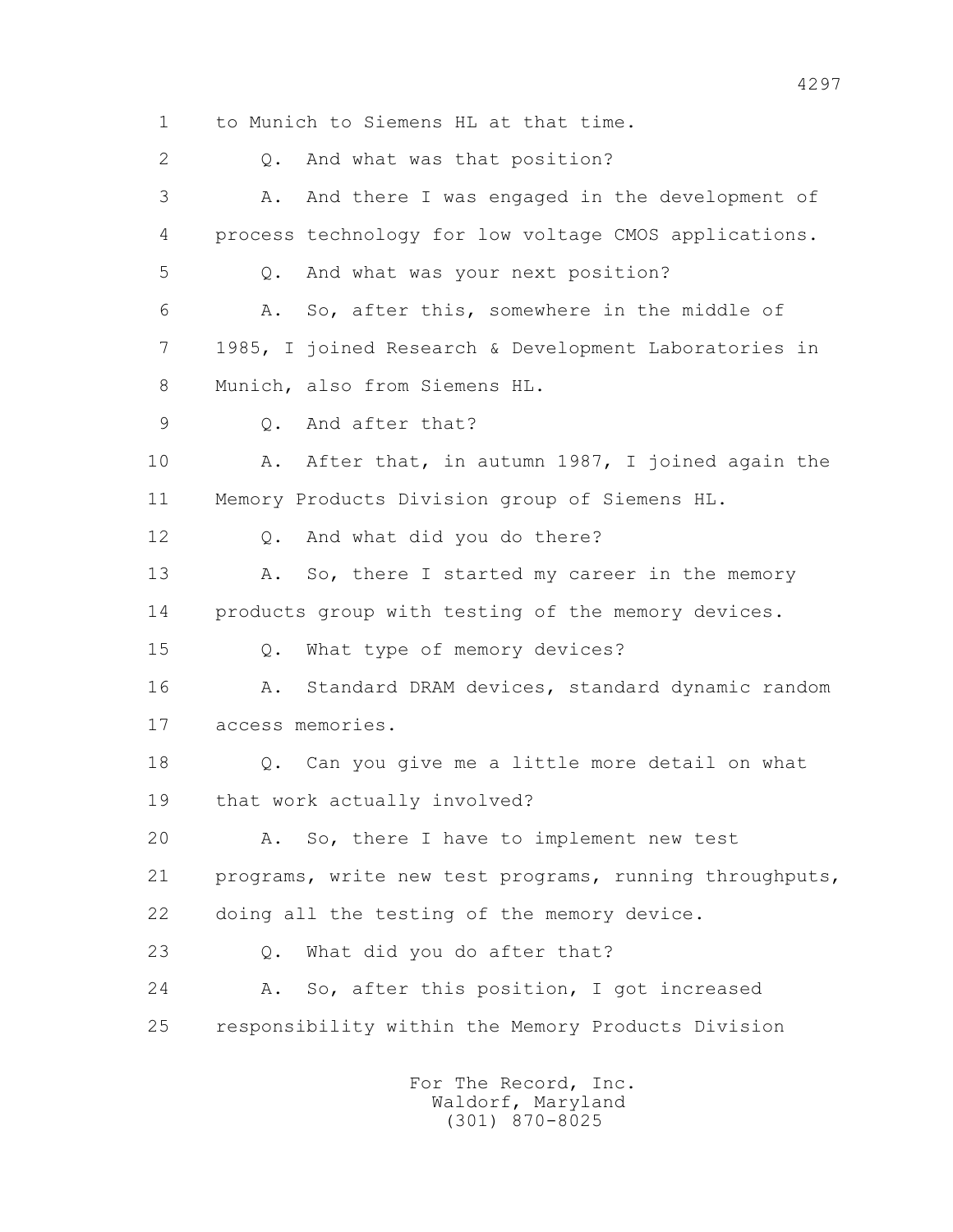1 group, and then also had to do some design work, and at 2 the end of this phase, I got responsible for the whole 3 four-megabit DRAM program and also for the one-megabit 4 DRAM.

 5 Q. Can you give me a little more detail on what 6 that means, be responsible for the whole program? 7 A. So, I was in charge for the development of, for 8 example, shrinks of the four-megabit. I was 9 responsible for the introduction into production, also 10 for the ramp-up, and also have to take care of customer 11 complaints, if there have been any.

12 Q. What did you do after that?

 13 A. So, after that, in 1996, I was appointed to be 14 director of production planning for the memory products 15 division for the production part.

 16 Q. And what were your responsibilities in that 17 position?

18 A. So, in that position, I was responsible for the 19 production planning of the production of worldwide 20 memory product production sites, and I had to run all 21 the production planning, volume planning and also cost 22 planning.

 23 Q. Can you give me a little more detail on what 24 that sort of planning involves?

25 A. Planning, for example, for the volume and for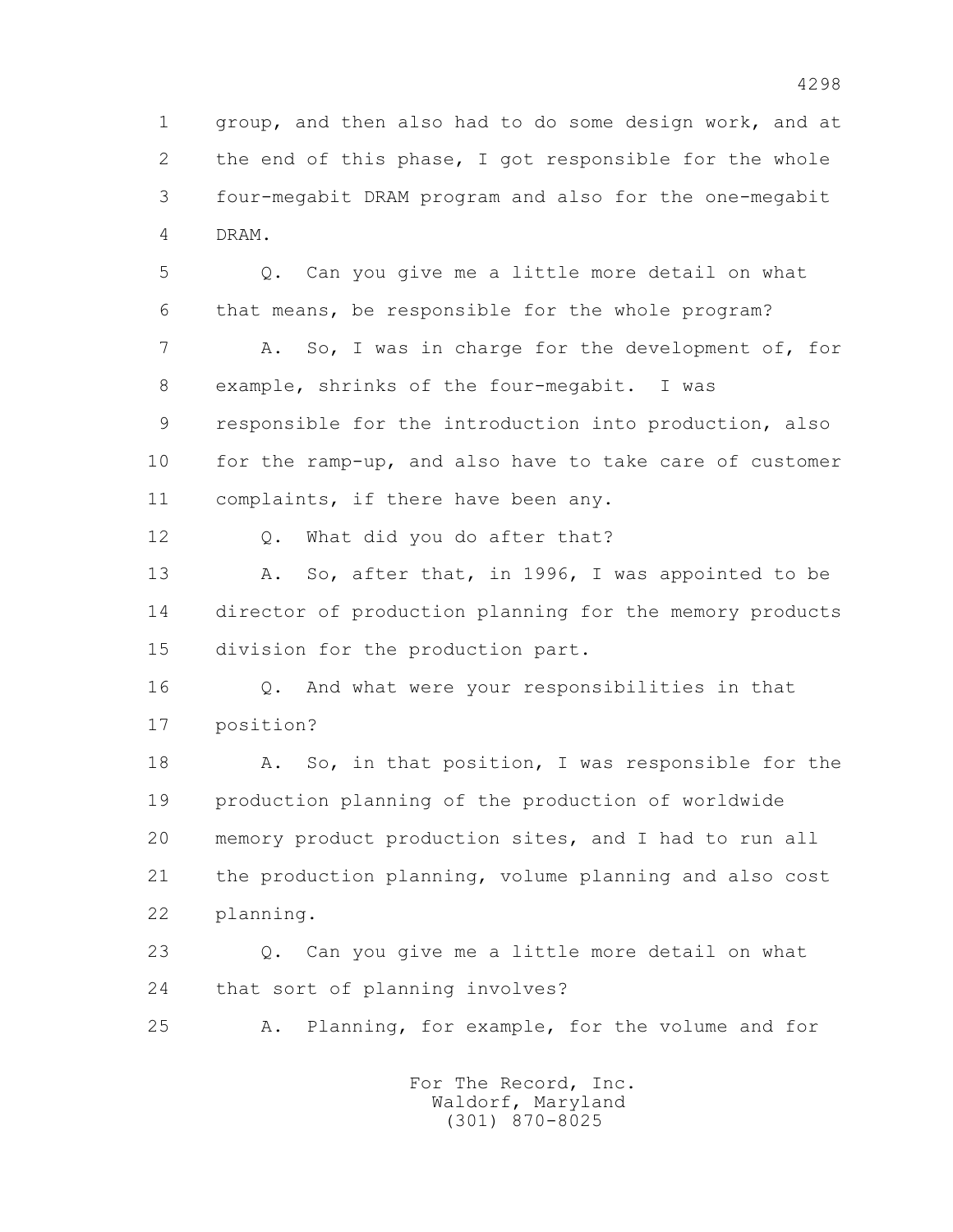1 the different product mix, what kind of DRAM, which 2 density, which shrink, which type of DRAM, and in terms 3 of costs, we had to define the elements, for example, 4 personnel costs, material costs and capital costs.

 5 Q. During the time that you were in that 6 position -- well, let me ask this: How long did you 7 stay in that position for?

8 A. So, in that position I stayed from summer of 9 1996 until September of 2001.

10 Q. And where did you go from there?

 11 A. So, in October 2001, I was then sent from 12 Munich to Villach, and I was appointed to be the head 13 of the site in Villach with my current position to be 14 managing director and vice president of the site in 15 Villach.

 16 Q. And during the time that you were director of 17 production planning, what DRAM products was Infineon 18 actually manufacturing worldwide?

 19 A. So, it was -- in terms of densities, it was 20 four-megabit, it was 16-megabit, it was 64-megabit, it 21 was 128-megabit and 256-megabit DRAMs with a couple of 22 shrinks, which means, for example, quarter micron 23 technology and all the technologies which followed the 24 quarter micron and smaller dimensions, and also 25 different types of DRAMs, for example, EDO devices, for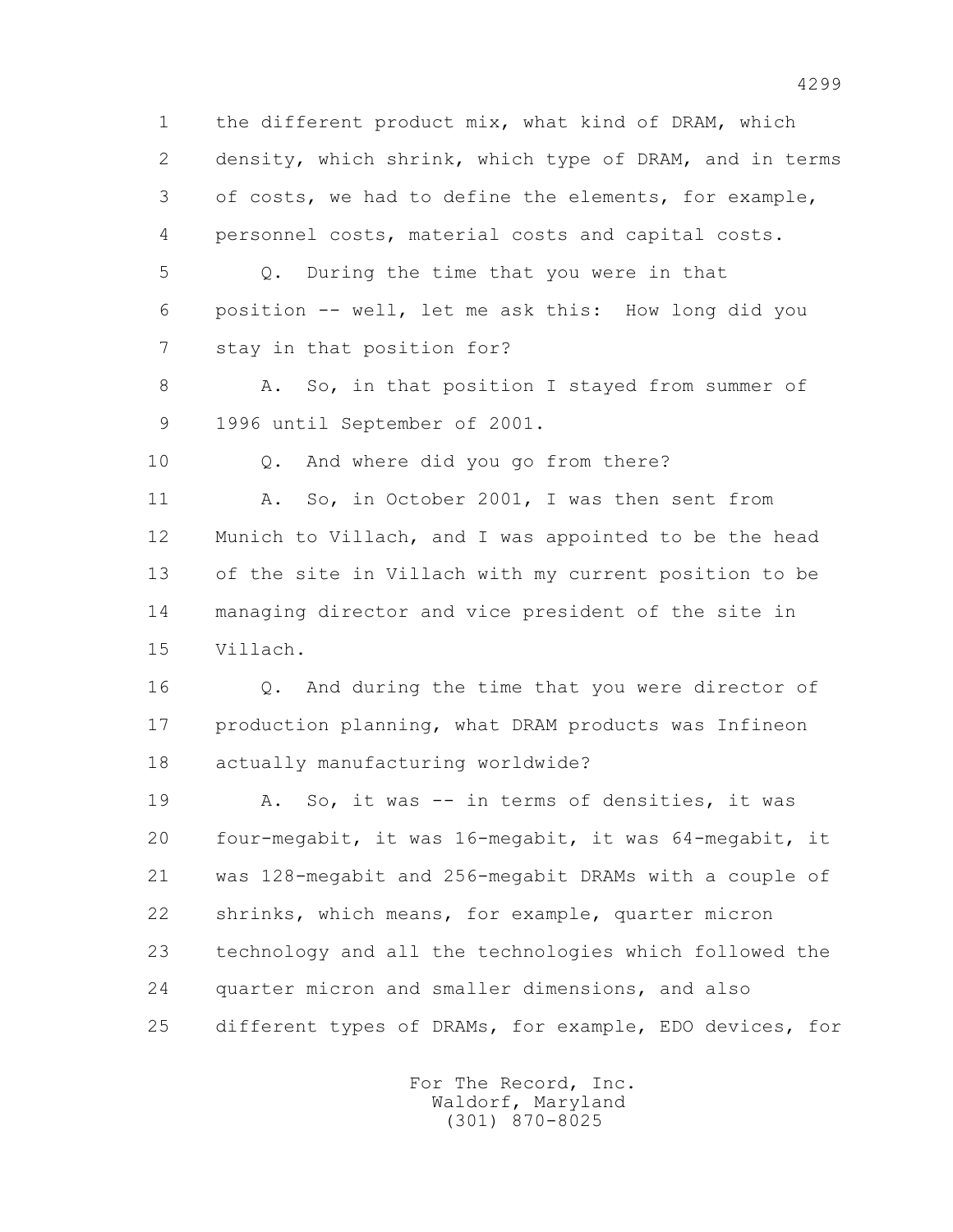1 example, SDRAM devices and double data rate devices. 2 Q. You were mentioning different micron sizes. 3 Can you give me a better understanding of what that 4 means? 5 A. So, for example, if we are talking about a 6 quarter micron technology, this means the smallest 7 dimension, the smallest feature size of this technology 8 is quarter micron, which might be a dimension, which 9 might be a length or a distance of a certain line, for 10 example. 11 O. And you mentioned also that term "density" 12 quite a lot. Can you give me a better description of 13 what that means? 14 A. So, density means that, for example, 15 four-megabit DRAM or 64-megabit DRAM, this is different 16 density of DRAM. It's the number of cells, the number 17 of information that can be stored on one chip. 18 Q. Okay. Now, you've also used the term "shrink." 19 Can you tell me what a shrink is? 20 A. So, a shrink is, for example, when we go from a 21 quarter micron technology to the next smaller feature 22 size, which could be, for example, 0.2-micron 23 technology, and so the procedure of going from one 24 technology node to the next technology node is called 25 to be a shrink.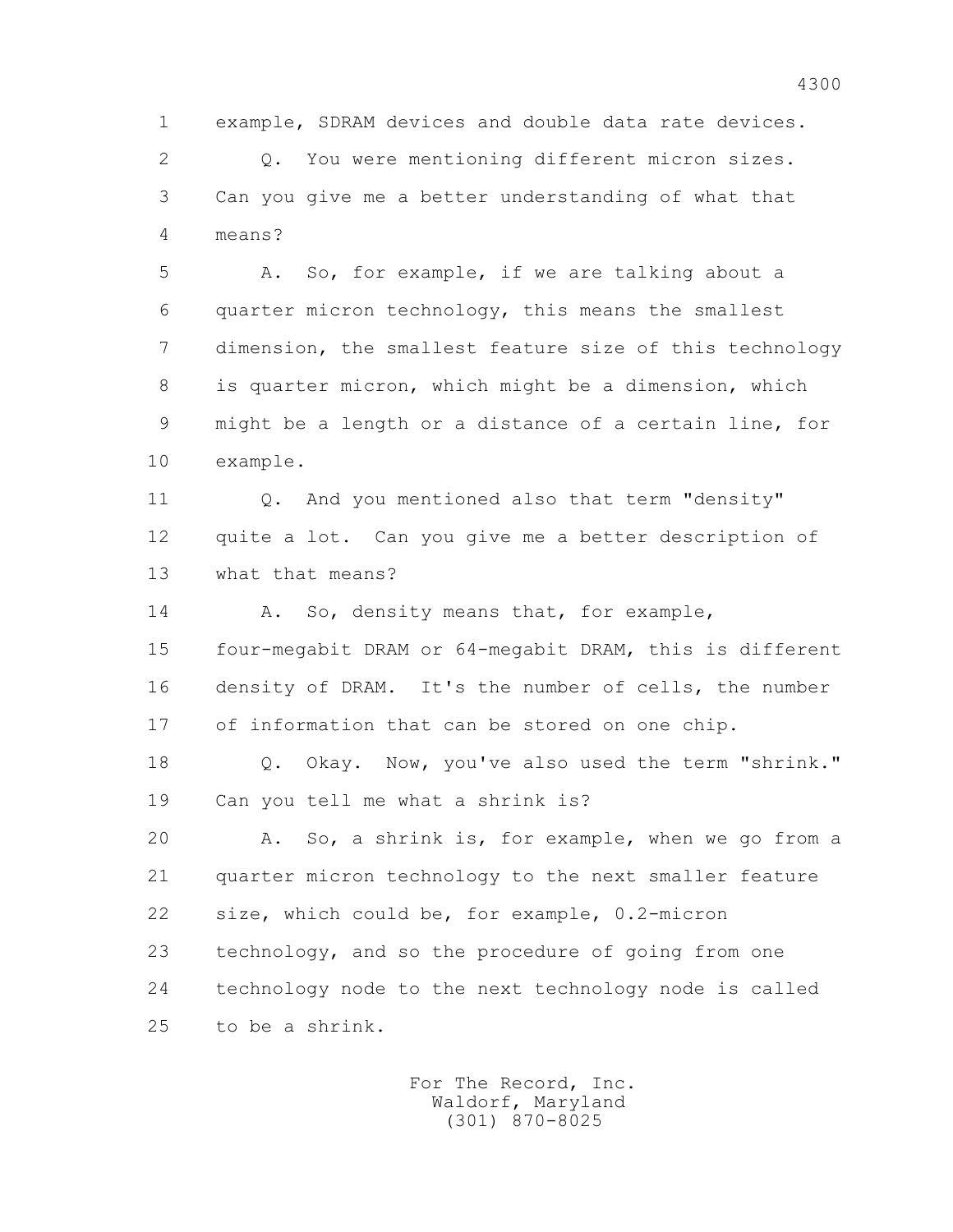1 Q. And what's the purpose of a shrink, aside from 2 going from one to a smaller one?

 3 A. So, the purpose of a shrink is mainly to reduce 4 costs in manufacturing.

 5 Q. And was part of your job then as director of 6 production planning concerned with the cost of 7 producing DRAMs?

8 A. Yes, this was also one of our daily business, 9 to deal with costs and cost projections, yes.

 10 Q. And you said to do a shrink, the purpose is to 11 save costs. Was there some sort of rule of thumb as to 12 actually doing a shrink, how much it costs to do a 13 shrink?

14 A. Sure, we would have to go into the different 15 steps which are necessary to produce or to run or to 16 make a shrink.

 17 Q. Okay. And you were talking about the different 18 costs. Can you break down for me the type of costs 19 we're talking about? This is generally, not just for a 20 shrink.

21 A. So, generally when we are talking about costs, 22 we have to consider personnel costs, we have to 23 consider material costs, and we have to consider 24 capital costs.

25 Q. Okay.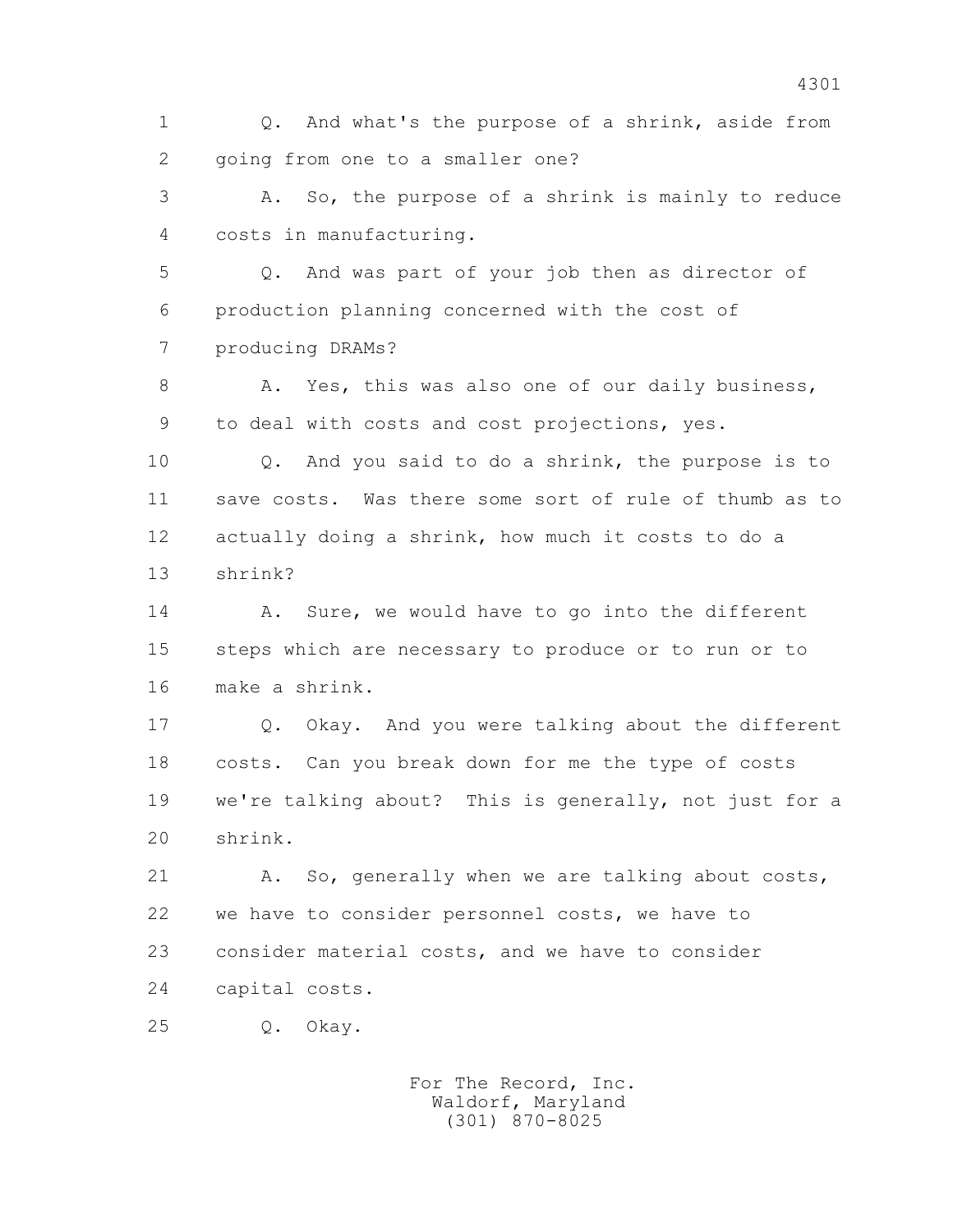1 A. And when we are talking about capital costs, we 2 have to consider how much the capital expenditure is, 3 how much we would have to spend in investments, for 4 example, in order to do the next shrink generation, and 5 then we can maybe calculate this rule of thumb that you 6 need just for the production of the chip, that you need 7 10 percent of the investment of the original 8 acquisition value, for example, of fab, of a production

 10 Q. Okay. Now, you mentioned material costs. What 11 do you mean by material costs?

9 site.

 12 A. Material costs, for example, are related to 13 direct material, which is one example, the costs for 14 the silicon wafer, which is used in the production 15 process. Another item is all the costs for energy and 16 electricity, all of the costs for the gases which have 17 to be applied to the production, which are necessary to 18 run the equipment.

 19 Q. And I think you also mentioned personnel costs. 20 What do you mean by that?

21 A. So, personnel costs, for example, are salaries 22 and wages for the people which are engaged in the whole 23 development and production process, and as a rule of 24 thumb, you can, for example, calculate for engineers 25 that they cost \$20,000 per month, roughly.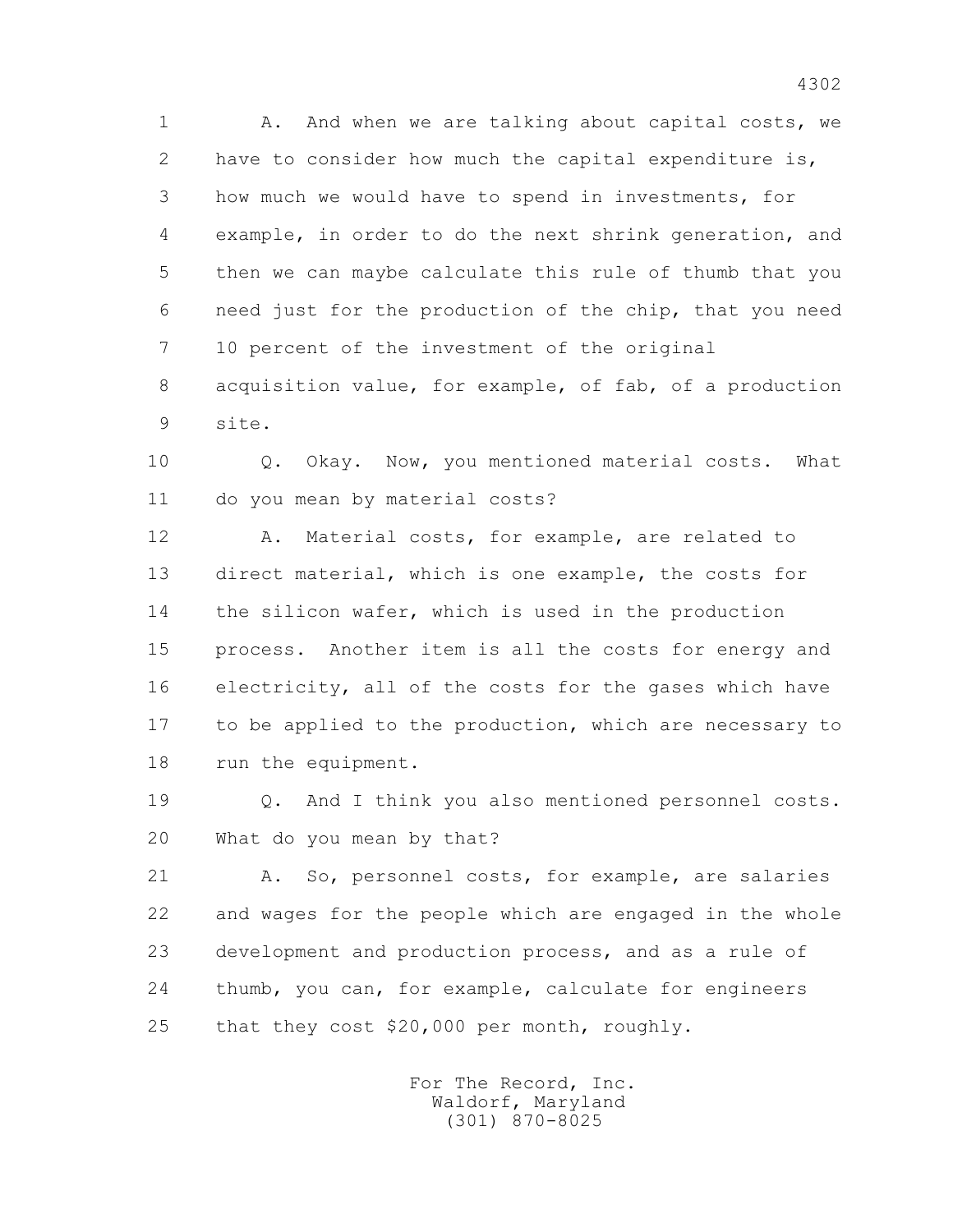1 Q. I think you also earlier mentioned the term 2 "ramp-up." Can you tell me what you meant by that? 3 A. So, ramp-up, my definition is the ramping up of 4 the production, which means once you have a fully 5 functional part, then you have to do all the 6 preparation work in the production facility, in your 7 fab, that they can ramp up to full production. 8 Q. Now, I'd like to focus now on how Infineon goes 9 about actually implementing a design change to its 10 DRAMs, and is that something you have personal 11 knowledge about? 12 A. Yes, I do have. 13 Q. And how did you get that knowledge? 14 A. For example, I was responsible for -- from 15 between 1987 until 1996, with the four-megabit, I was 16 also a program manager, and in that position, I had to 17 do a lot with -- there I had the responsibility to 18 write design changes and shrinks and also density and 19 time changes for the four-megabit DRAM. 20 Q. How about in your job as director of production 21 planning? 22 A. During that phase, when I was responsible for 23 the production planning, I also had to plan all the 24 time lines and the budgets which are necessary to 25 implement the certain densities and shrinks and design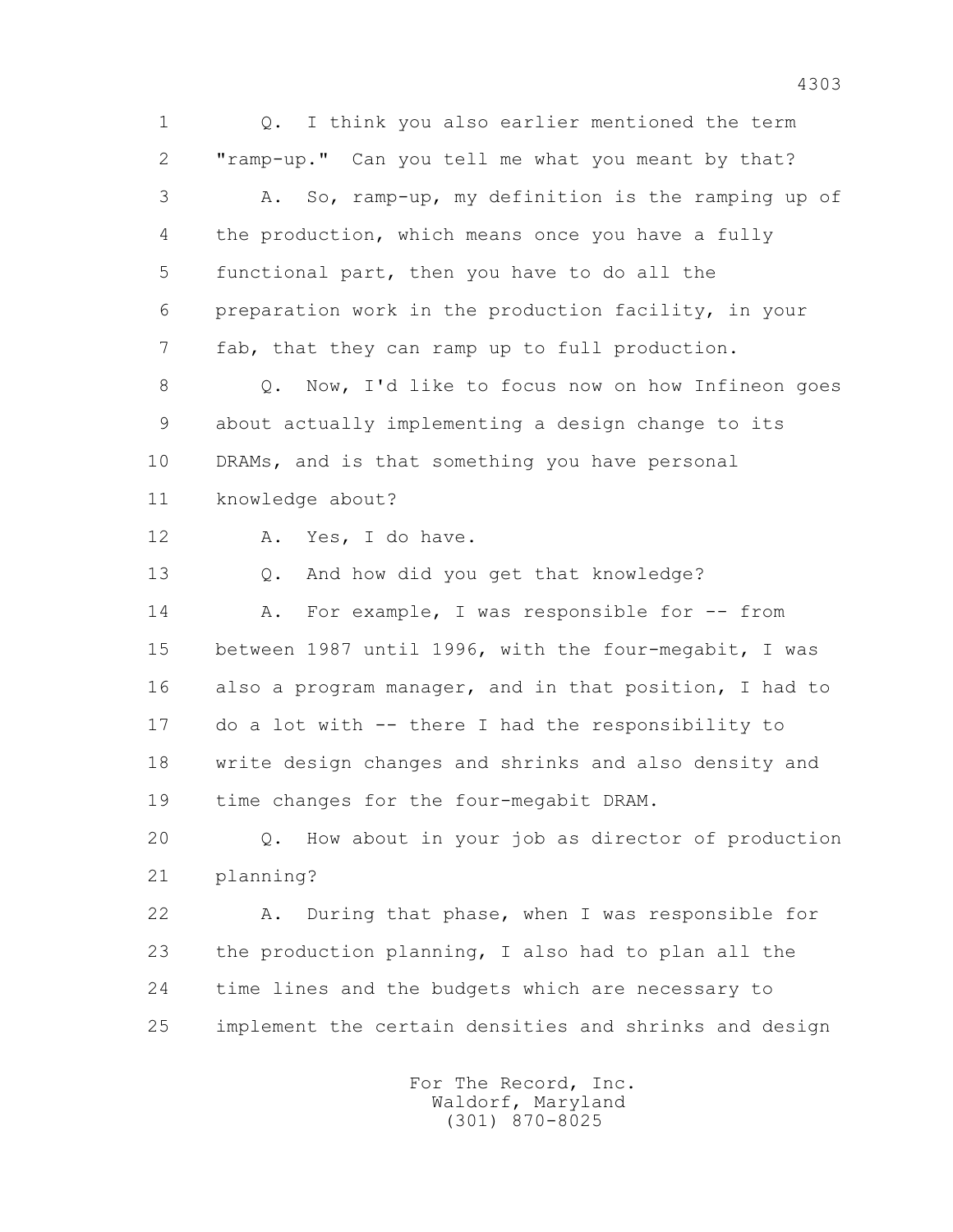1 changes, for example.

 2 Q. Are there different categories of the different 3 type of changes that Infineon typically makes to its 4 DRAMs?

 5 A. Yeah, the one category, for example, is a 6 shrink, so that the main focus, the main element is to 7 produce the dimension to smaller sizes in order to 8 reduce the costs, so the main focus there is on 9 technology. When we are talking about new density, 10 increase in density, for example, from 16-megabit to 11 64-megabit, you have to change the architecture and the 12 floor plan of the die, of the chip, which is a 13 different kind of work that has to be done.

 14 And for example, if you are going to make a 15 change in the type of the DRAM, for example, from EDO 16 DRAM to SDRAM, besides the change in the architecture 17 and the floor plan, you have additionally to do a lot 18 of design work, and this takes really a long time to do 19 this.

 20 Q. So, would you -- in your experience, did 21 Infineon make changes to a shrink at the same time -- 22 do a shrink -- while they were doing a shrink at the 23 same time that they would be making changes to density 24 or to the type of DRAM?

25 A. No, probably not. So, it's always only to do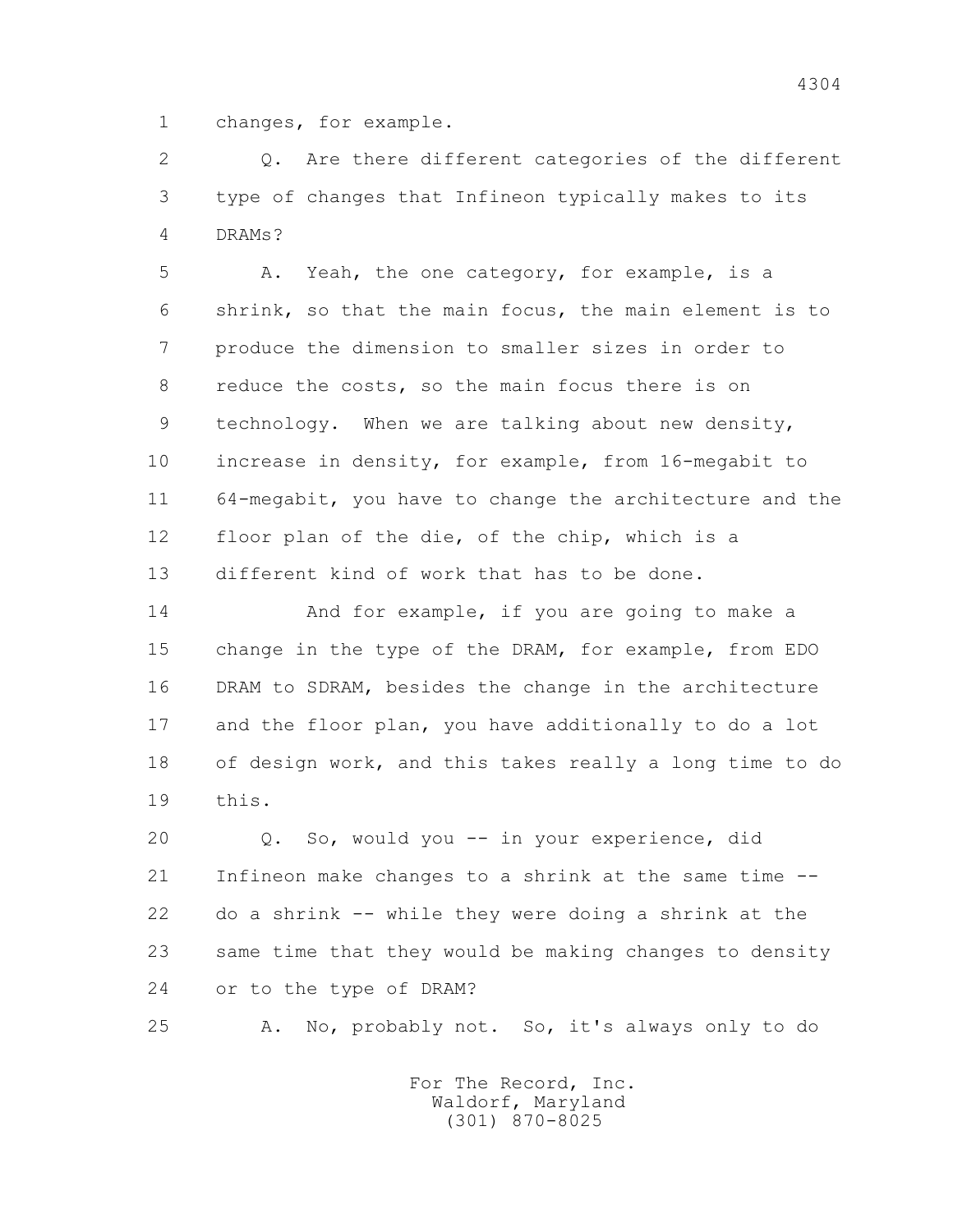1 one step at a time, because if you mix up two different 2 steps, you might run into severe problems, not finding 3 out what the reason for not functioning in the chip is.

 4 Q. That last little bit, you might not find the 5 problem, is that --

 6 A. So, in the case you take two steps at one time, 7 so this might lead to very big problems, and for 8 example, if something is not working, you don't know 9 whether the technology is not working or the design is 10 not working. So, it's very difficult to figure out 11 what's really going on, what's really going wrong 12 there.

 13 Q. Okay. I think -- well, at the time you were 14 production manager, were you involved in the 15 decision-making process as to what Infineon's future 16 product mix would be?

17 A. I was involved in the decision-making process, 18 for example, in the way that at least once a year we 19 have our strategic discussions, what kinds of volume, 20 which product mix, at what site we are going to 21 produce, at what costs, quantifying the costs, and this 22 had been done together with the head of the business 23 units, with the people from marketing and sales, and 24 also me, the production planning responsible person. 25 Q. Okay. And based on your experience at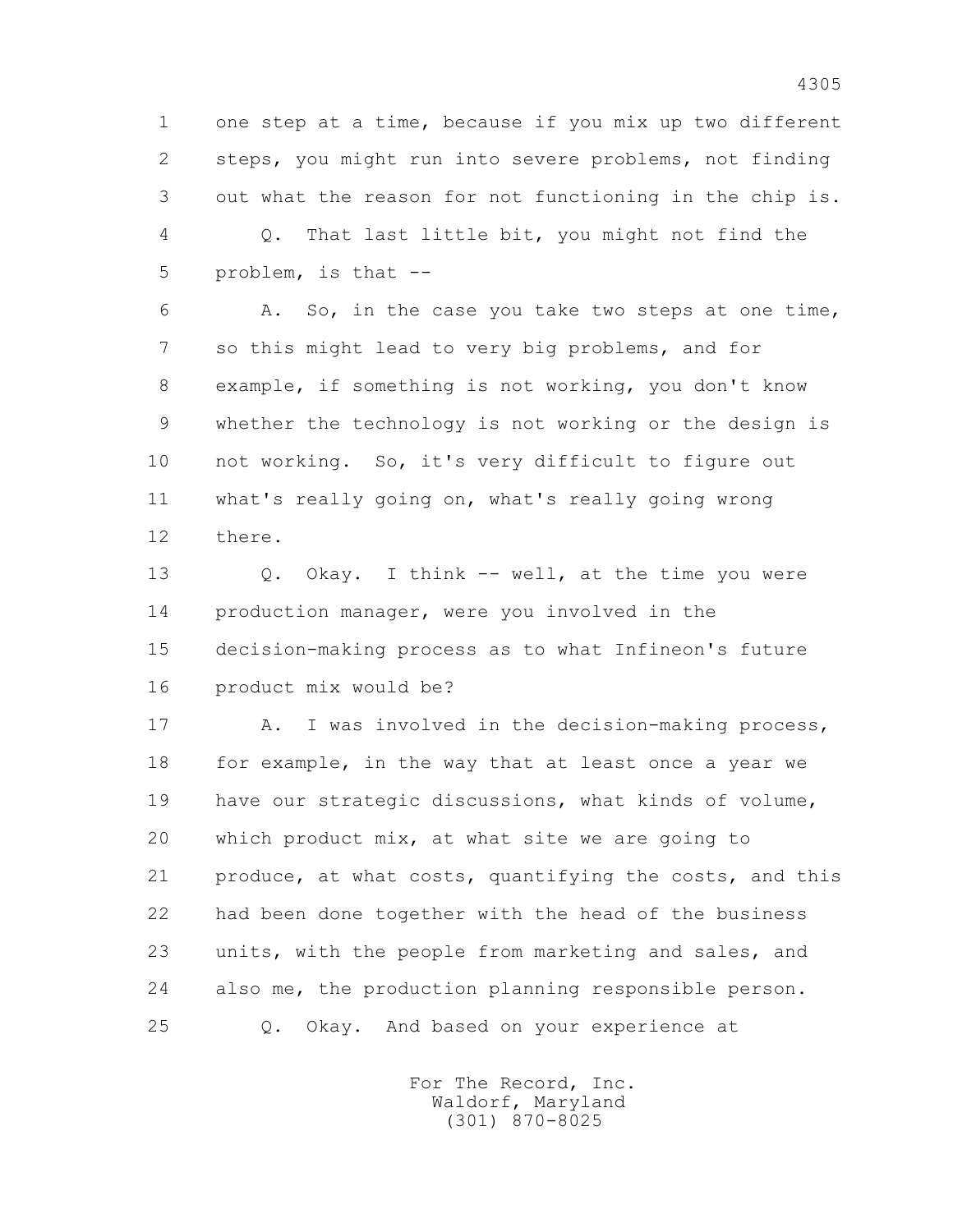1 Infineon, were there typically different steps involved 2 in implementing a design change? 3 A. Yes. 4 Q. And again, based on your experience, do those 5 steps generally follow a typical order? 6 A. So, generally speaking, you always have to 7 follow the same order of steps, the same number of 8 steps. 9 Q. All right. Okay, now, I think what I'd like to 10 do now is go through those steps, and I believe you've 11 prepared a slide that we're going to use to help us go 12 through those steps, if I can get a copy of that. 13 May I approach, Your Honor? 14 JUDGE McGUIRE: Yes. 15 MR. CATT: Would you like a copy? 16 MR. PERRY: Is this a DX number? 17 MR. CATT: Yes, we can give it a DX number. 18 THE REPORTER: Forty-four. 19 JUDGE McGUIRE: Forty-four, that's what I was 20 going to say, okay. So noted. 21 (DX Exhibit Number 44 was marked for 22 identification.) 23 BY MR. CATT: 24 Q. All right, well, starting at the beginning, can 25 you look at I think the first three steps there, the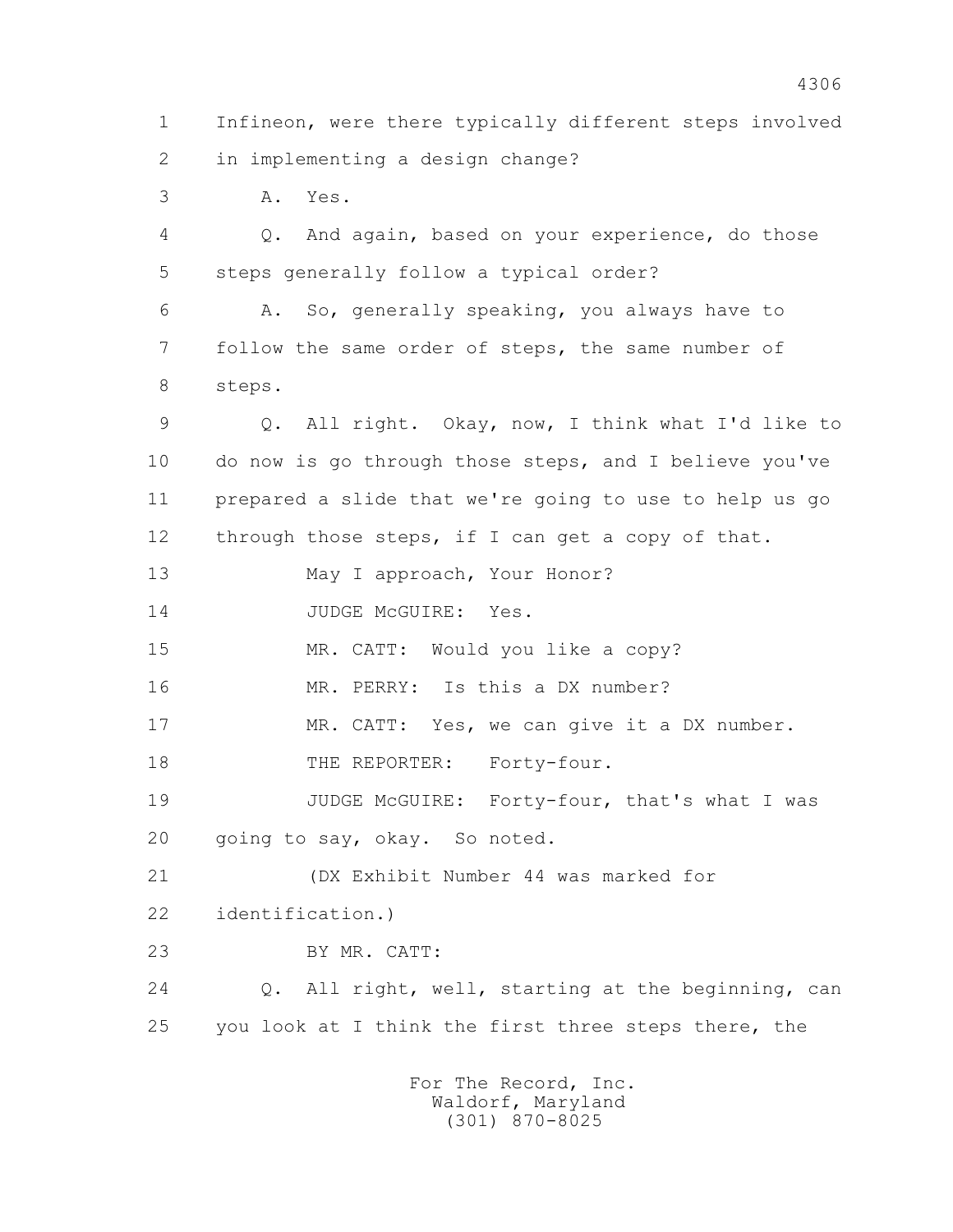1 initial design, simulation, layout, and can you 2 describe for me what each of those actually means?

 3 A. Yeah, for the initial design, for example, the 4 work for the different designers have to be broken down 5 to the different elements that have to be designed. 6 So, once you have allocated your design resources to 7 the different topics and tasks in designing the 8 different circuits, you also have to run a simulation, 9 in order -- this is some kind of virtual test whether 10 your design is working properly to your wishes or not.

11 Q. You said a virtual test?

 12 A. Yes. So, you could do either half the 13 simulation whether a circuit is working properly, but 14 this is not appropriate, so today it's much better to 15 have some kind of software which is simulating the 16 behavior of the circuit you are designing.

17 Q. Okay. And layout?

 18 A. So, and once you have finished your simulation 19 work, you have to transfer your circuit design to a 20 real physical outline, for example, rectangles, which 21 they are printed after exposure to the silicon.

 22 Q. What was -- what was the word you said before 23 "exposure to the silicon"? I missed that.

 24 A. Draw it on a piece of paper, which then shows 25 at the end of the day work, for example, like a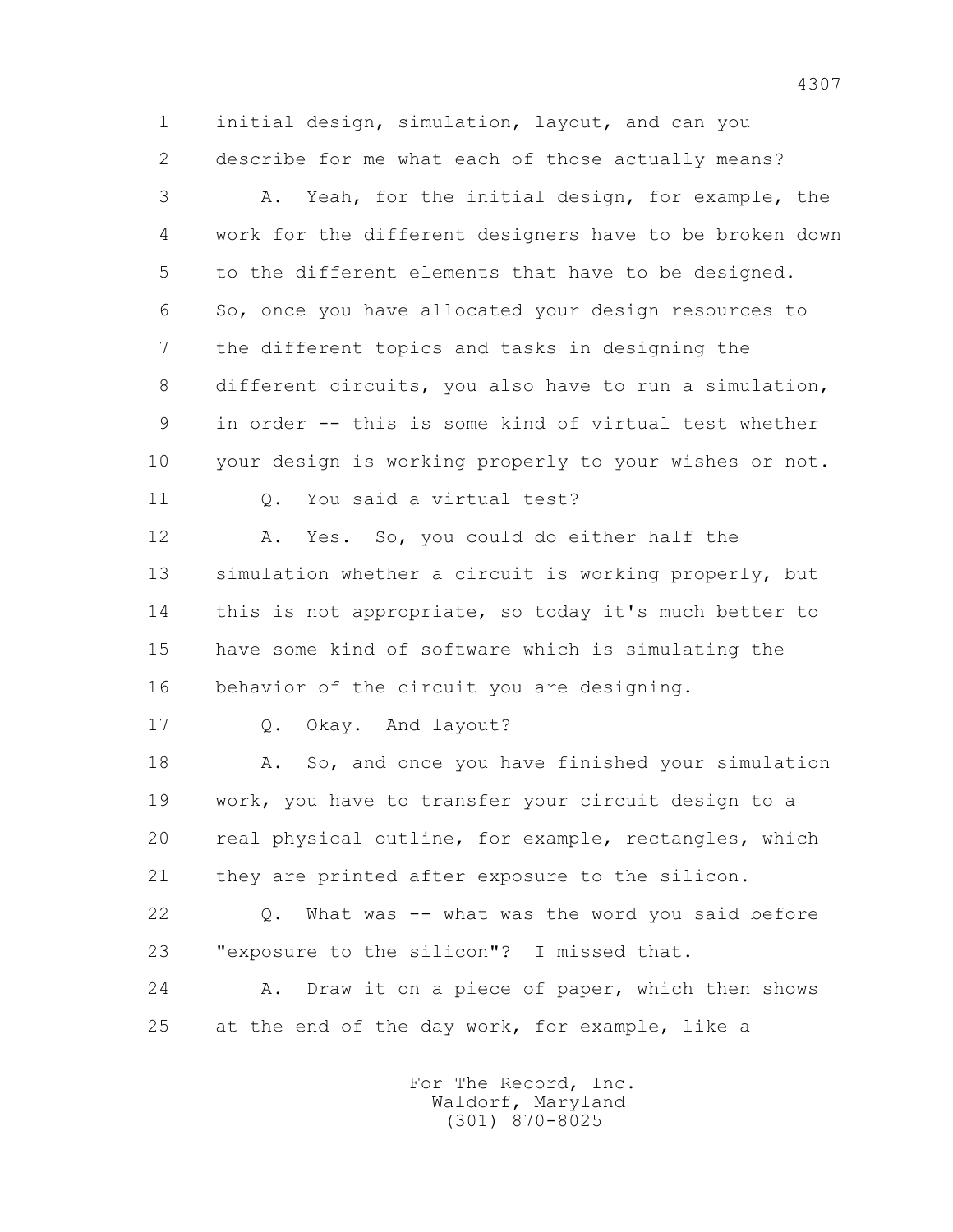1 transistor.

2 0. Okay. Now, based on your experience at 3 Infineon, how long did it take typically, a period of 4 time, for Infineon to implement these first three steps 5 we've talked about? And let's start for a shrink, a 6 typical period of time. 7 A. So, from my experience, the time needed for 8 doing the design work for a shrink is in the range of 9 six months. 10 Q. And how many engineers would be involved in 11 that process? 12 A. So, to my experience, the minimum requirement 13 there is five design people plus five layout people. 14 0. Okay. And for a change in density, how long 15 would that typically take? 16 A. So, if you have to do a change in the density, 17 this takes you roughly 12 months, and there are many 18 more head count that is necessary. It's in the range 19 of 50 people, 50 designers plus 50 layout people. So, 20 you can always calculate one designer needs one layout 21 guy. 22 Q. Okay. And if you are actually changing the 23 type of DRAM? 24 A. So, when we are changing the type of DRAM, 25 depending on the change which has to be done, this will For The Record, Inc. Waldorf, Maryland

(301) 870-8025

4308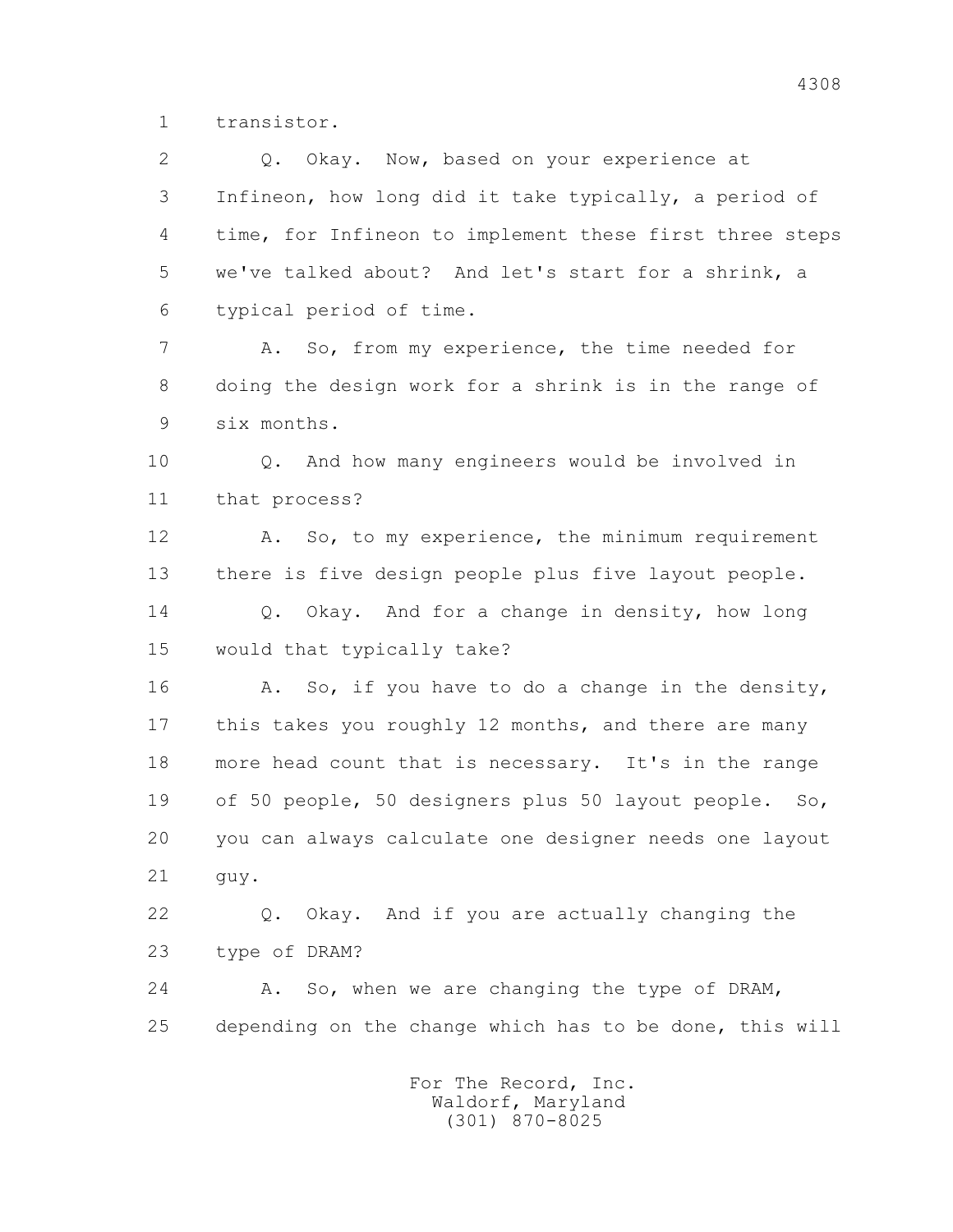1 be in the range of six to 12 months which is necessary 2 to do the work there.

 3 Q. And how many people, engineers would be 4 involved in that?

 5 A. So -- yeah, this again varies between 20 to 50 6 people which are necessary to do this, but if you are 7 making a change in the type of the DRAM, it's very 8 likely that you have to go one, two or three steps in 9 addition, because the chip is not working the first 10 time right. So, from my experience, three redesigns 11 are very common with doing so.

 12 Q. Okay. Now, going to the next step, 13 verification, based on your experience at Infineon -- 14 well, let me ask you this: What is verification?

 15 A. Once you have done all your layout work, you 16 have to verify whether the layout will work according 17 to the wishes of the design people, and this is called 18 verification. So, this is some kind of cross-check 19 whether the drawings are corresponding to the circuit 20 plan, to the circuit design.

 21 Q. And based on your experience again at Infineon, 22 how long did it generally take to implement this step 23 for a shrink?

 24 A. So, for a shrink, from my experience, this is 25 in the range of two weeks.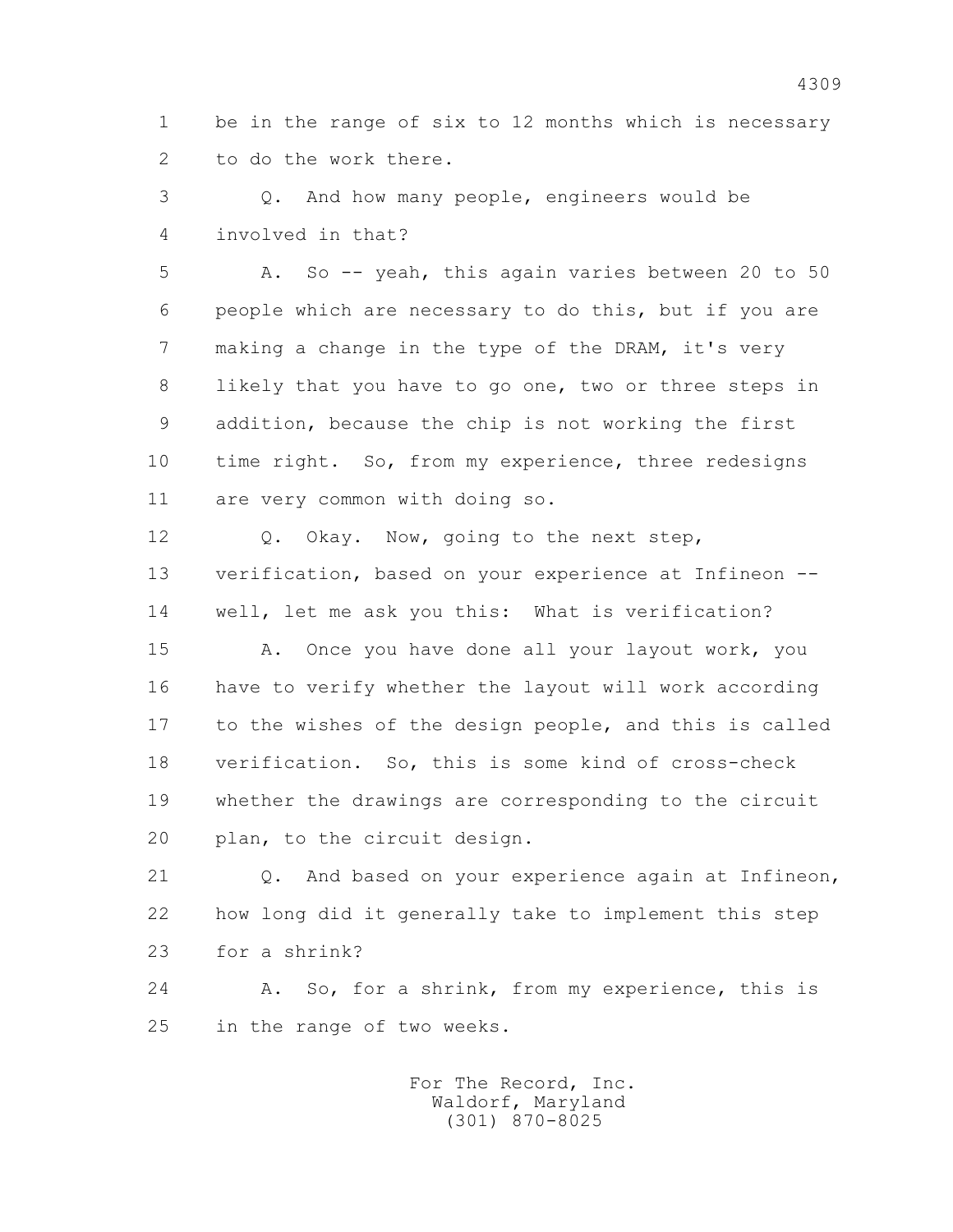1 Q. And how many engineers would be required to 2 work on that? 3 A. So, it's somewhere between two to five people. 4 Q. What about for a density change? 5 A. So, when you are doing a density change, it's 6 more likely that it gets more work to do, and therefore 7 it will take roughly four weeks. 8 Q. And the number of people who are required for 9 that? 10 A. So, the number of people would be in the same 11 range, two to five people, because too many people 12 cannot work in parallel. 13 Q. And to do a type change, a change in the type 14 of DRAM? 15 MR. PERRY: Your Honor, if I could object, I 16 think it's vague to talk about a change in the type of 17 DRAM and ought to be more specific to the type of 18 DRAMs. 19 JUDGE McGUIRE: Sustained. Could you restate, 20 Mr. Catt? 21 BY MR. CATT: 22 Q. For example, can you -- we've been talking 23 about types of DRAM, and I think you mentioned 24 different types. Can you give me an explanation again 25 of the types?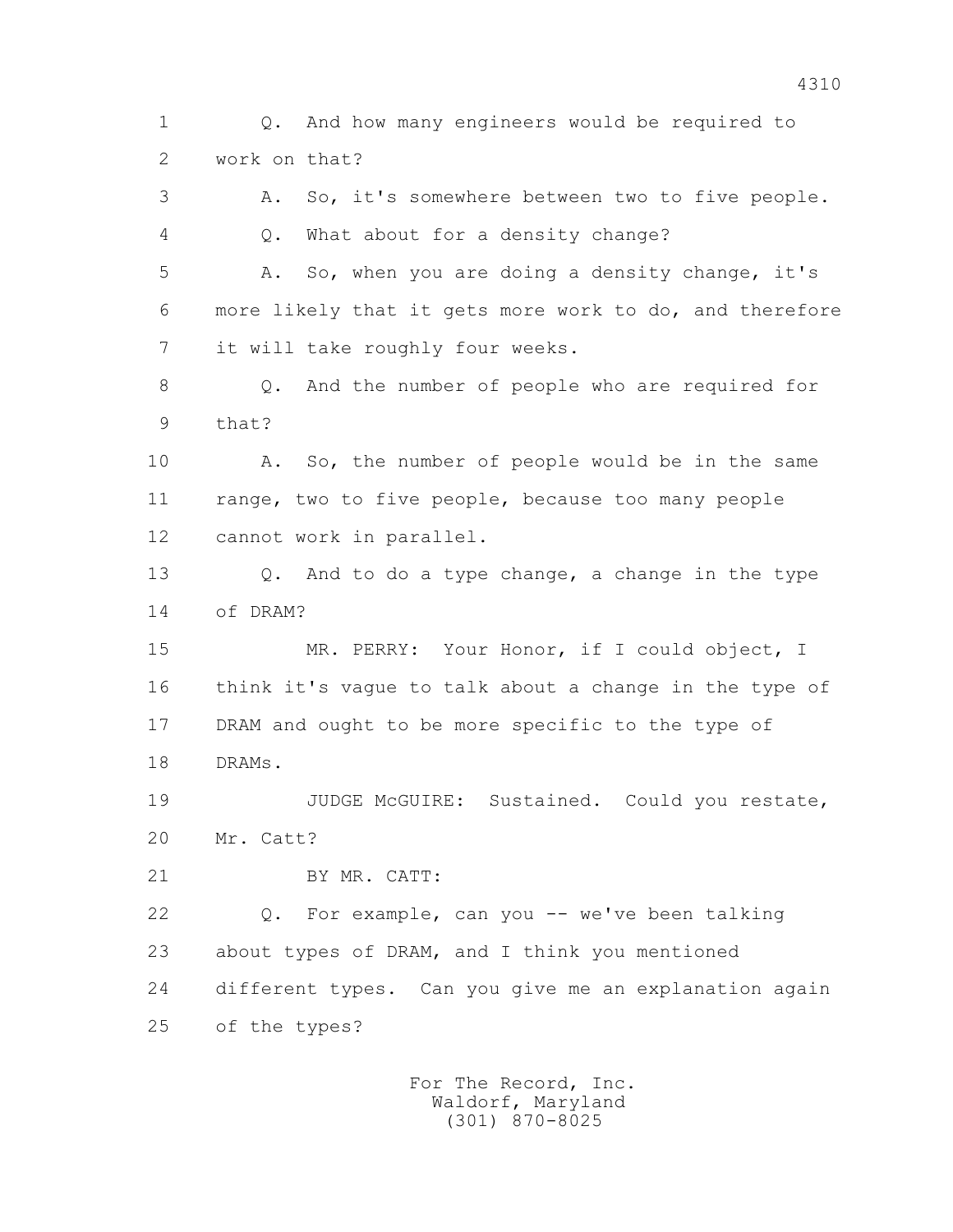1 A. So, for example, different types of DRAMs, the 2 switch from an EDO part to a synchronous part or maybe 3 from a synchronous part to a double data rate part, so 4 this would refer to a change in type of the DRAM. 5 Q. And is there a difference typically between if 6 you were going from -- as far as the time that it takes 7 to do the step if you were going from an EDO to an 8 SDRAM as opposed to going from an SDRAM to a DDR SDRAM? 9 A. So, it's almost the same if you go from one 10 type to the next type. 11 0. All right. Let's talk about going from an 12 SDRAM to a DDR SDRAM. Typically, how long would it 13 take to do the verification step from going from an 14 SDRAM to a DDR SDRAM? 15 A. So, it's in the range of four weeks. 16 Q. And from an EDO to an SDRAM? 17 A. It's roughly the same amount of time. 18 Q. The same, all right. And the manpower 19 necessary to do that step? 20 A. It's, again, between two and five people. 21 Q. Okay, let's go on to the next item on the list, 22 which is mask generation, and can you describe to me 23 what you mean by mask generation? 24 A. So, mask generation, once you have finished 25 your layout, you have to transfer these data to data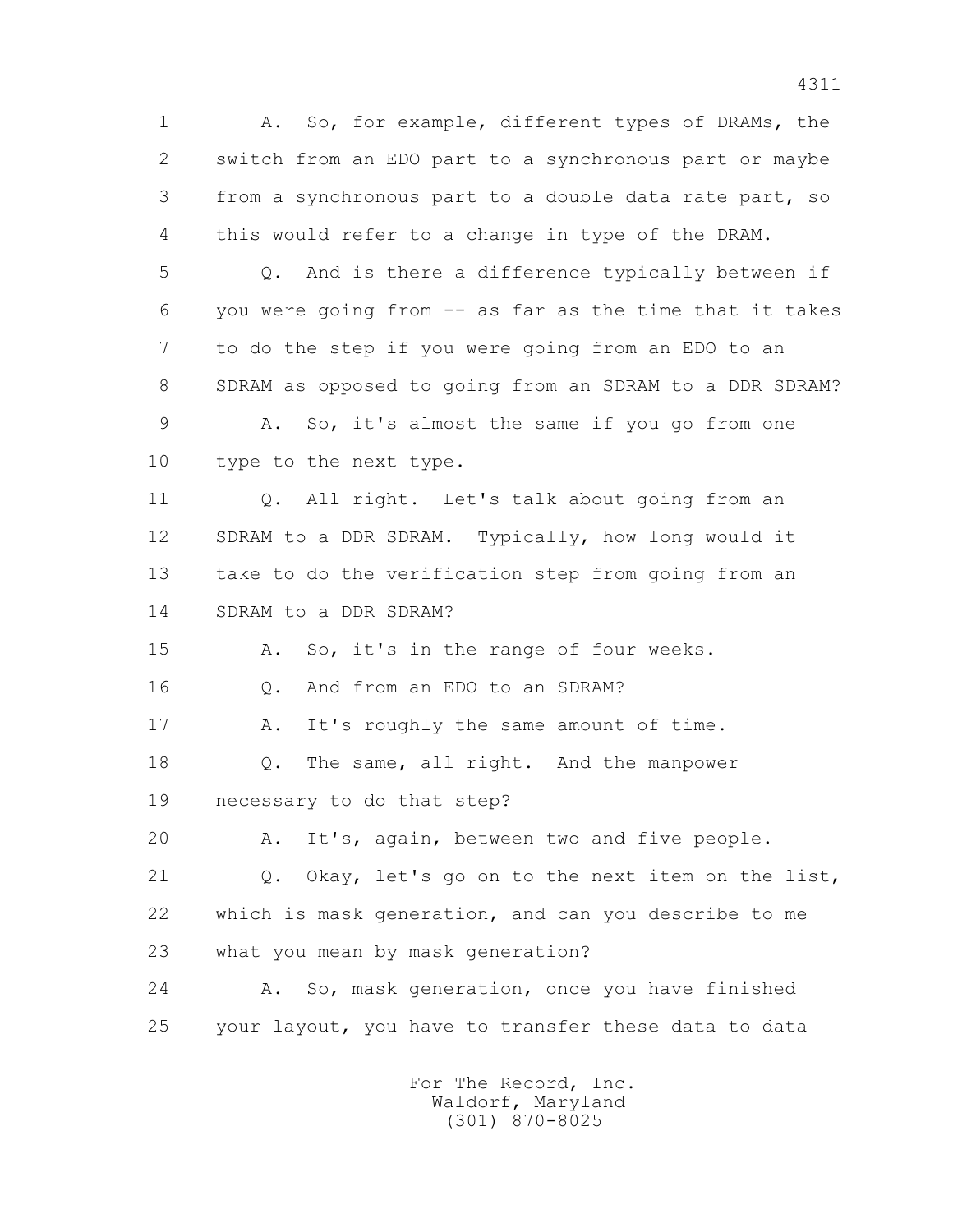1 which are capable for running the mask writing 2 equipment. So, this job is done during mask 3 generation. And in addition to your product data, 4 which are on the layout, you also have to add test 5 structures and alignment mods, for example, which are 6 in between the chips which are then on the mask. 7 And also, for example, if you are talking about 8 more advanced technologies, you also have to run some 9 kind of additional algorithm in order to adjust the 10 data which have then to be printed on the mask. 11 0. So, what, in fact, is a mask? 12 A. So, a mask is more or less a negative which 13 helps you to print the structures on the silicon. 14 Q. And how many masks are typically required to do 15 a run? 16 A. So, this depends on the shrink or the 17 technology node which is used, and this is in between 18 20 to 30 mask levels, number of masks. 19 Q. All right. So, let's again go through time 20 periods. Does Infineon actually produce its own masks? 21 A. Infineon has its own mask shop, yes. 22 Q. And how long does it generally take to obtain a 23 mask for a shrink? 24 A. So, I wouldn't call it for one mask. For the 25 time frame required for one set of masks is six weeks,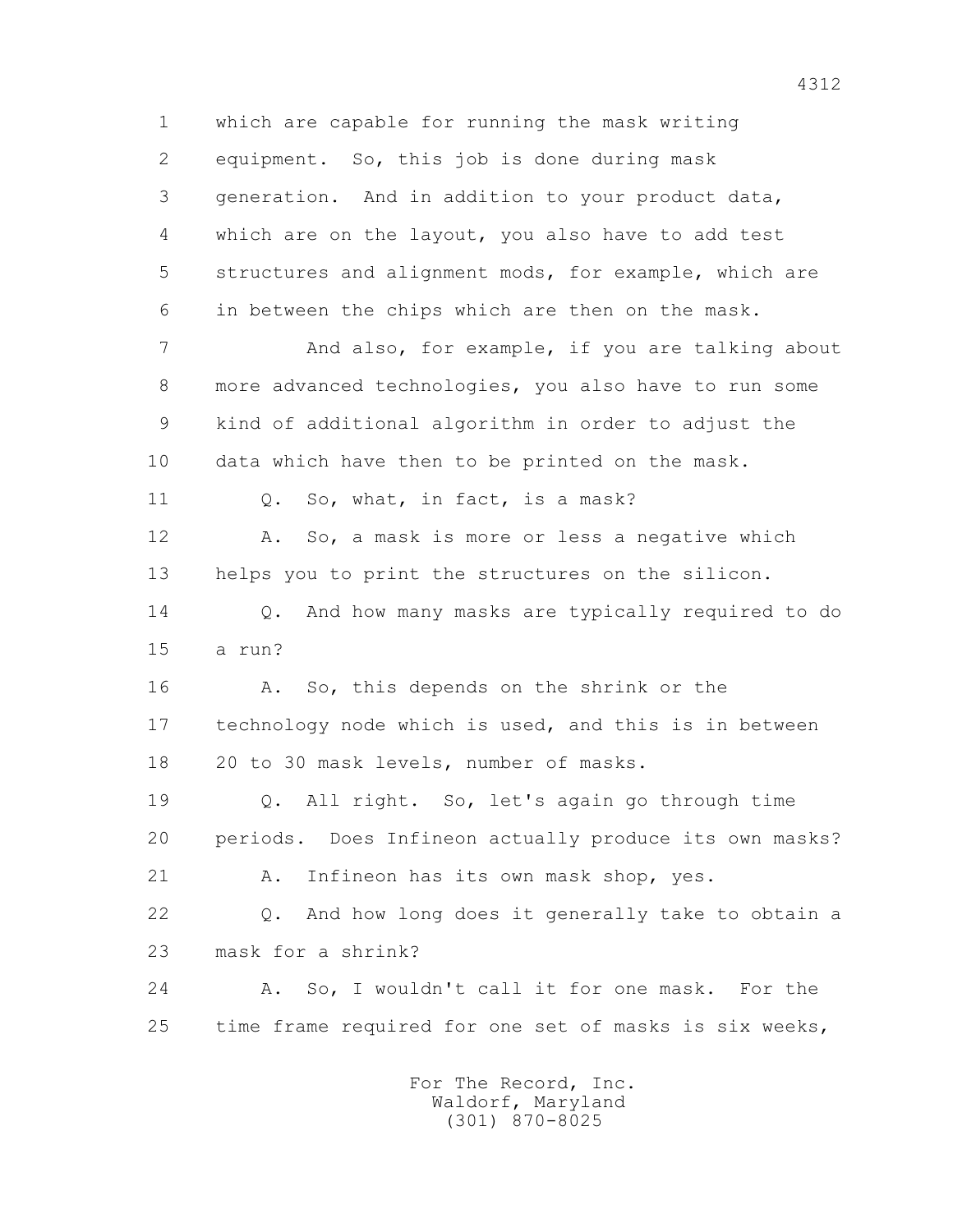1 roughly.

2 0. And how about for a density change? 3 A. So, this is almost the same time frame under 4 the assumption that the same number of masks -- masks 5 are required. 6 Q. How about going from a change from an EDO to an 7 SDRAM type DRAM? 8 A. So, this is again the same time frame, six 9 weeks. 10 Q. And from an SDRAM to a DDR SDRAM? 11 A. It is the same. 12 Q. Six weeks? 13 A. Six weeks, yeah. 14 O. Thank you. 15 All right, we're now up to number 6, which is 16 first run wafer fab on your list. Can you describe to 17 me what you mean by a first run wafer fab? 18 A. Once you have the chip on a piece of paper, you 19 have then to verify this, that this is also working in 20 the real world, working on silicon, and in order to 21 verify this, you have to run the first silicon in the 22 wafer fab. 23 Q. And based on your experience at Infineon, is 24 preparation typically required before you can do that 25 first run?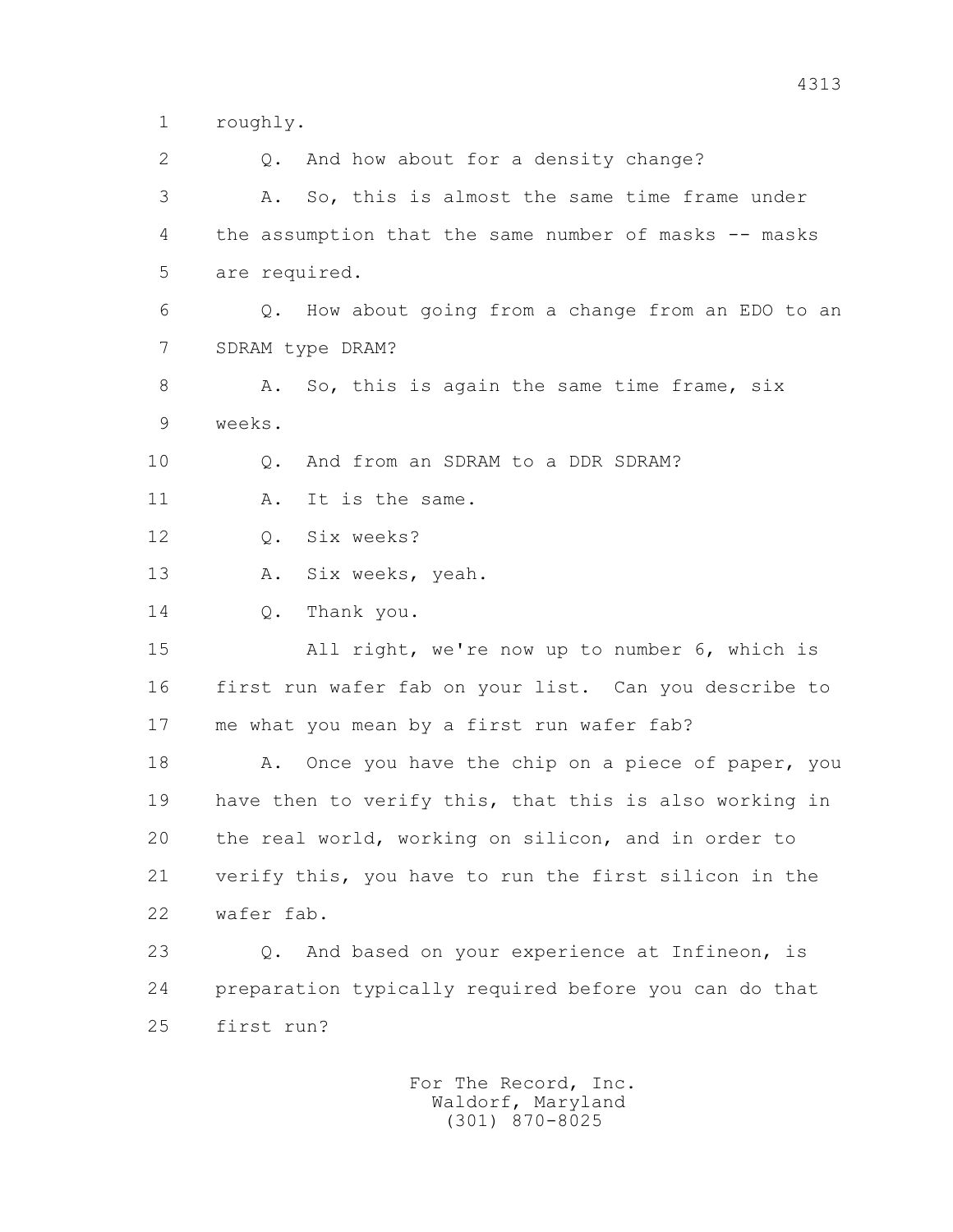1 A. So, based on my experience, a lot of 2 preparation work has to be done before you can run and 3 start the first silicon, the first wafer. 4 Q. And what preparation is typically required? 5 A. So, you have to -- for example, you have to 6 consider that you need a lot of different steps. You 7 have to prepare the equipments in order to -- you have 8 to say to the equipments that you have to do an etching 9 or deposition -- deposition process in the equipment. 10 Q. Did you -- excuse me, did you say deposition 11 or -- 12 A. Yeah, deposit the layout. 13 Q. Oh, okay. 14 A. Sorry for this. And you have to expose the 15 resist in the photography equipment, for example, and 16 these steps have to be defined really well once. And 17 in addition to this, you have to be aware that there 18 are up to thousand different equipments and up to 19 thousand different steps necessary to define the whole 20 flow through the production facility. So, this has to 21 be set up and prepared. 22 Q. And so for a shrink, how long did that 23 preparation typically take? 24 A. So, to prepare all the run sets, from my 25 experience, it's roughly three months which are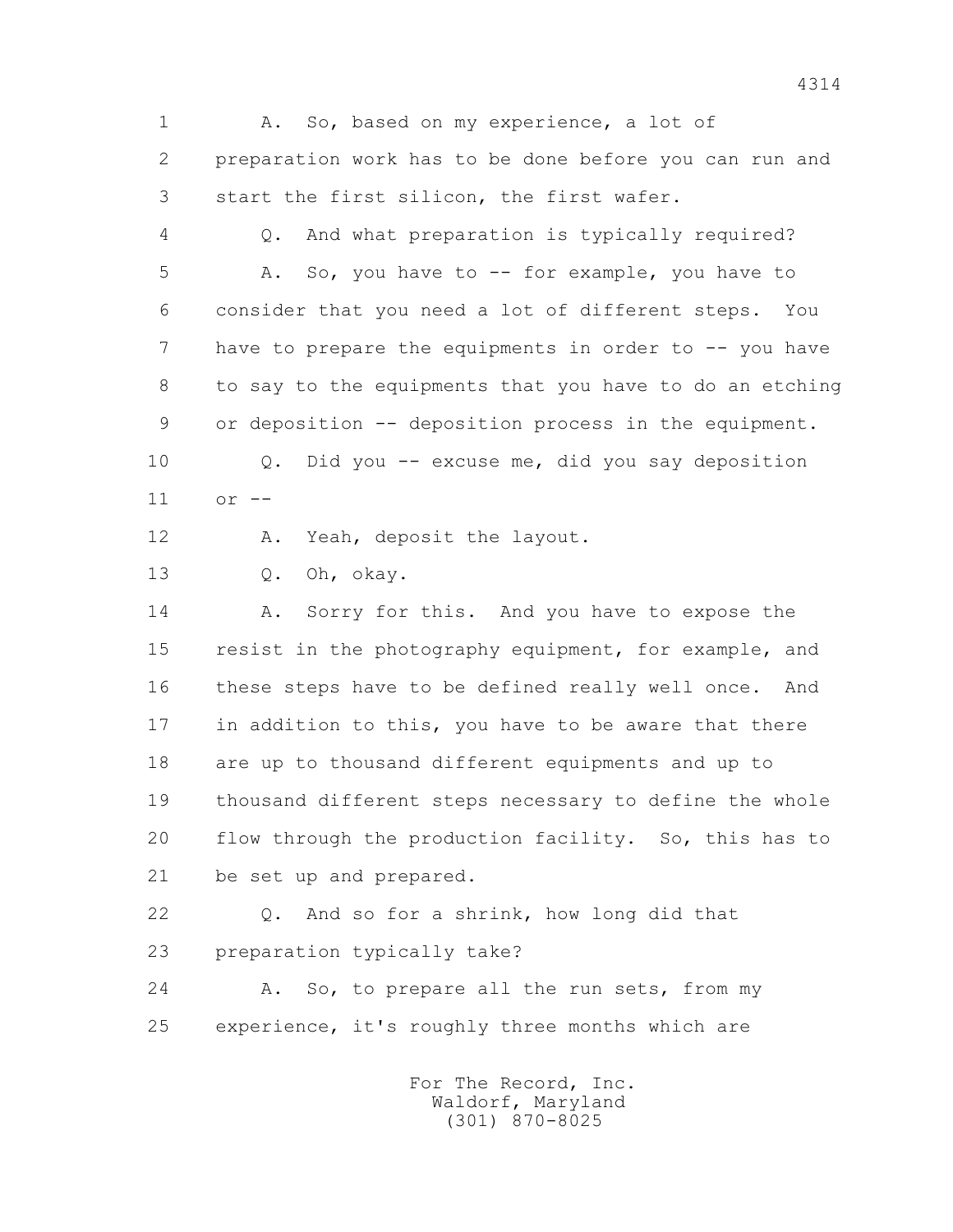1 necessary to do all the preparation work.

 2 Q. And how many engineers would be required to do 3 that preparation?

 4 A. So, from my experience, it's five people which 5 have to do all the preparation work there.

 6 Q. Would the time period be different for a 7 density or a type change?

8 A. So, based on the assumption that there is no 9 additional development work to be done for the 10 technology or for the manufacturing process, this will 11 be the same time period, yes.

 12 Q. Well, when you say additional development work, 13 what do you mean by that?

14 A. For example, if you implement a very new 15 manufacturing method, so this takes some time in order 16 to develop this.

 17 Q. Okay. And would the manpower be the same level 18 as well for a shrink for a density or a type change?

 19 A. So, the manpower for the pure preparation work 20 in order to set up all of the logistics and run sets 21 would be the same, in the range of three months.

 22 Q. Three months -- I was asking the number of 23 people --

 24 A. It's five people, sorry, it's five people. 25 Q. Five people, all right.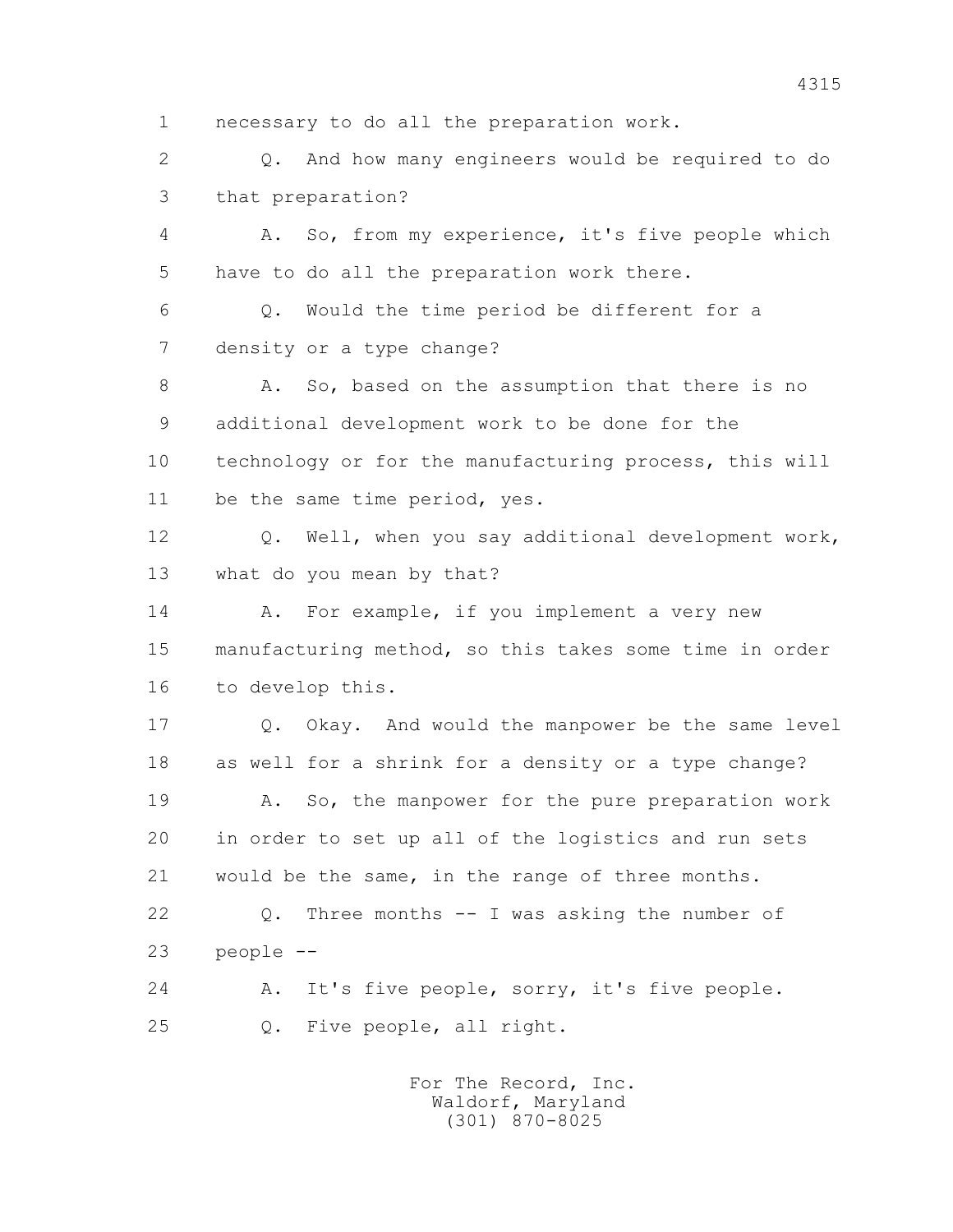1 So, when this preparation was complete, would 2 you then go on and actually do the first run? 3 A. Yes. 4 Q. And based on your experience at Infineon, how 5 long would it typically take to do a first run for a 6 shrink? 7 A. So, the time for the wafer fab is roughly six 8 weeks for a shrink. 9 Q. And how many engineers would be involved in 10 that process? 11 A. So, for doing the first run, you need some 12 people which take care of the first run, and this would 13 be five people. 14 0. And going back to time periods, would the time 15 period be any different for doing a run for a density 16 change or a type change? 17 A. So, it would be the same time frame, also six 18 weeks. 19 Q. And would the manpower be any different? 20 A. So, the manpower would be the same, five people 21 requested for this. 22 Q. Okay. And I think then the next step on your 23 list here is testing first silicon, wafer probing. Can 24 you tell me what that refers to? 25 A. So, once you have your first silicon coming out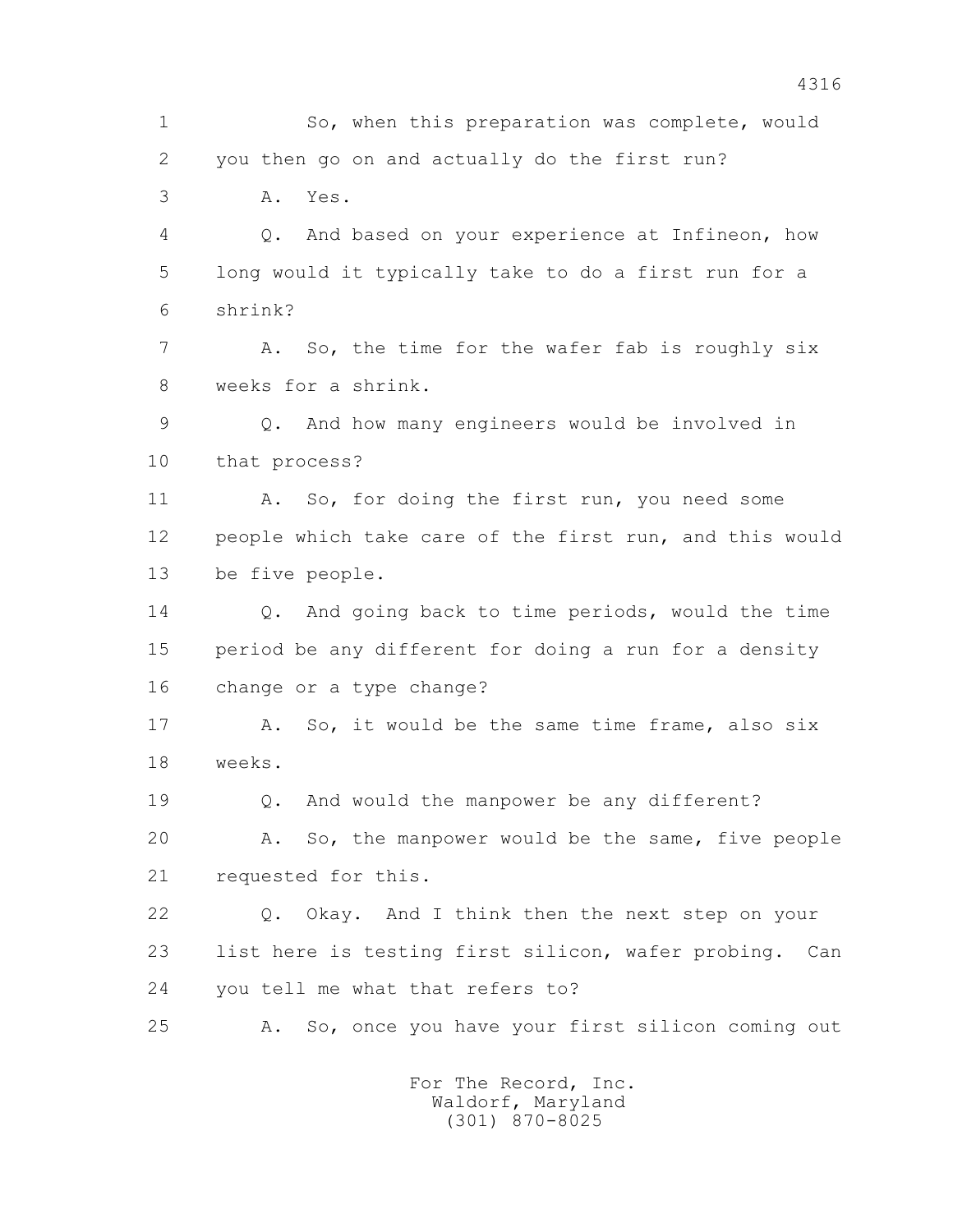1 from the wafer fab, you have to make sure that the 2 chips which are on the wafer are working properly or 3 not.

 4 Q. So, do you -- based on your experience at 5 Infineon, is preparation generally needed before you 6 can go ahead and do that testing?

 7 A. Sure, you have to do quite some preparation 8 work. You have to prepare the test programs. You have 9 to prepare also the programs for the redundancy 10 algorithm. You have to prepare also your setup for the 11 laser cutters, and you also have to set up your test 12 programs for the test structures which are also on the 13 wafer.

14 0. And how long does this preparation typically 15 take, to do the preparation for the testing of the 16 first silicon for a shrink?

17 A. So, from my experience, it takes you three 18 months for changing and adjusting the test programs 19 which are required for testing of the first silicon. 20 Q. And how many engineers would be involved in 21 that process? 22 A. So, for this it would be -- from my experience,

23 it's in between five -- it's five people.

 24 Q. How about to prepare to do testing for a 25 density change, how long would that typically take?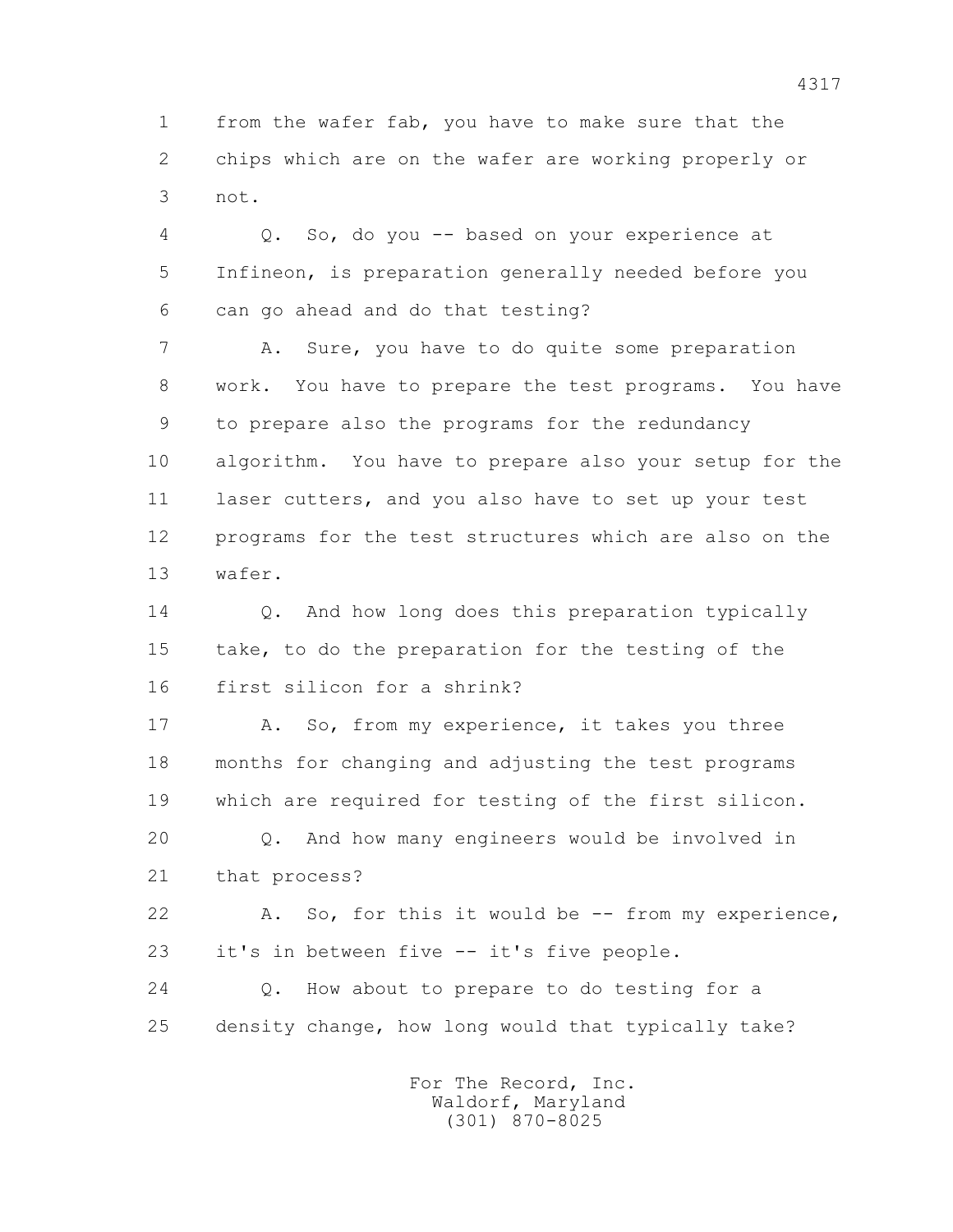1 A. So, the preparation work for a density change 2 is more work compared to the work to be done on a 3 shrink. So, for a density change, you will need six 4 months from my experience and more than that in order 5 to do all the preparation work.

 6 Q. Why is there more work involved in doing that 7 kind of preparation?

8 A. So, for example, an increase in density, when 9 you have to go from 16 to 64 megabits, you have to make 10 sure that your testing equipment is capable of doing 11 the additional work, four times as many tests compared 12 to the previous tests, and it's also very likely that 13 you have a change in the architecture which also 14 affects the structure of the test programs.

 15 Q. And how many engineers would be involved in 16 doing the preparation for that -- for testing for 17 density?

 18 A. Increase in the density is in the range of 10 19 to 20 people.

 20 Q. Going from EDO to SDRAM, how many -- how long 21 would the preparation take to make that move, to 22 prepare for the testing of the first run?

 23 A. So, the preparation work for going from EDO to 24 synchronous was the same range as changing the density, 25 so the time frame, six months plus.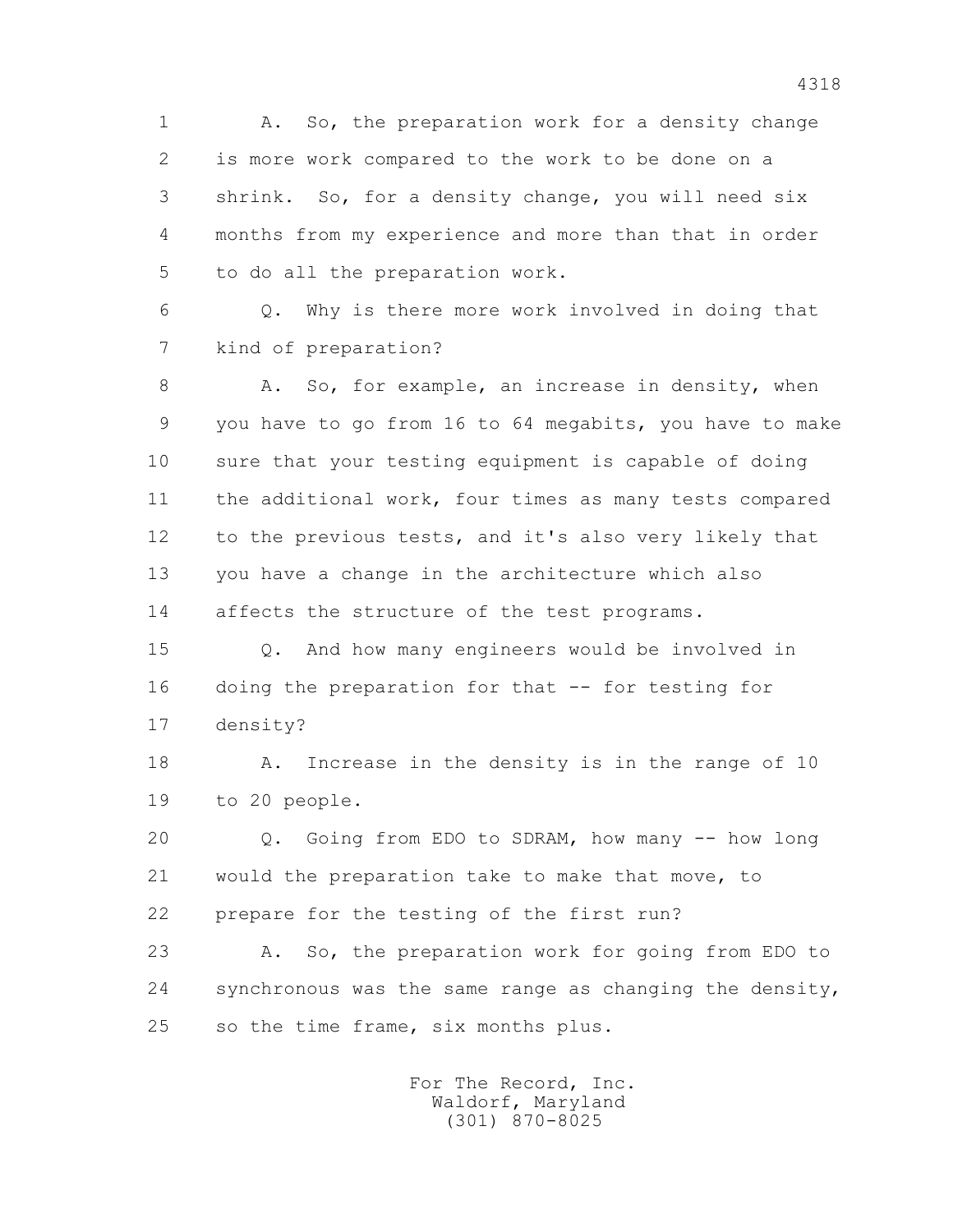1 Q. And how many people would be involved in that 2 project?

 3 A. For EDO to SDRAM, a rough estimate -- rough 4 recollection of my memory, in the range of ten people. 5 Q. And from SDRAM to DDR SDRAM? 6 A. So, as far as I remember, it was a little bit 7 more than ten people, but almost the same time frame. 8 0. The same, six months? 9 A. Six months plus. 10 Q. So, when the preparation is completed, then do 11 you then go on and do the testing and wafer probe 12 itself? 13 A. When you have done all the preparation work, 14 you also need your probe cards. Besides the test 15 program, you also need a means to contact your wafer, 16 and this is done by wafer probe cards, and this also 17 has to be prepared. 18 Q. And is that prepared at Infineon? 19 A. No, we usually buy this from outside. 20 Q. Okay. So, let's talk about the actual doing of 21 the testing now as opposed to preparing for the 22 testing. 23 How long, based on your experience, did the

 24 actual testing and wafer probe typically take for a 25 shrink?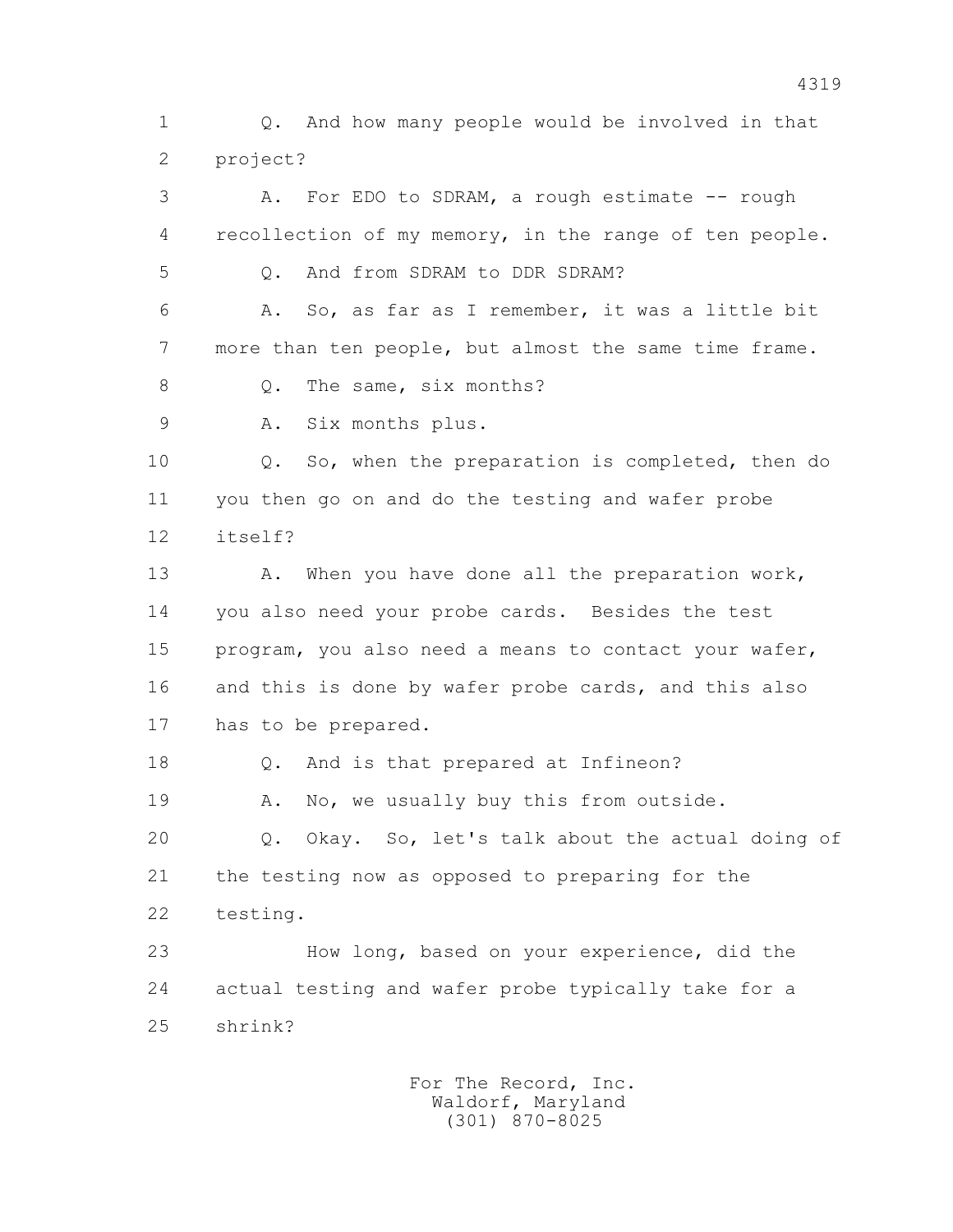1 A. So, for a shrink, it's in the range of two 2 weeks. 3 Q. And how many engineers would be involved in 4 that? 5 A. So, for doing this work, it's between two and 6 five people. 7 Q. And for a density change, how long would that 8 testing and wafer probe take for that? 9 A. So, again, it's more effort. It's four weeks 10 time which is needed for doing the density increase for 11 the first probe. 12 Q. And the number of people? 13 A. The number of people is between two and five 14 people. 15 Q. And going from EDO to SDRAM, how long would 16 that testing and wafer probe take? 17 A. Yeah, the testing for the first run was in the 18 range of four weeks, and the number of people is in 19 between two and five people. 20 0. And from SDRAM to DDR SDRAM? 21 A. It's almost the same time frame. It's also 22 four weeks and two to five people. 23 Q. Now, number 8 on your list is assembly. Can 24 you tell me what you mean by assembly? 25 A. So, once you have your silicon, for example,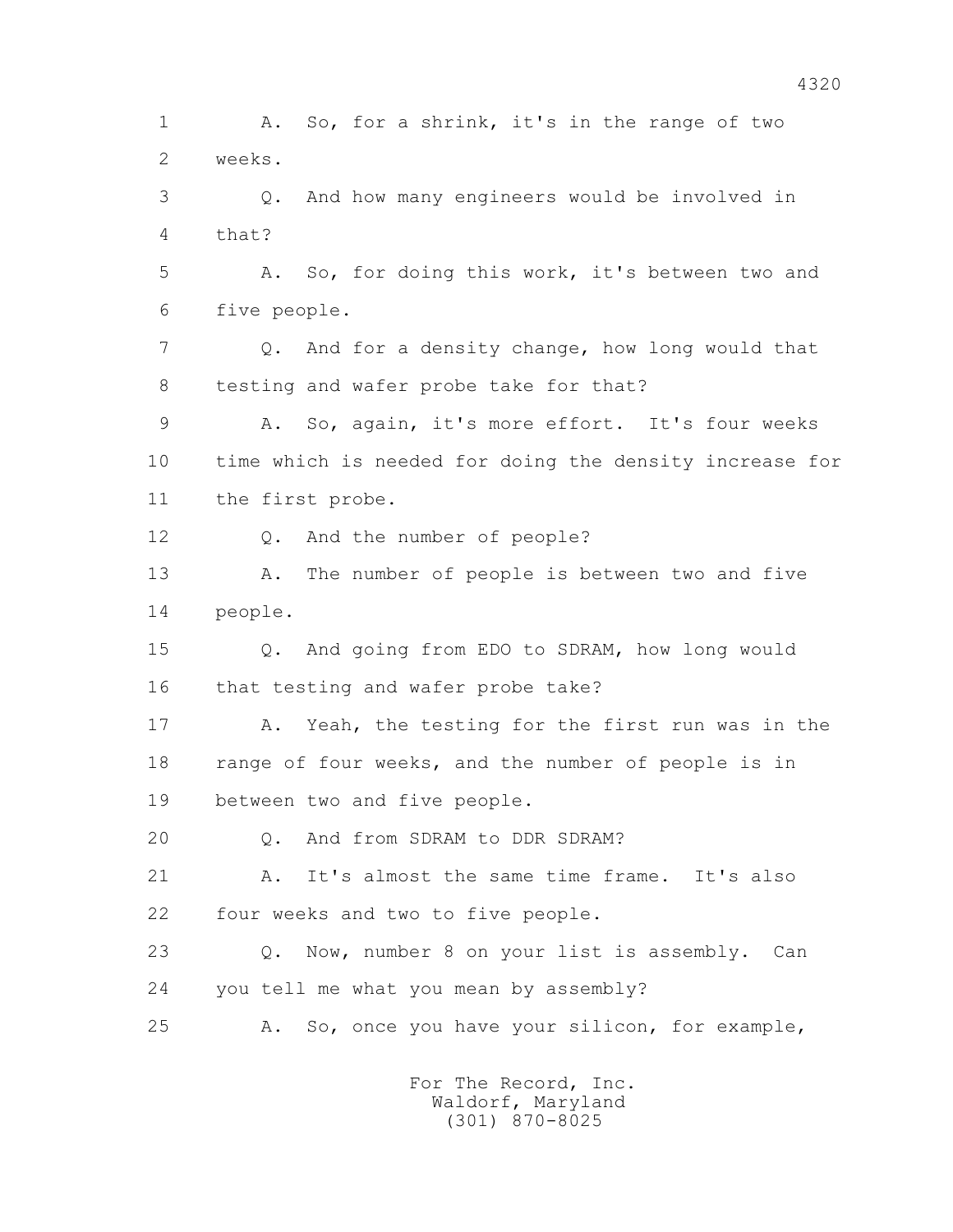1 divided and diced, you have to provide some protective 2 layer, and this is the assembly process. There the 3 silicon is covered by a mold compound in order to 4 protect the silicon.

 5 Q. And is preparation required before you can go 6 ahead and do assembly?

 7 A. Again, you need a lot of preparation work, 8 which is similar to the preparation work that has to be 9 done in the wafer fab.

 10 Q. Can you give me some more detail on the type of 11 preparation you're talking about?

 12 A. For example, you have to set up all the run 13 sets for the equipments. One example, the die bonder 14 has to be capable to take up the wafer map, which is 15 something like a map, it will indicate where the good 16 and the bad chips are located on the wafer, and we only 17 want to pick the good chips from the wafer which have 18 to be assembled. That's one job we have to do.

 19 Secondly, you have to provide the correct lead 20 frame for the corresponding chip. You also have to 21 make sure that all the other tooling which is necessary 22 and required for the whole assembly process is in place 23 when you are going to run the assembly.

 24 Q. And how long would that take -- typically take, 25 that preparation for a shrink?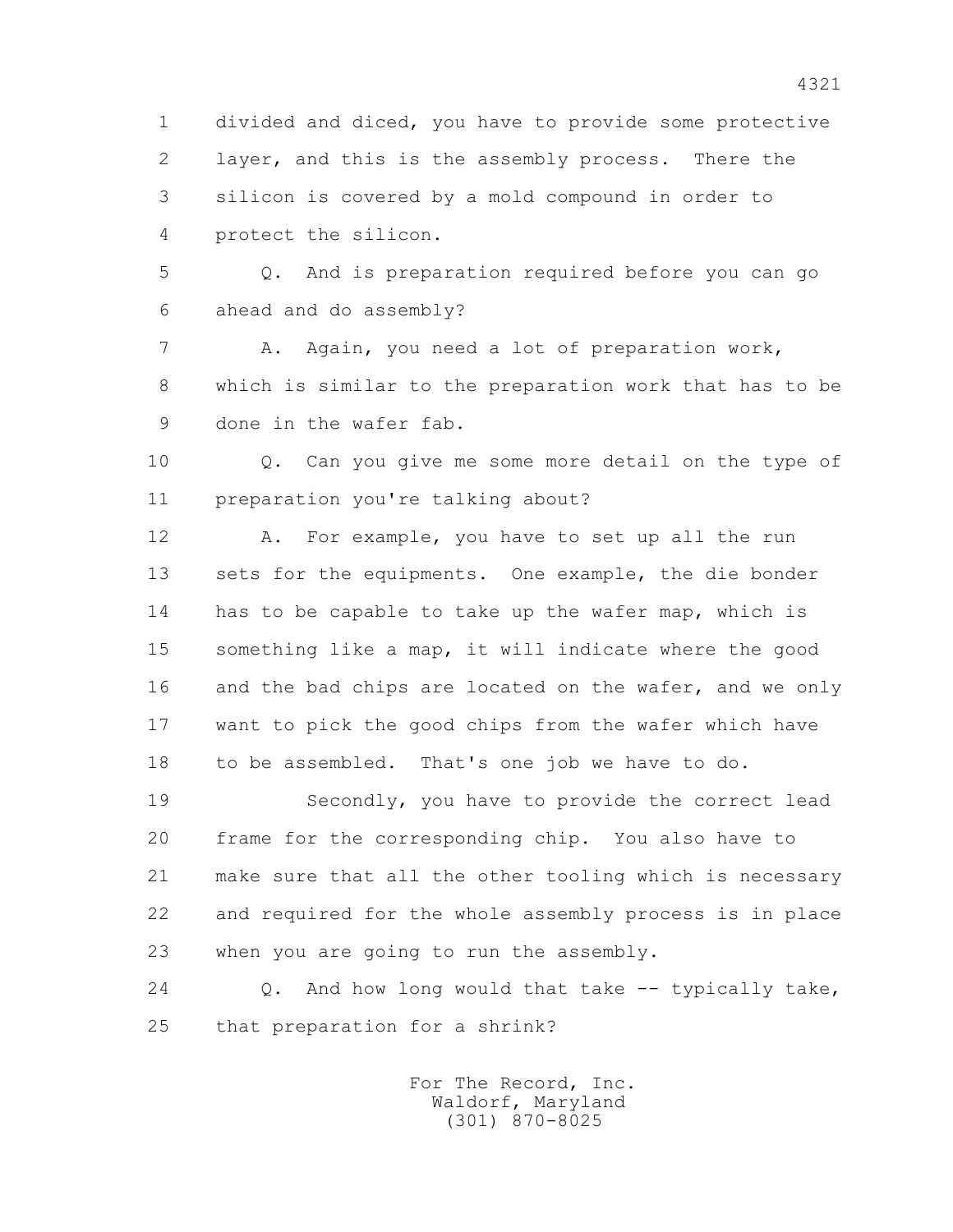1 A. It depends on the items you have to change. 2 So, for example, the preparation work for getting a new 3 lead frame is at least three months. 4 Q. And how many engineers would be needed during 5 that process? 6 A. The process for the preparation work, there 7 will be, for existing packages, five people necessary 8 to do this. 9 Q. Now, you said existing packages. What do you 10 mean by that? 11 A. This means that you can take a package which is 12 already qualified and available in production. 13 Q. As opposed to a nonqualified package? 14 A. For example, let's go back a couple of years. 15 There, the TSOP package was the standard package, was 16 the main one package. So, if we took one of these 17 packages without changing the dimension and the number 18 of pins of this package, the effort to get the new lead 19 frame was in the range of five people and three months. 20 But if you are talking today, maybe we see a 21 switch to BGA packages, so in order to have this 22 package in production, you have to do some R&D work 23 before, which might take quite some -- which might take 24 a long time. 25 Q. Can you give me an idea of what you mean by a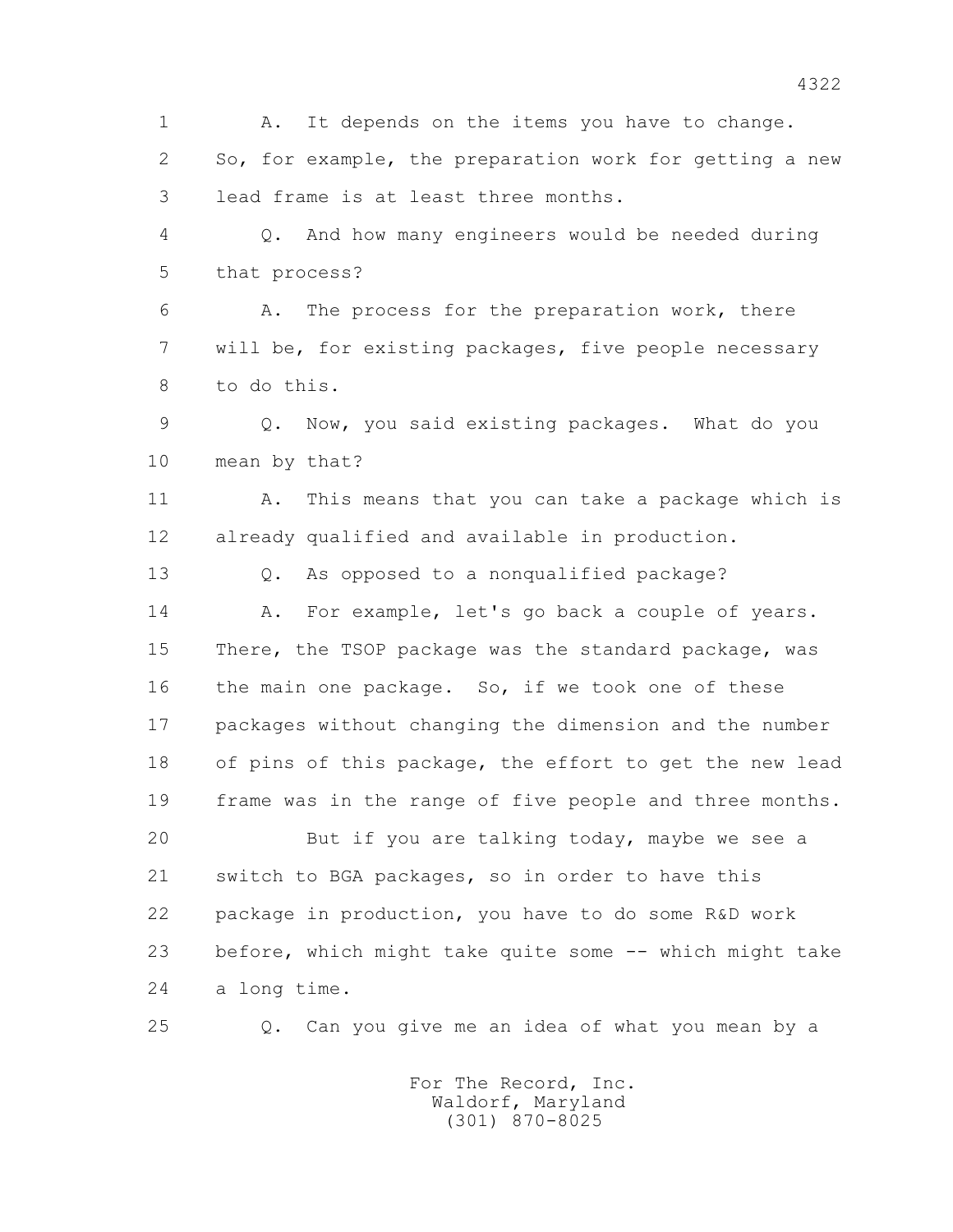1 "long time"?

 2 A. Yeah, when I remember back to my work with the 3 four megabits, there was a transition from the SOJ 4 package to a TSOP package, and to get the first TSOP 5 package up and running in production, it took a couple 6 of years. 7 Q. And how many people were working on that 8 project? 9 A. At that time, the whole back-end department, 10 the department which was responsible for development of 11 new packages, was engaged in doing this. 12 Q. The whole department? 13 A. The whole department, yes. 14 Q. Can you give me an idea of how many people that 15 would be? 16 A. I don't know exactly, between 20 and 30 people 17 doing this. 18 Q. Okay. The preparation for assembly for a 19 density change, a change in density, how long would 20 that typically take? 21 A. Yeah, based on the assumption that you can take 22 an existing package, it's the same amount of time. 23 It's three months preparation work, and number of 24 people for doing this is five, for the preparation 25 work, for a density change.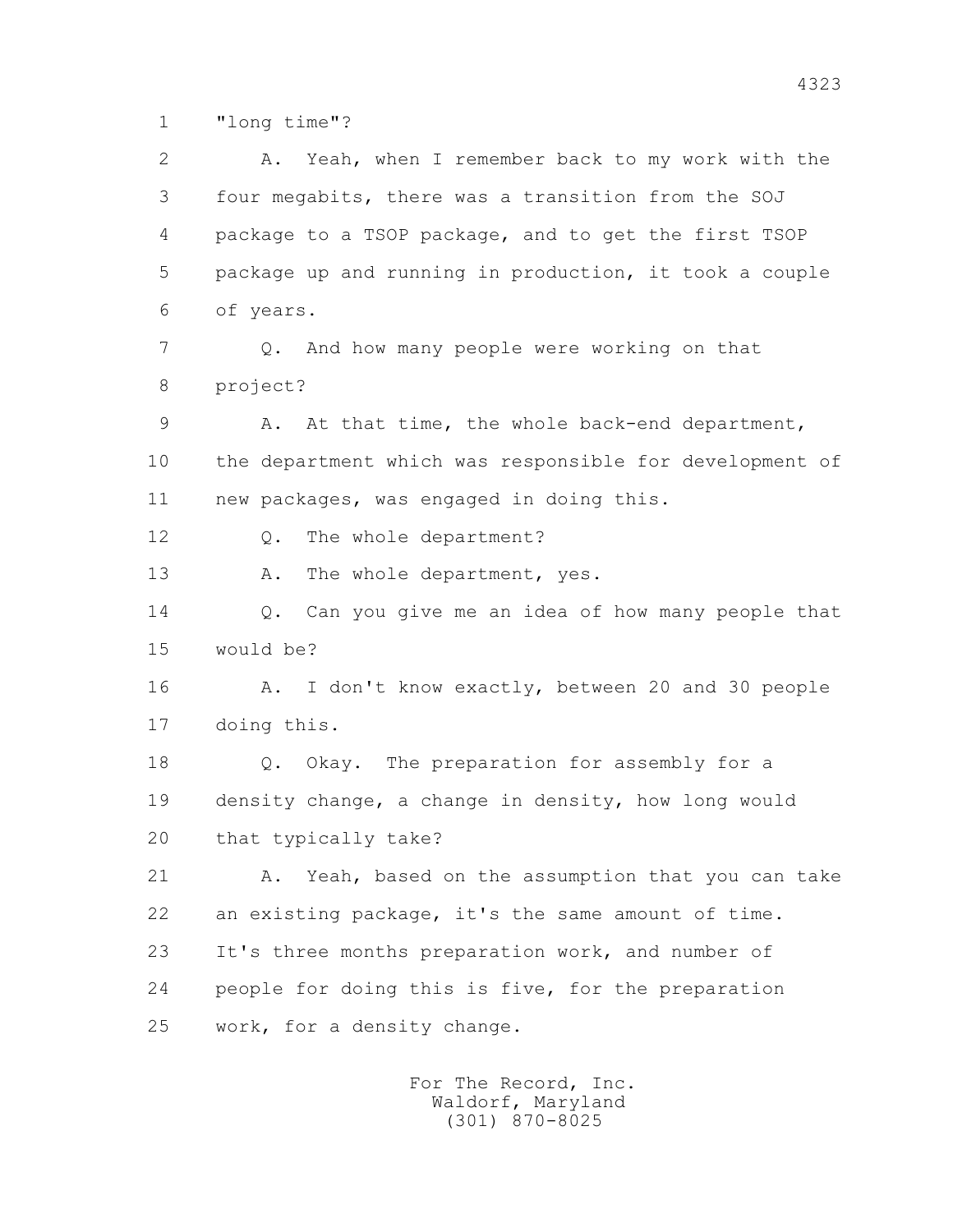1 Q. And let's say a new package was required. 2 A. So, if a new package is required, this can take

3 up to couple of years.

 4 Q. Okay. And how about -- would the numbers, the 5 time periods or the people be any different for a 6 change in the type of DRAM than for density?

 7 A. So, again, it's the same basic premise or basic 8 assumption. If you have an existing package, the 9 preparation work and number of people required is the 10 same as doing a shrink. If you have to switch to a new 11 package, so you have to do a lot of development work 12 there.

 13 Q. Okay. Now, once the preparation is finished 14 and you go ahead to do the assembly, how long does it 15 generally take to do the assembly for a shrink? 16 A. So, time required for this is in the range of 17 two to three weeks for doing this.

 18 Q. And how many personnel would be required? 19 A. For -- in between two and five people. 20 Q. And would the time required be any different if 21 you were doing a density change or a type change? 22 A. So, based on the assumption that you can take 23 an existing package, this will be the same time frame. 24 Q. Meaning two to three weeks?

25 A. Two to three weeks, yes.

 For The Record, Inc. Waldorf, Maryland (301) 870-8025

4324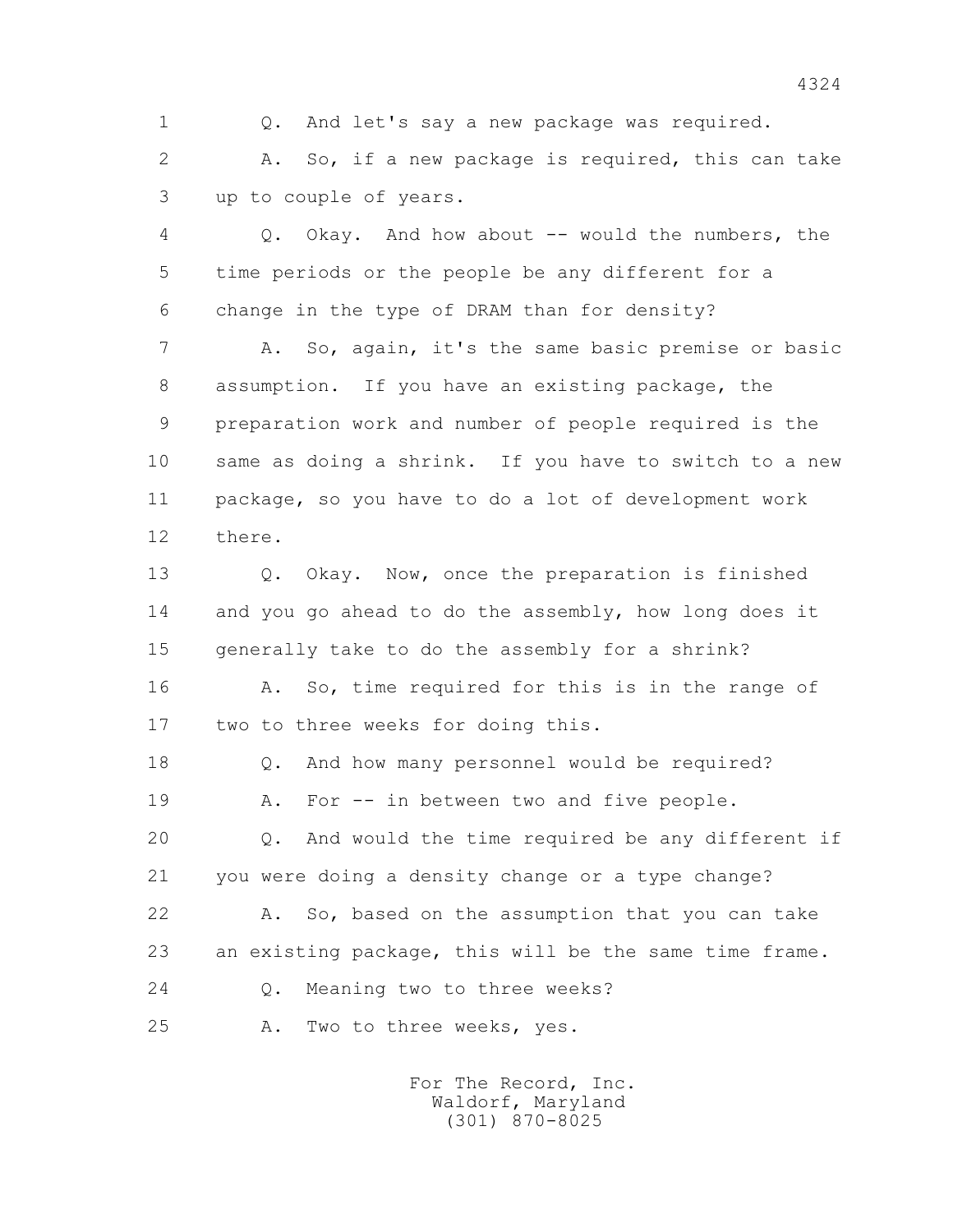1 Q. And if you had to go to a different type of 2 package?

 3 A. If you can use the same -- different type of 4 package?

5 Q. Yes.

 6 A. This can take -- there are almost no limits. 7 Much, much longer. Maybe twice the time.

8 Q. All right. And the manpower required, would 9 that be typically the same for a density change or type 10 change as for a shrink?

11 A. It's very likely that problems are coming up 12 with a new package, and then the number of head count 13 required for doing this is also more or less unlimited. 14 0. Okay. The next on your list is test and 15 burn-in. Can you describe what you mean by test and 16 burn-in?

 17 A. Yeah, I would like to refer to burn-in first, 18 simply because the next step -- the next big step after 19 assembly is doing the burn-in of the devices, and you 20 have to set up all your printing systems and printing 21 programs, where you stress the devices with high 22 temperatures and usually also higher voltages.

- 23 Q. High voltages?
- 24 A. Voltages, yeah.

25 Q. Okay.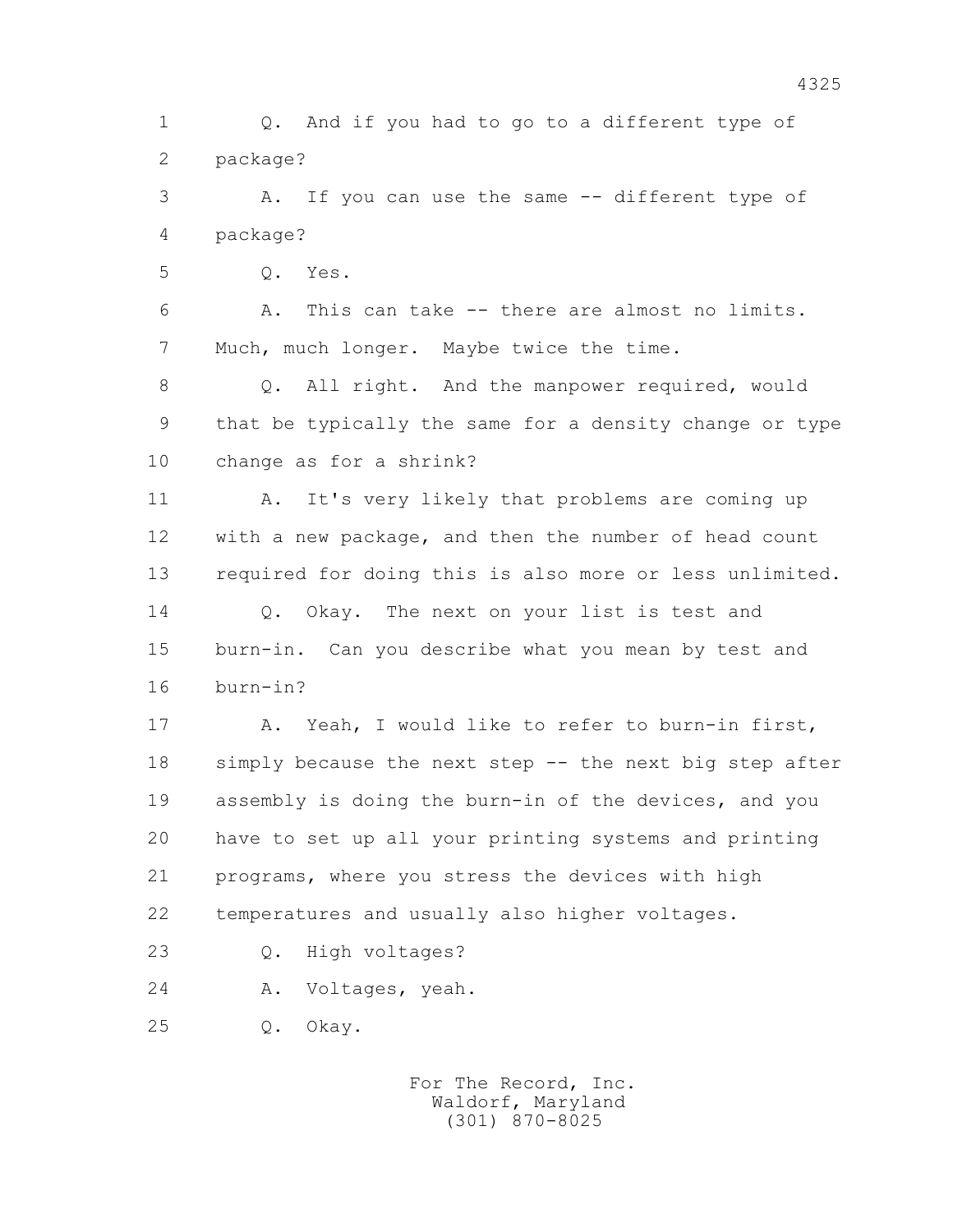1 A. For a certain amount of time.

 2 Q. All right. And after the burn-in, what's the 3 testing involve?

 4 A. So, it's -- after the burn-in, you also have to 5 do the testing. Usually you do a testing at high 6 temperatures, and at that time you also are doing the 7 speed sort very likely with the devices, and in 8 addition to this, you also do a testing at low 9 temperatures, for example, room temperature in order to 10 check whether the part is working at all specified 11 temperatures and specified voltages, so it's different 12 timings and timing sets.

 13 Q. And is preparation required before you can do 14 the burn-in and the testing?

 15 A. Yes, again, you need a lot of preparation work. 16 For burn-in, you have to provide all the programs for 17 the burn-in systems, which are equivalent to test 18 programs. You have to provide all the tooling for the 19 burn-in systems. You have to make sure that you 20 provide the burn-in boards, the appropriate sockets, 21 and you have to make sure that the burn-in systems are 22 up and running.

 23 And for testing, you have to make sure that the 24 test programs are available and in place, and you have 25 to make sure that also the items which are included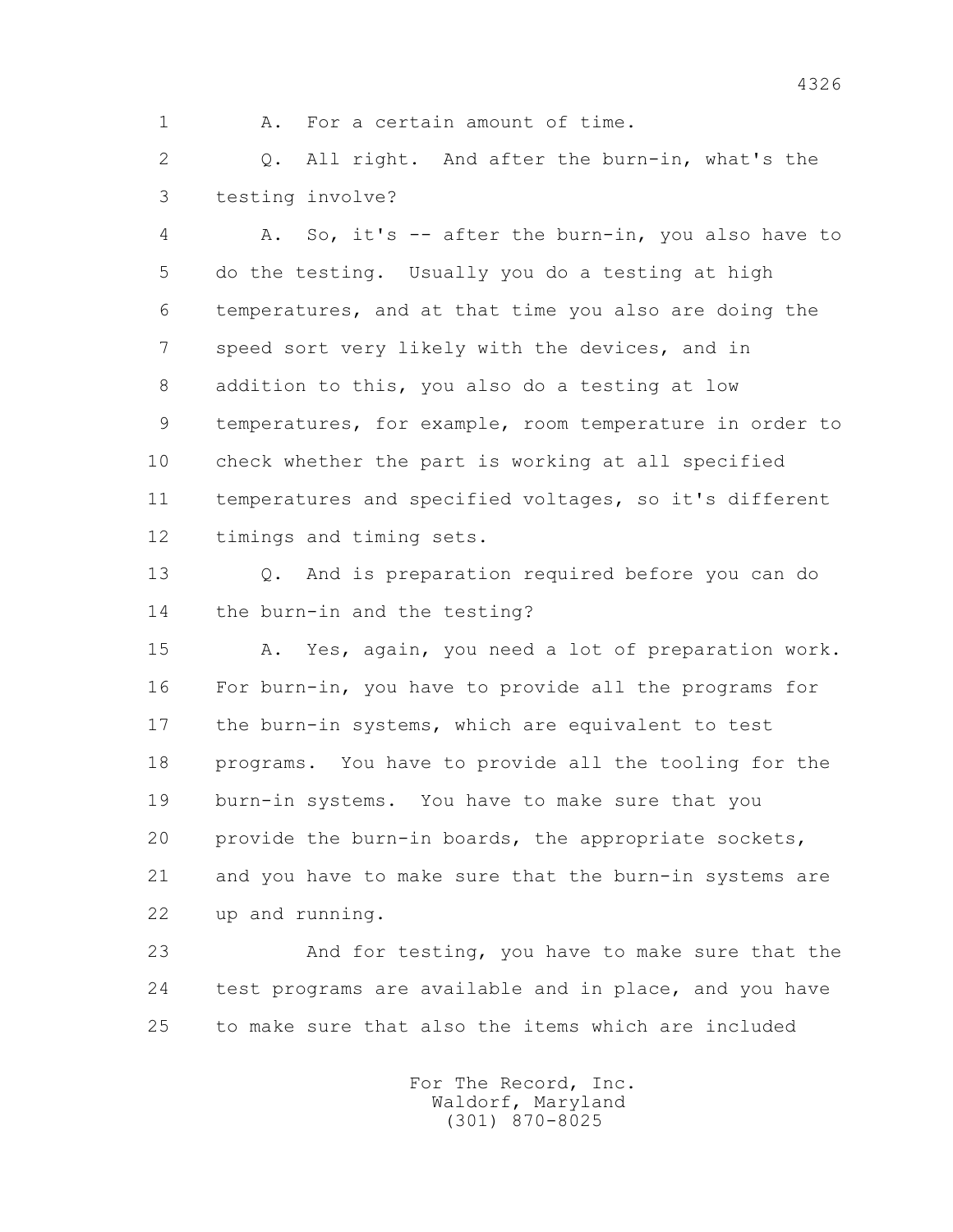1 with the socket is also available for your test 2 equipment.

 3 Q. So, how long does it typically take based on 4 your experience to do the preparation, test and burn-in 5 for a shrink? 6 A. So, for a shrink, the preparation work will 7 take three months. 8 Q. And how many engineers would be required to 9 work on that? 10 A. So, from my experience, this will be five 11 people. 12 Q. Would there be any difference in the time

 13 period it would take to prepare for a test and burn-in 14 if you were doing a density change or a type change?

 15 A. So, it is very likely that you need more time 16 for doing the preparation work here, so for writing the 17 test programs, you will end up with six months plus for 18 the test programs.

19 Q. That's for a density --

20 A. Density increase, yes.

21 Q. And a type change?

22 A. And the change of type, it's again the same 23 time frame, six -- did I say six weeks or six months?

24 Q. Six months you --

25 A. Six months, yes, six months.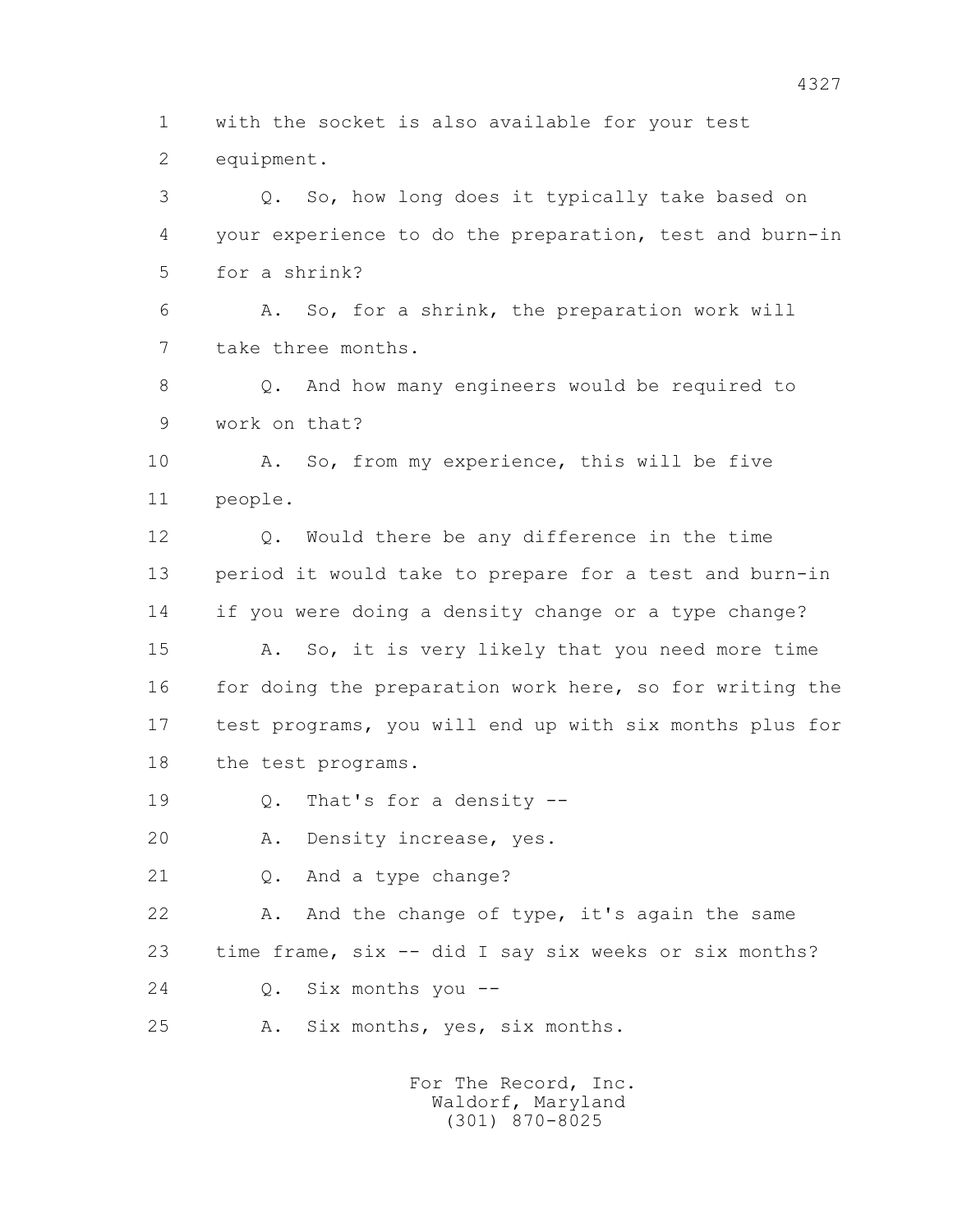1 Q. And the number of personnel that would be 2 required to do the work on -- for a density -- 3 preparation for a density or a type change? 4 A. So, from my experience, this is in the range of 5 10 to 20 people. 6 Q. That's for density and type change? 7 A. The type change, and the type change is very 8 likely to need even more resources, more head count, 9 because they very often have to change additional 10 topics in order to accomplish the test programs. 11 Q. Okay. So, when you actually go ahead and do 12 the test and burn-in, is there a typical time period it 13 takes to go through that process for a shrink? 14 A. So, assembly, test and burn-in will be in the 15 range of three to four weeks. 16 Q. And how many engineers would be required to 17 work on that? 18 A. For doing the real work there, it's between two 19 and five people. 20 Q. And for doing a density change, what would the 21 time period be for that? 22 A. Yeah, based on the assumption that they have an 23 existing package, it's again three to four weeks time 24 required for doing this and two to five people. 25 Q. And would it be any different for a type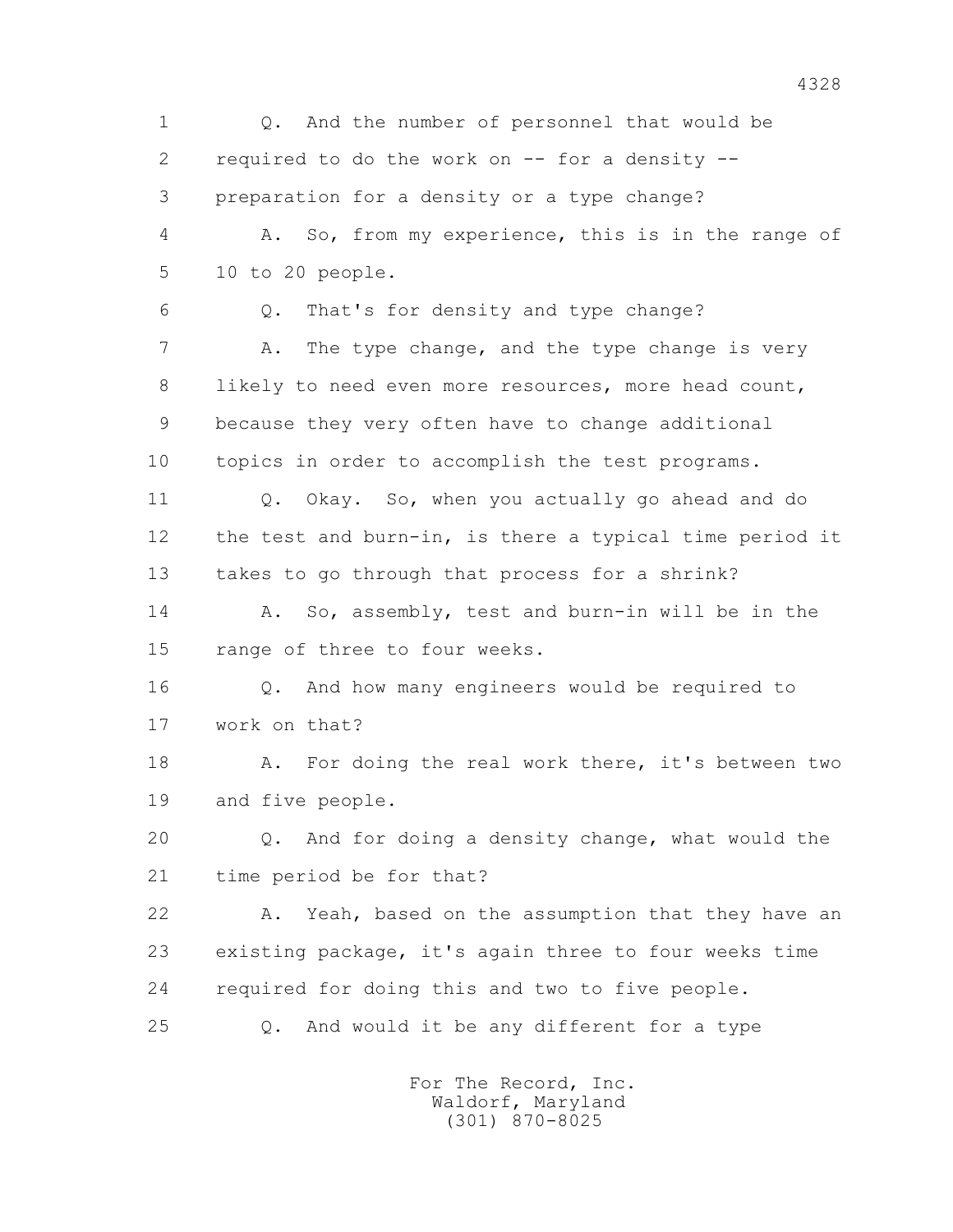1 change?

 2 A. Unless you have any additional problems, this 3 would be the same time frame.

 $4 \qquad \qquad$  0. Three to  $-$ 

5 A. Three to four weeks and two to five people.

 6 Q. Okay. Next on your list is assemble and test 7 modules. Can you describe what you mean by that?

8 A. So, after finishing with the last step, you 9 have loose parts, you have single memory devices which 10 then now have to be assembled on small printed circuit 11 boards. You know them by, for example, memory 12 expansions which are needed in your PC, in your 13 personal computer. So, this is done in the assembly, 14 the testing of the modules.

 15 Q. Okay. And based on your experience at 16 Infineon, is preparation generally required before you 17 can go ahead and assemble and test the modules?

18 A. So, you have to make sure that your PCBs, your 19 printed circuit boards, are available and in place, so 20 usually you buy those from outside. And you also have 21 to make sure that all of the setup for the pick and 22 place machines is available, and you have to make sure 23 that also your test programs for the module tests are 24 available.

25 Q. And for a shrink, typically how long would that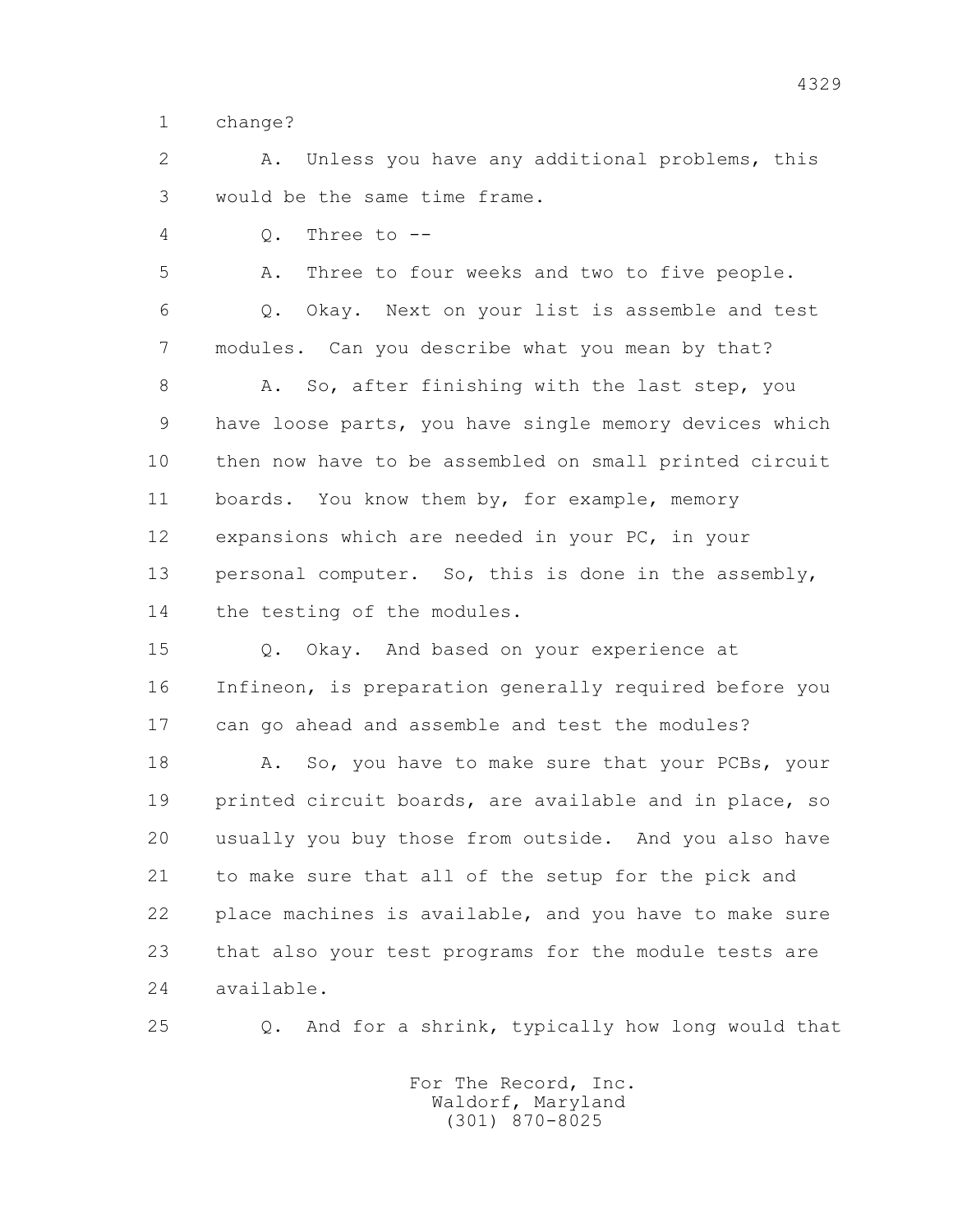1 take?

 2 A. So, for a shrink, this will take in the range 3 of two weeks for doing this.

 4 Q. Would the time period be any different for a 5 density or a type change?

 6 A. So, when you are doing a density or type 7 change, this is more effort to do, and therefore you 8 need roughly four weeks.

 9 Q. And would this be being done by Infineon 10 personnel or would it be being done by an outside 11 company?

 12 A. So, this depends on the product. So, for some 13 types, we have the capabilities in-house, and for some 14 types, we have to buy it out-house.

 15 Q. Can you give me an example of the type you can 16 do in-house?

17 A. So, standard memory modules, standard DIM 18 modules, for example, can be assembled in Richmond, 19 Virginia, because at this location we also have 20 back-end capabilities, back-end volumes for loose part 21 assembly, loose part testing and also for memory module 22 assembly and module testing.

 23 Q. And so can you tell me then in that instance 24 when you're doing it in-house how many engineers would 25 be involved in that process for a shrink?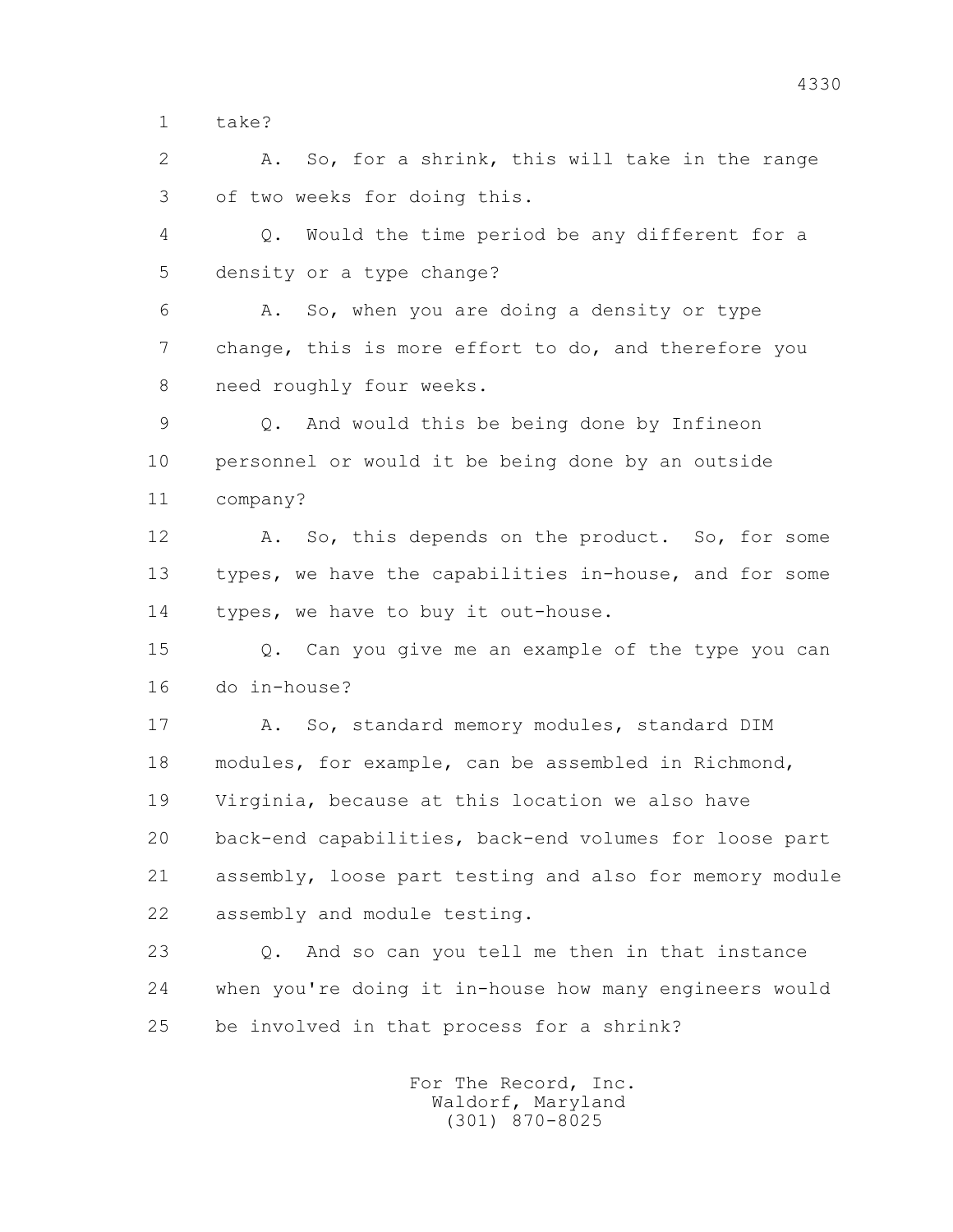1 A. So, for doing this, two to five people are 2 needed to do the assembly and testing of the modules. 3 Q. And would that be -- that's for a shrink? 4 A. This is for a shrink, yes. 5 Q. How about for a density change? 6 A. So, when you are doing a density change, the 7 number of people and time frame required is almost the 8 same, so it's two to five people, and for density, the 9 time would be a little bit more. It's four weeks. 10 Q. Okay. And if you were changing the type, for 11 instance, when you were introducing SDRAM or when you 12 were testing SDRAM, how many people would be required? 13 A. So, for doing a type change, it's two to five 14 people, and the time frame for doing this, it's four 15 weeks. 16 Q. Okay. Okay, so after you've done the 17 preparation and you go ahead and do the assembly and 18 the testing of the modules, how long does the assembly 19 and testing of the modules take typically for a shrink? 20 A. So, for a shrink, it's two weeks. 21 Q. Okay. And how many people? 22 A. It's two to five people. 23 Q. I want to make sure we are clear or you were 24 clear on my questions before. I was asking you before 25 about preparing to actually go ahead and do the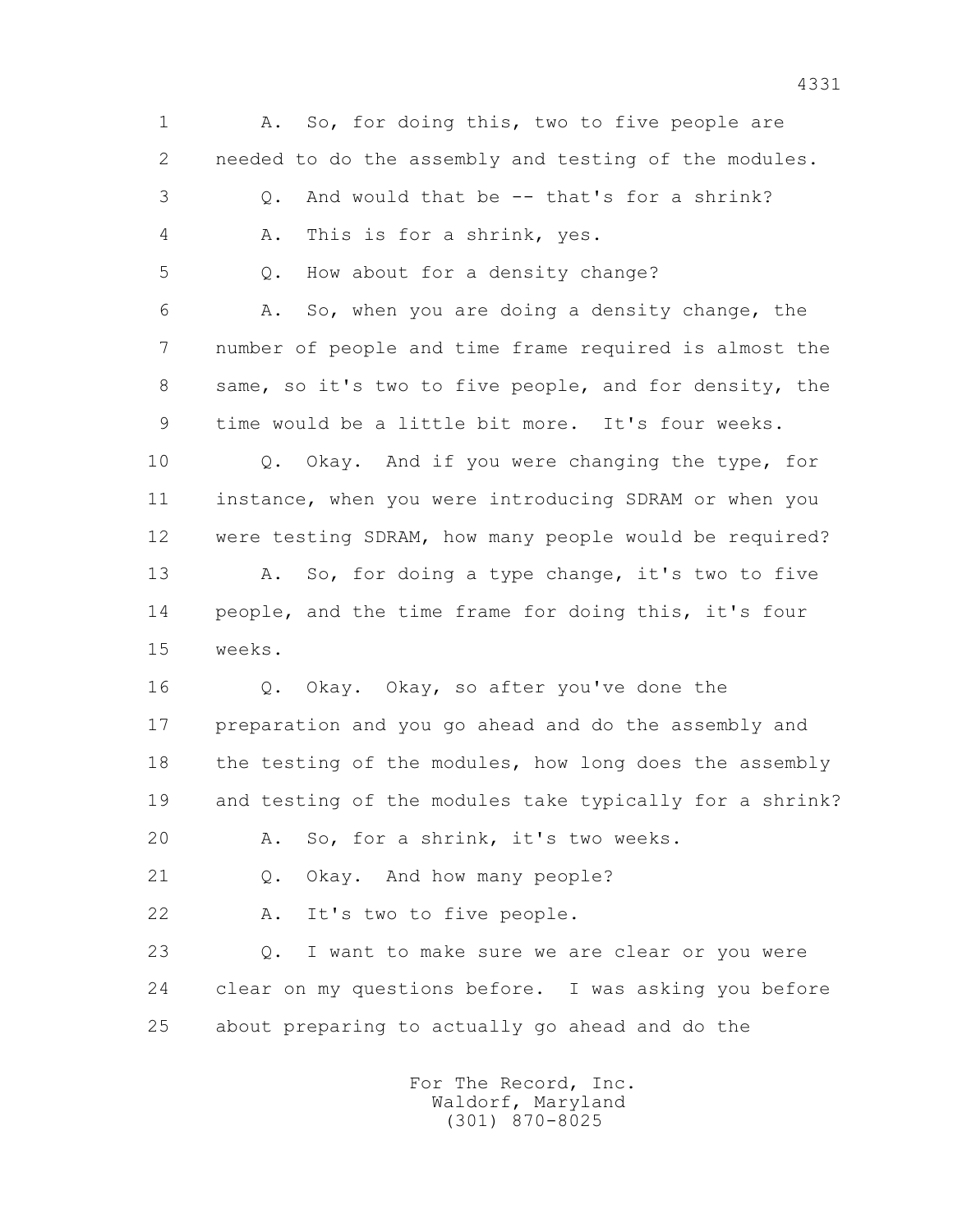1 assembly and testing. Were you understanding me to be 2 talking about that? 3 A. I'm sorry, there might be a mismatch. 4 Q. Sorry, I thought that might be the case, yeah. 5 For the figures I was talking about before, I

 6 was asking how long it takes to actually get ready to 7 do the assembly, not to actually do the assembly 8 itself.

 9 A. Well, the preparation work for doing the 10 assembly --

11 0. The preparation work then, yes, sorry.

 12 A. -- the preparation work is roughly three 13 months.

14 Q. That's for a shrink?

15 A. For a shrink, yes.

16 Q. And is that different for a density change?

17 A. For a density change, based on the assumption 18 you use existing packages, it's the same time required.

 19 Q. Okay. And for a change in type, for example, 20 introducing an SDRAM?

 21 A. That's the same, the same time, three months 22 preparation.

 23 Q. And the numbers you gave me before for the 24 different -- for doing the three types were two to five 25 engineers. Would that number then be different,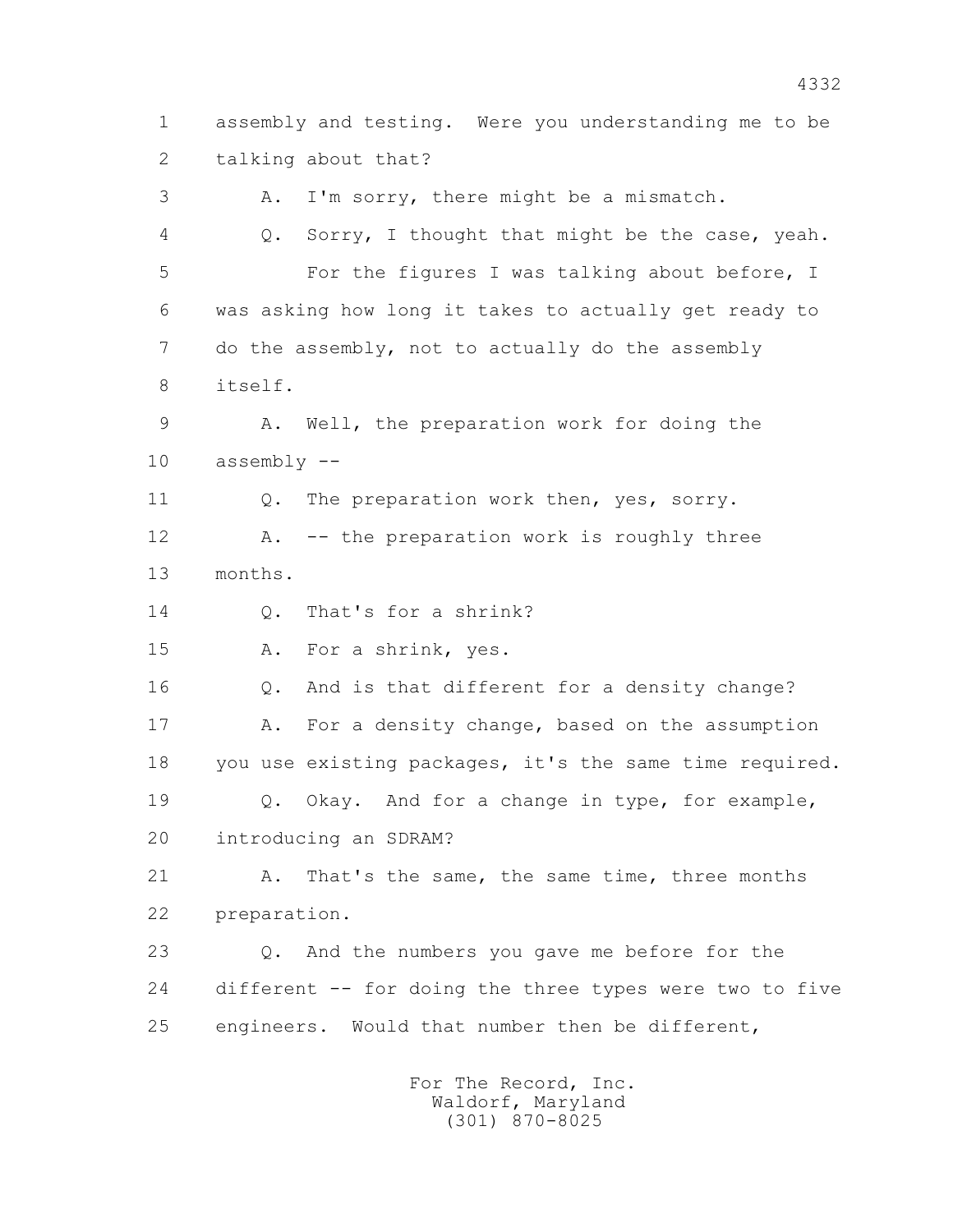1 talking about preparation? 2 A. No, preparation, this is okay. 3 Q. It's the same, it would be two to five? 4 A. Yeah. 5 Q. All right. So, now, let's get back on course 6 to actually doing the assembly and testing itself. 7 A shrink, how long would it typically take to 8 actually do the assembly and testing of a module? 9 A. For a shrink, the assembly and testing is two 10 weeks. 11 0. Okay. And manpower required? 12 A. It's two to five people. 13 Q. And for a density change? 14 A. For doing a density change, the time required 15 for assembly and testing, it's four weeks. 16 Q. And how many people? 17 A. It's two to five people. 18 Q. And for a type change, for instance, going to 19 an SDRAM? 20 A. For change in type, the time required for 21 assembly and testing of modules is four weeks. 22 Q. And the manpower required? 23 A. The manpower is two to five people. 24 Q. Okay. Next on your list is internal 25 qualification. Can you tell me what you mean by that?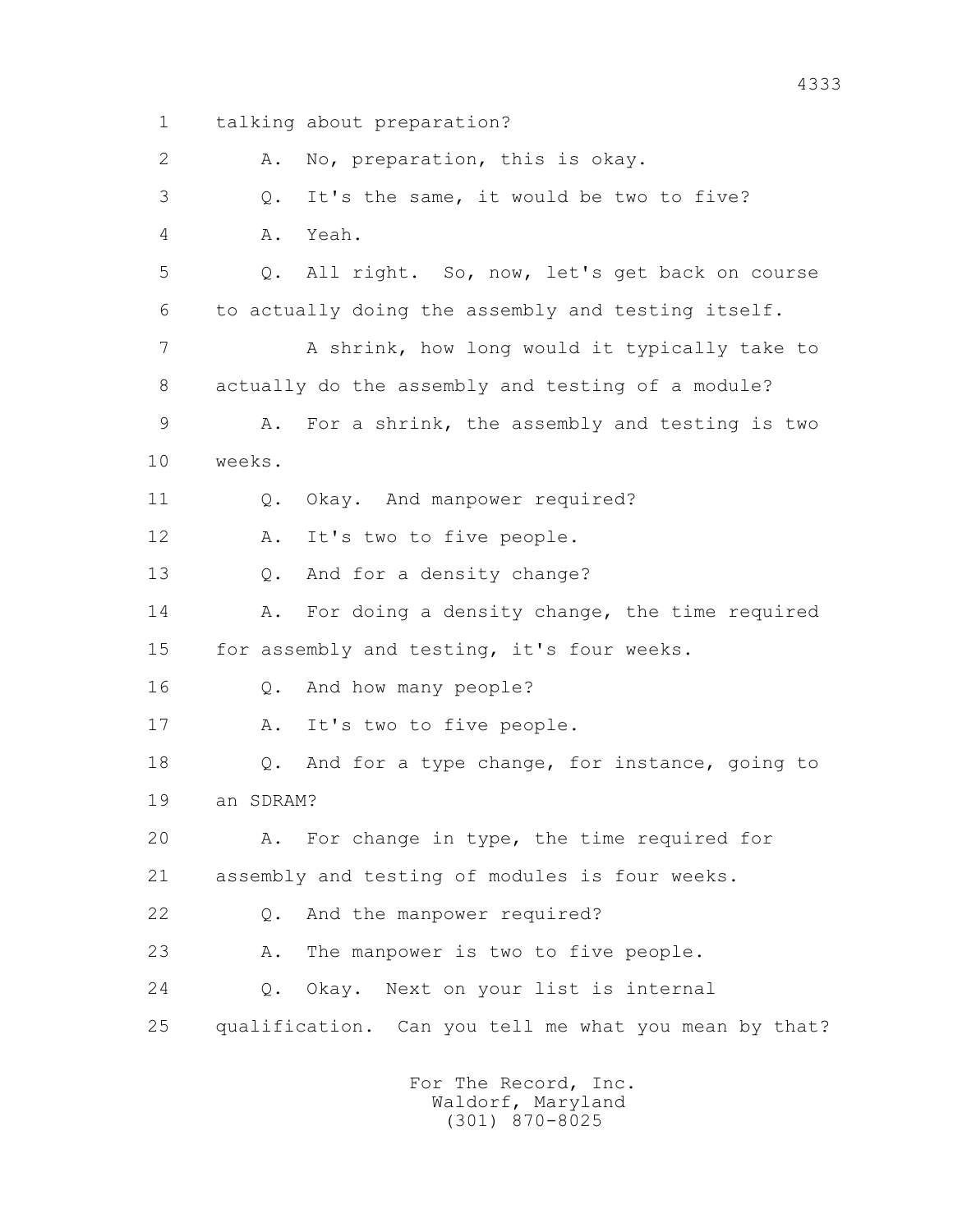1 A. So, once you have a functional part -- parts 2 coming out from the wafer fab, after this you have to 3 run a lot of different tests and qualification 4 procedures in order to prove to the customer that every 5 change we have made is working properly. So, it's 6 really a whole bunch of tests and you need quite a 7 number of devices in order to run this qualification. 8 You have quite a lot of tests, destroy the parts, see 9 the limits where the part is breaking, and you also 10 have other parts which are not destructive.

 11 Q. And let me ask you now about -- try to be clear 12 on this now, about the preparation to get ready to do 13 that internal qualification. Based on your experience 14 at Infineon, is preparation actually generally required 15 before you can go ahead and do that internal 16 qualification?

17 A. Sure, you need quite a lot of internal 18 preparation work. You have to set up all of the 19 qualification equipments in order to do all the tests. 20 You have to define the number of required tests. You 21 have to do all the logistics work. And -- yes, you 22 have to make sure that you have the parts which are 23 necessary to be tested.

 24 Q. And is there a time that it would typically 25 take to do all that preparation for internal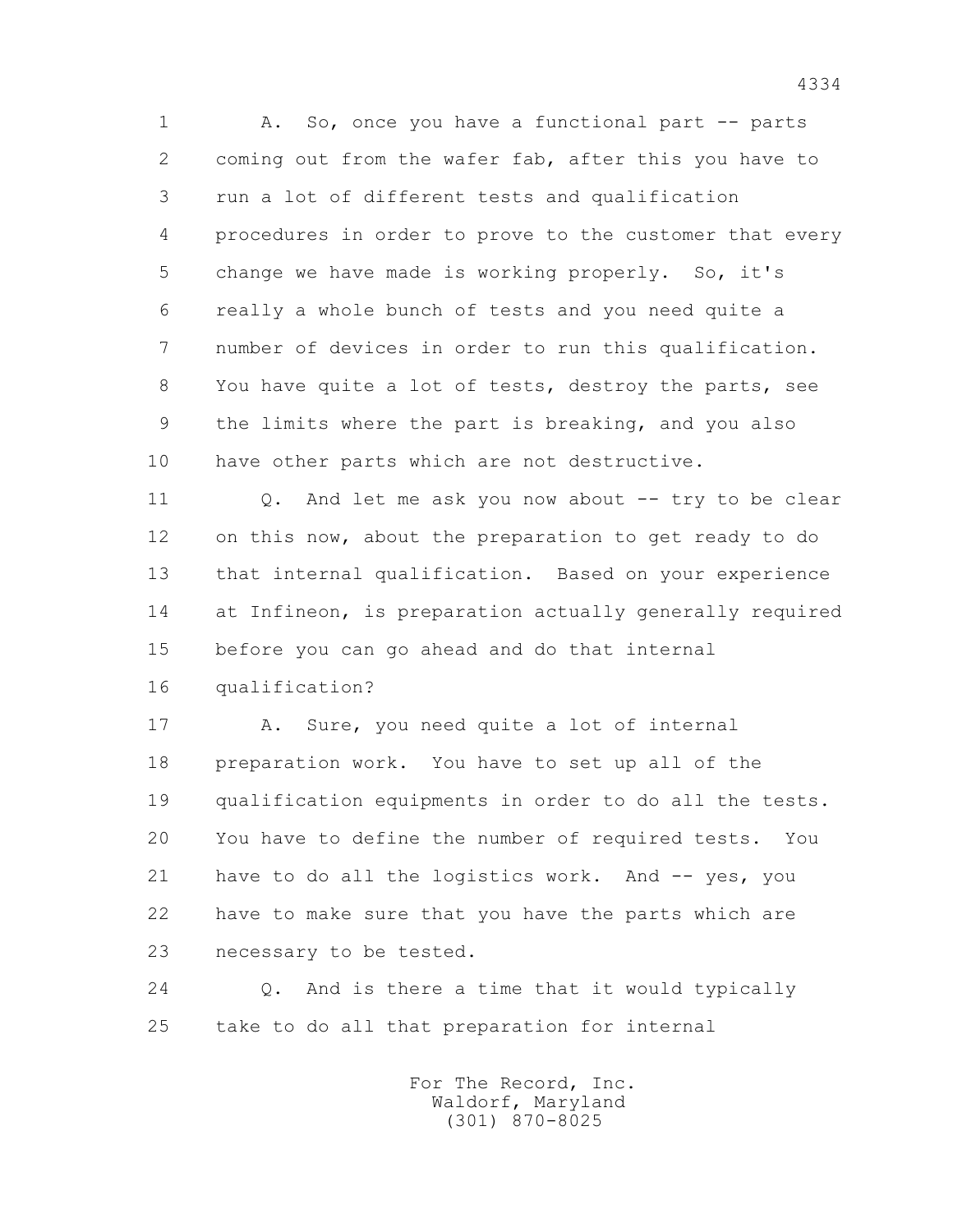1 qualification for a shrink?

 2 A. The time required for preparation for doing a 3 shrink is in the range of three months. 4 Q. And manpower required to do that preparation? 5 A. So, preparation work there is five people. 6 Q. And in preparing to -- for the internal 7 qualification for a density change, how long would that 8 typically take? 9 A. So, preparation work for a density change will 10 be in the same ballpark. It's also three months 11 preparation for five people. 12 Q. And would it be any different for a type, a new 13 type? 14 A. As long as you don't need new test equipment 15 for this, it will be the same effort. It will be three 16 months preparation work with five people. 17 Q. What happens if you do need new testing 18 equipment? 19 A. If you need new test equipment, you have to buy 20 this, and usually you have a certain lead time in order 21 to get the equipment. So, and this can vary from short 22 times, like three months lead time, up to -- I don't 23 know exactly, nine months, one year, which I 24 experienced once. 25 Q. Okay. And once you've actually completed your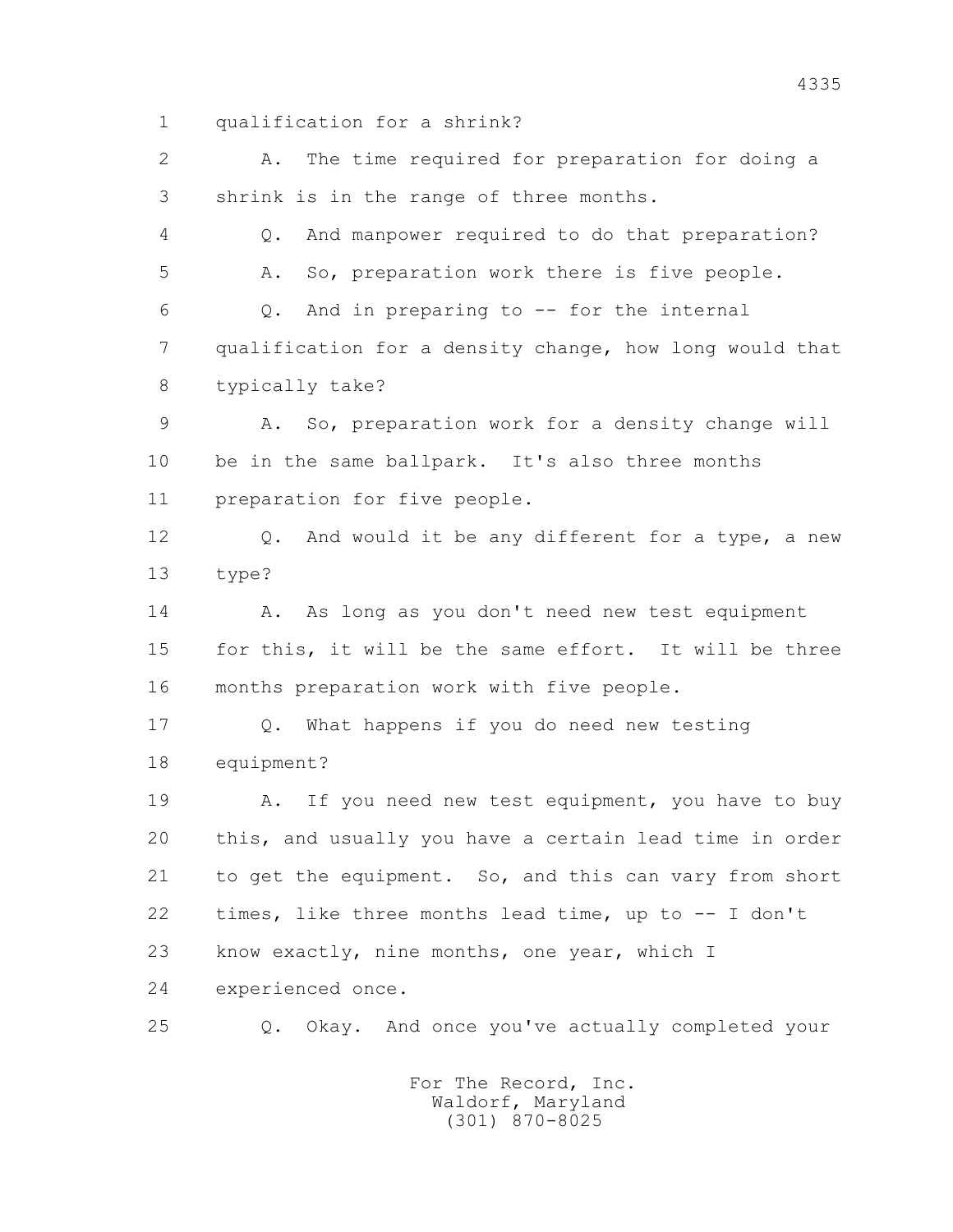1 preparation to do the internal qualification, how long 2 does it, in fact, take to do the internal qualification 3 for a shrink?

 4 A. So, from my experience, the qualification work 5 is in the range of three months to be done there.

 6 Q. And the number of engineers involved in that? 7 A. Number of engineers which are necessary there, 8 it's five people.

9 Q. How about for a density change?

10 A. So, for a density change, under the assumption 11 that you don't need new packages and the package is 12 already qualified, this again will be the same time 13 frame. It's three months and five people.

 14 Q. Would the time period be any different to do 15 internal qualification for a type -- for a new type? 16 A. So, if you are going for a new type without 17 changing the package, this will be the same effort, 18 which means three months and five people, but 19 additional steps and reiterations are very likely if 20 you are going to change the type of DRAM.

 21 Q. Can you give me a little more detail on that? 22 Why would that be?

 23 A. In my experience, when we went from fast page 24 mode to EDO devices, it took us a long time to get this 25 part up and running, and we had a lot of work to be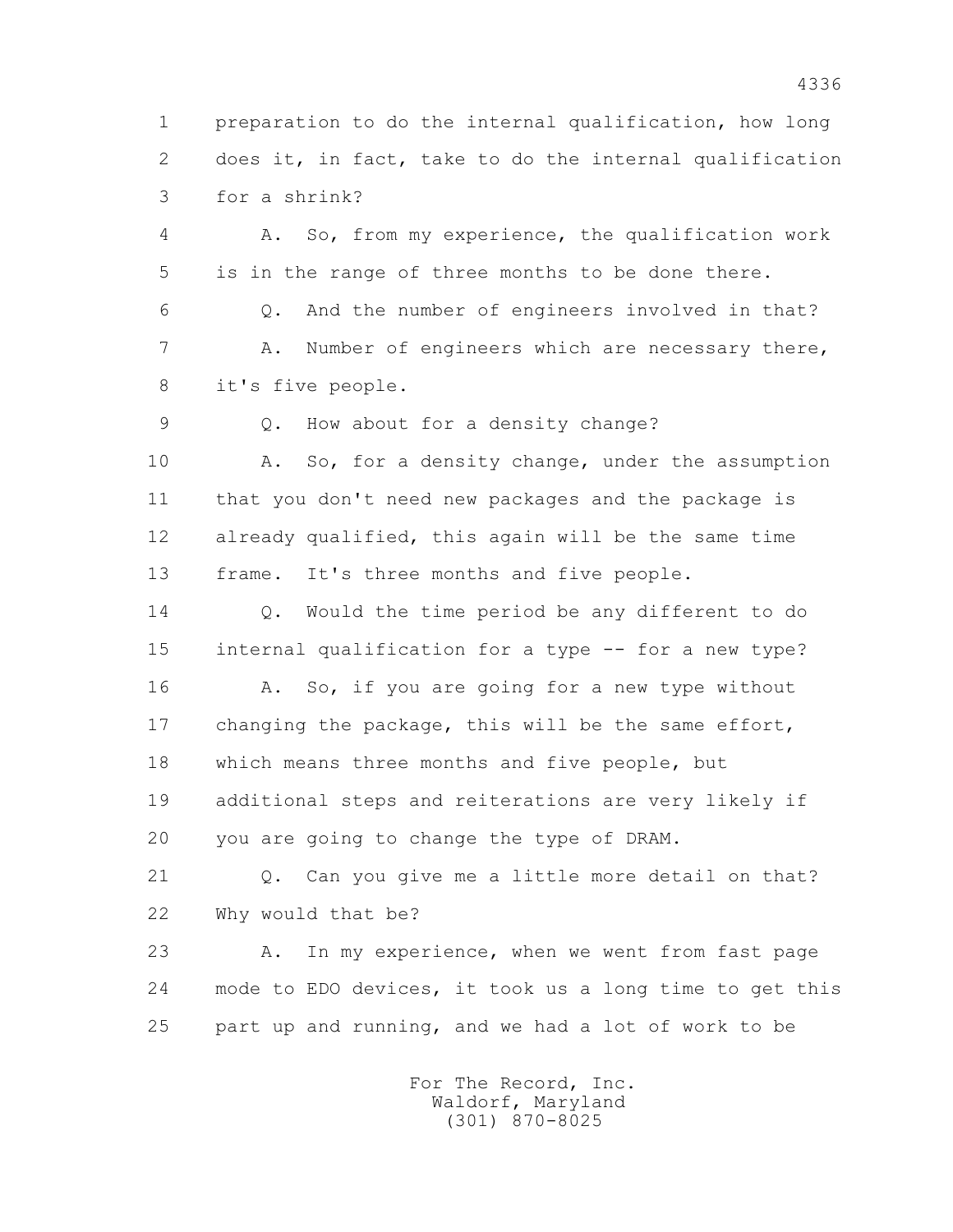1 redone during the design phase and also during the 2 qualification time and totally took from my experience 3 two years at least in order to get the new type up and 4 running, and this was valid for EDO devices, this is 5 valid for synchronous devices, and from my 6 understanding and knowledge, also for other devices. 7 Q. You were talking about two years and we were 8 talking about internal qualification. You said it 9 takes two years just to do the internal qualification? 10 A. No, not the internal qualification, the whole 11 process to get the parts up and running. 12 Q. All right. 13 MR. PERRY: Your Honor, if I could -- I could 14 do this in cross, but the whole process, two years, is 15 that the first 11 steps for that? I can save that for 16 cross, but -- 17 JUDGE McGUIRE: Can you clarify that, Mr. Catt? 18 BY MR. CATT: 19 Q. When you were talking about to go through the 20 whole process, can you tell me, looking at your chart 21 here, what steps you were including in that? Were you 22 talking about going from step 1 all the way through to 23 step 11?  $24$  A. So, when I -- as under -- from my knowledge, we 25 had to do a couple of redesigns for going from one type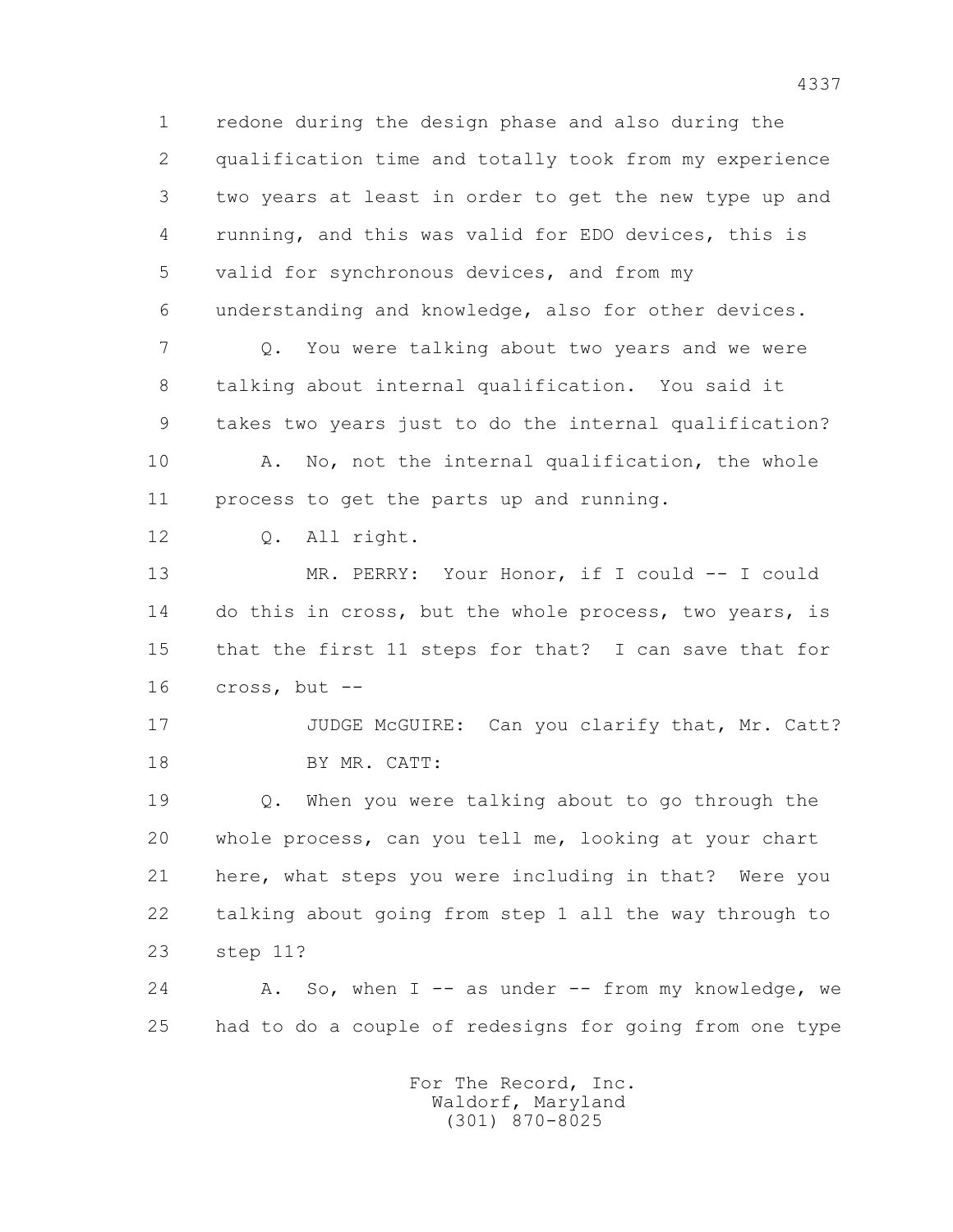1 to the next type, and which means you have to go from 2 step 1 to 12, and you have to do some loops in between. 3 You have to redo some steps in between. This takes 4 roughly more than 24 months. 5 Q. To do each step -- 6 A. Which means -- which means you have to do, for

 7 example, one step or couple of steps twice or three 8 times.

9 Q. Okay. Finally -- not finally, but 12 --

 10 JUDGE McGUIRE: All right, let me interject 11 here just for my clarification now. Does that answer 12 your question, Mr. Perry, because I'm a little unclear 13 myself.

 14 MR. PERRY: It didn't, but I was going to try 15 to --

 16 JUDGE McGUIRE: It's not that I'm just trying 17 to answer your question. I'm trying to answer it for 18 myself. Is the testimony here that it takes an average 19 two years to go through these first steps, or -- I was 20 a little unsure, because you said you have to repeat 21 certain steps, and depending on --

22 THE WITNESS: Yeah.

 23 JUDGE McGUIRE: Maybe if you could clarify that 24 also, sir, it would certainly help the Court.

25 MR. CATT: I think, Your Honor, before he does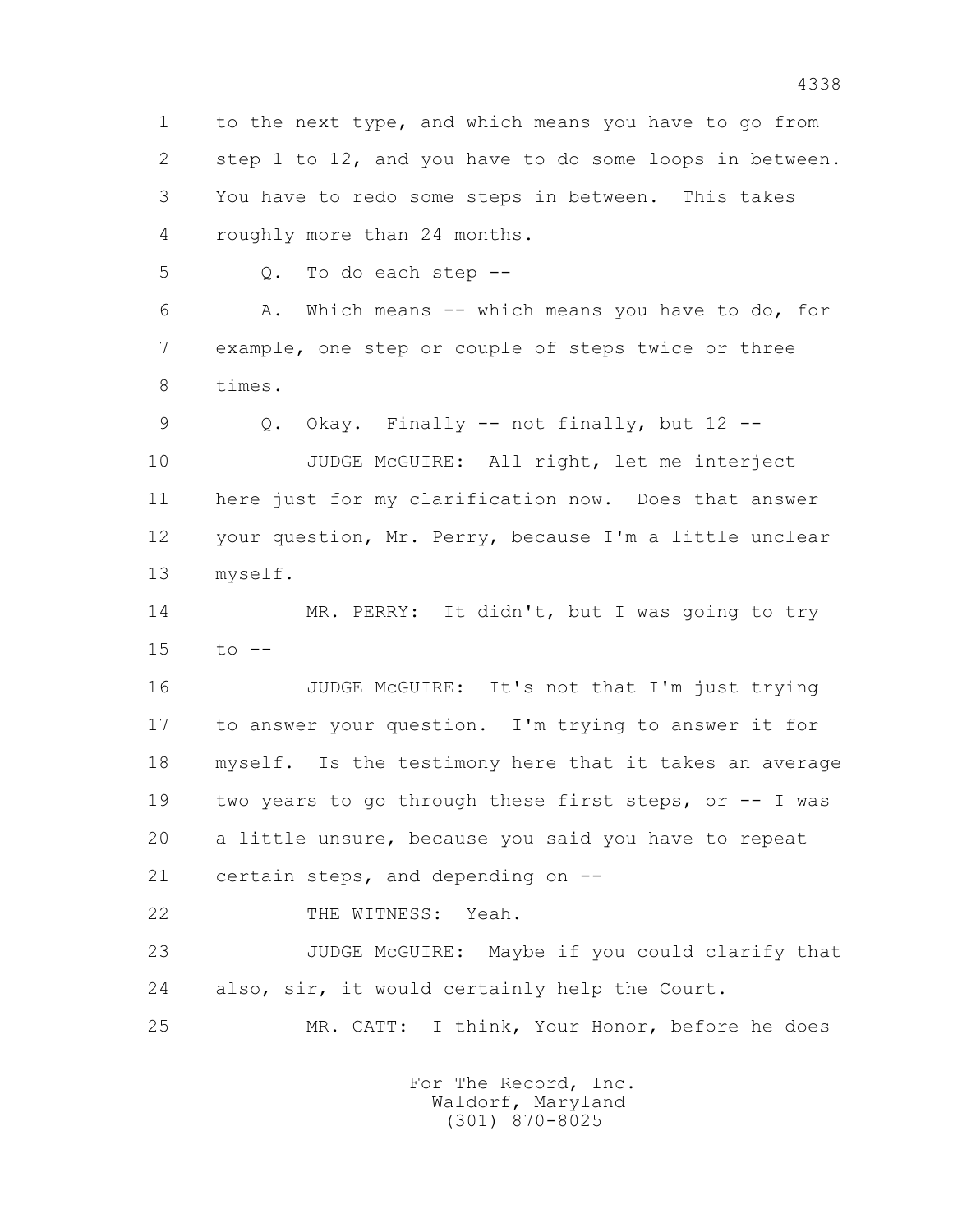1 that, I should say that one thing we are going to do is 2 ask him to actually go -- to try to summarize the full 3 time period, and he is going to go --

 4 JUDGE McGUIRE: Okay, well, if you want to do 5 it then, that's fine with me. I just want to address 6 that point for my edification as well so that I 7 understand his overall testimony. So, I'll go ahead 8 and have you proceed, and then if I still have 9 questions, I'll interject at that time.

 10 MR. CATT: Yes, I understand, and there's lots 11 of different time periods we've been talking about, and 12 at the end I'm going to hopefully get him to clarify 13 that.

14 JUDGE McGUIRE: Okay, all right.

15 Can you wait for that, Mr. Perry?

16 MR. PERRY: Yes, Your Honor, thank you.

17 BY MR. CATT:

 18 Q. The next step we were starting to talk about 19 was customer qualification. Can you describe to me 20 what you mean by customer qualification?

21 A. So, once you have done all your internal 22 qualification and you have some papers where you can 23 prove that the change is working, then you can give 24 samples to the customer where he is to make his 25 qualification in his application.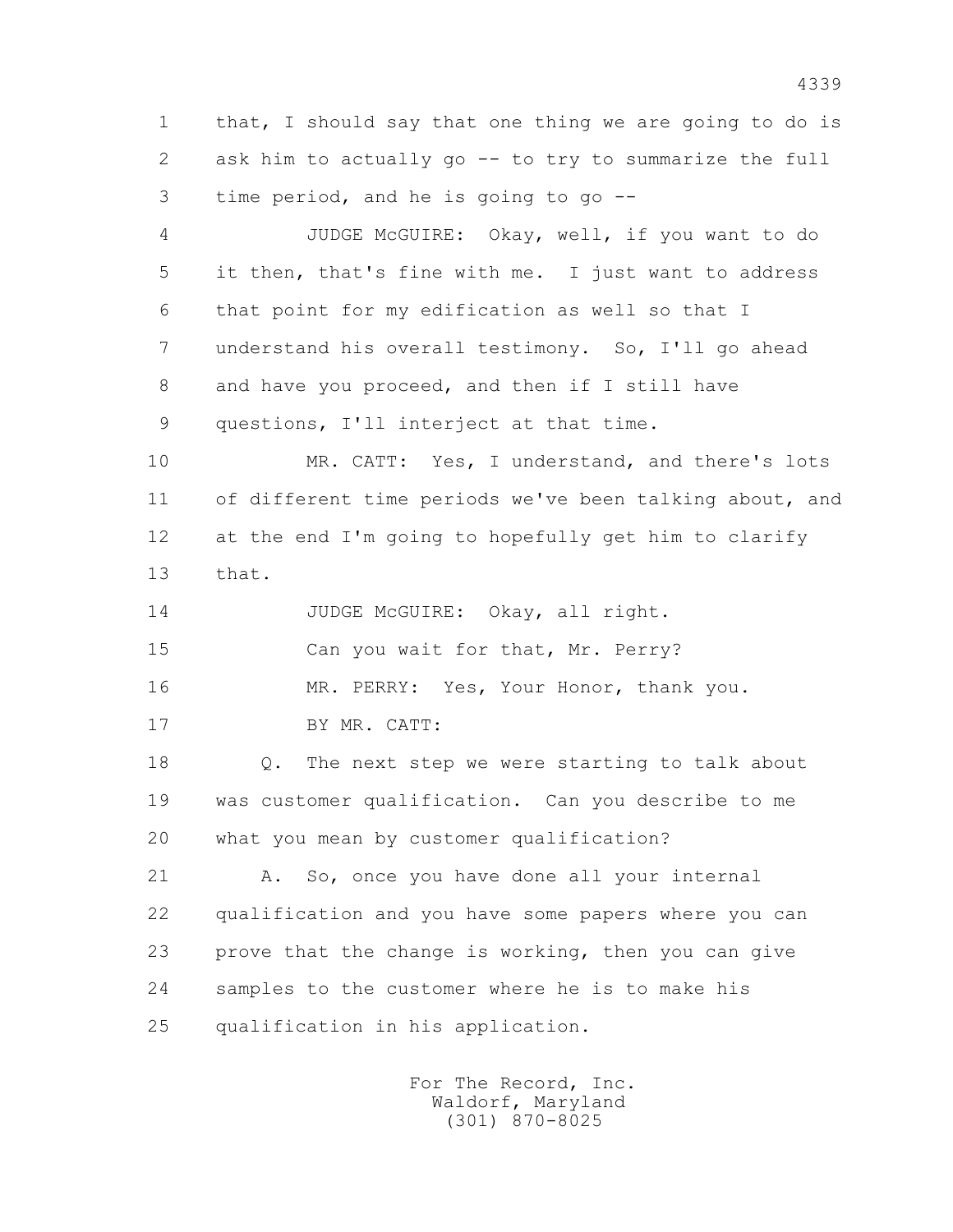1 Q. Okay. And how long does it typically take for 2 a customer to do that qualification for a shrink? 3 A. So, from my experience, this takes three months 4 to do the customer qualification. 5 Q. Would that be a different time period for a 6 density, a new density? 7 A. So, for density increase, from my experience, 8 it's three months plus possibly. 9 Q. And for a change in the type? 10 A. So, if you change the type, the time required 11 for customer qualification is, again, three months 12 plus. So, three months would mean a minimum time 13 required to do the customer qualification. 14 0. Okay. And then finally, you have on the list 15 number 13, ramp to production. I think you have talked 16 about ramp-up before, but can you just tell me what you 17 mean by that as you put it down here in your list? 18 A. So, once you have a qualified part which is 19 acceptable to customer, then you have to make sure that 20 you can ramp this part also in your production 21 facility, so you have to convert all the toolings and 22 also possibly some kind of equipments that you can run 23 and ramp up to 100 percent of your production volume. 24 So, this takes somewhere in between four to six 25 quarters, which is one to one and a half years, until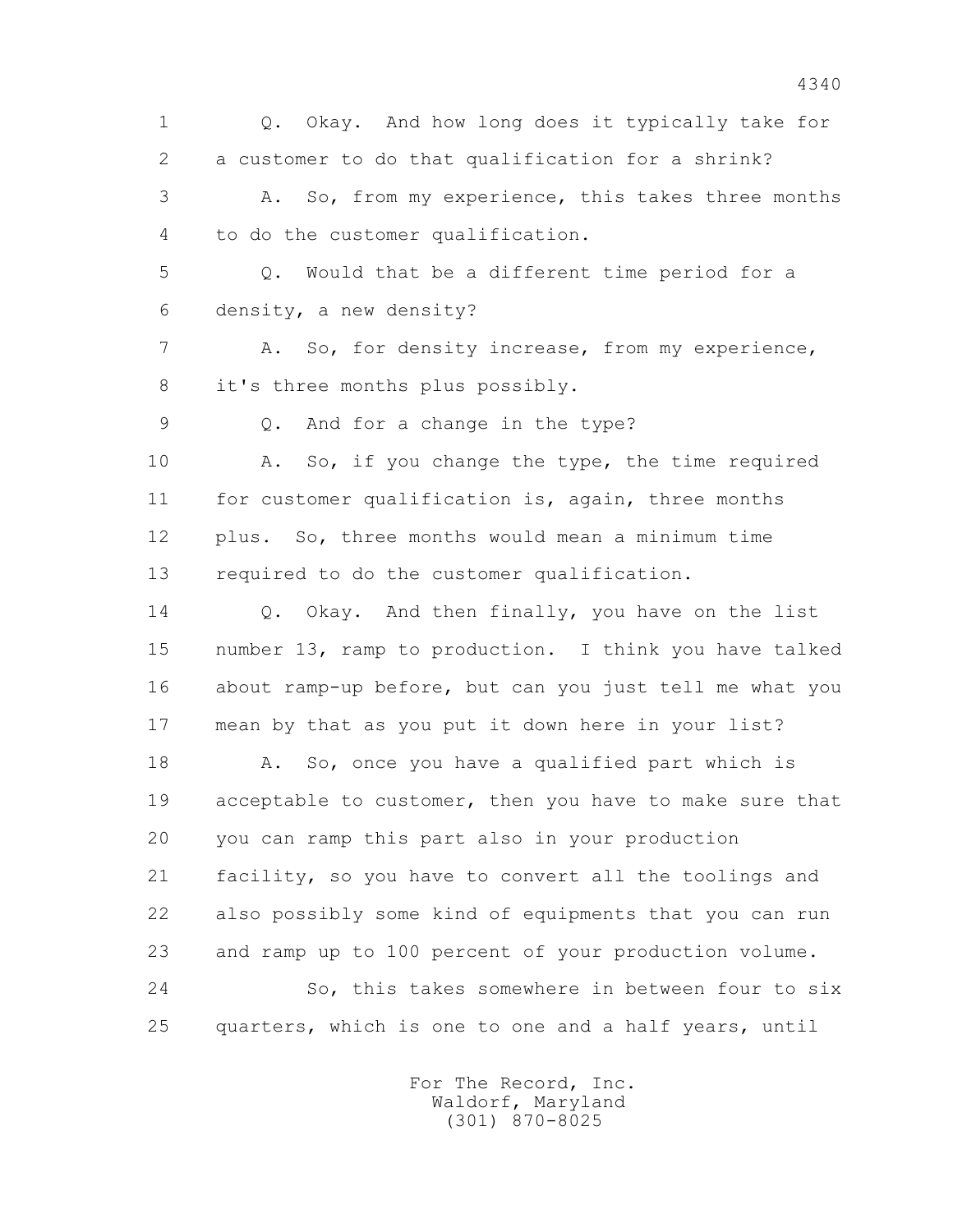1 you have fully converted all your production facilities 2 to run the new -- the new part. 3 Q. And would that be the same for a shrink, a 4 density and a type change? 5 A. This is more or less the same for the three 6 different types, yes. 7 Q. Okay. All right, now, why don't we try then to 8 see if we can summarize what we've been through and 9 actually get time periods that make sense. We have a 10 board here. Would it make sense for you to draw it on 11 the board, would that be helpful? 12 A. This, I can do it, yes. 13 MR. CATT: Would that be all right, Your Honor? 14 JUDGE McGUIRE: That's fine. 15 MR. CATT: Hopefully we have a pen. 16 MR. PERRY: There's one there. 17 BY MR. CATT: 18 Q. If we could start then with a shrink, and if 19 you could go through the process basically taking us 20 through -- 1 through -- you know, step 1 through the 21 end of 13, sort of give us the time periods. 22 A. Well, let's first talk about doing a shrink, so 23 I will summarize the total time required to do this in 24 three major blocks. So, one block is doing the design 25 work.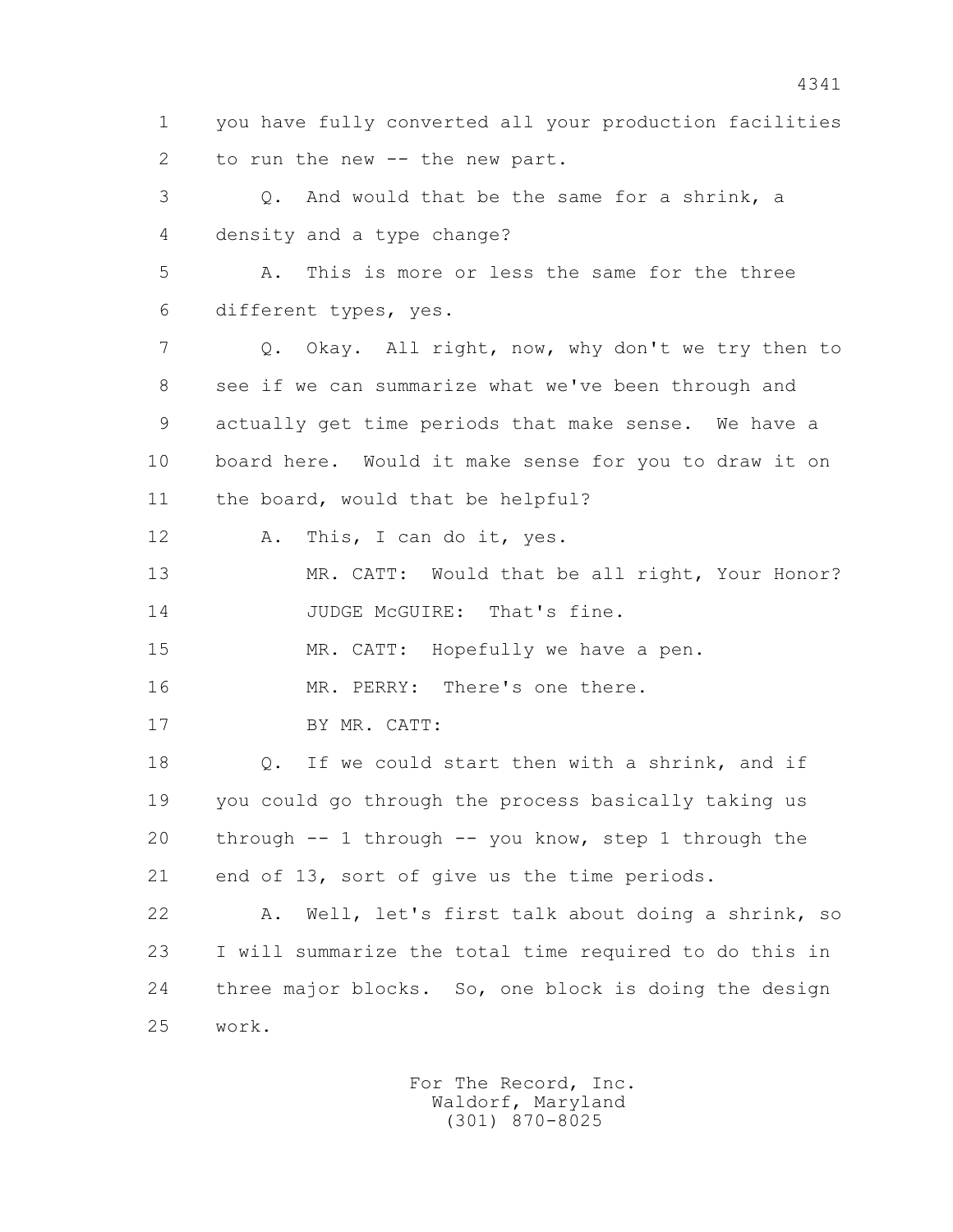1 0. And if you could sort -- when you are writing 2 that down, if you could reference the numbers on the 3 list here, I think that would be helpful. 4 A. So, this is step 1 to 4. Then the next step is

 5 doing the silicon, running the silicon, plus assembly, 6 plus the tests, then doing the qualification. And last 7 but not least, doing the ramp-up.

 8 Q. And so can you write the steps downs underneath 9 each of those that --

10 A. So, for design it's initial design --

11 0. You can just write down 1 to 4.

12 A. Yes, this is 1 to 4.

 13 Q. And then for the next one, you could write the 14 steps that silicon and assembly includes.

 15 A. Steps 1 to 4, so here we have silicon plus 16 assembly and test, so this is step number 5, assembly 17 and test modules, 5 to 10, and for the qualification, 18 that's the step of internal qualification of 11, and 19 step number 12, which is the customer qualification. 20 Then ramp-up is step number 13.

 21 So, when we take a rough calculation out of 22 this for doing the design work from initial design, 23 simulation and layout, including verification, so this 24 is roughly six months plus for a shrink.

25 For the silicon and assembly and the tests,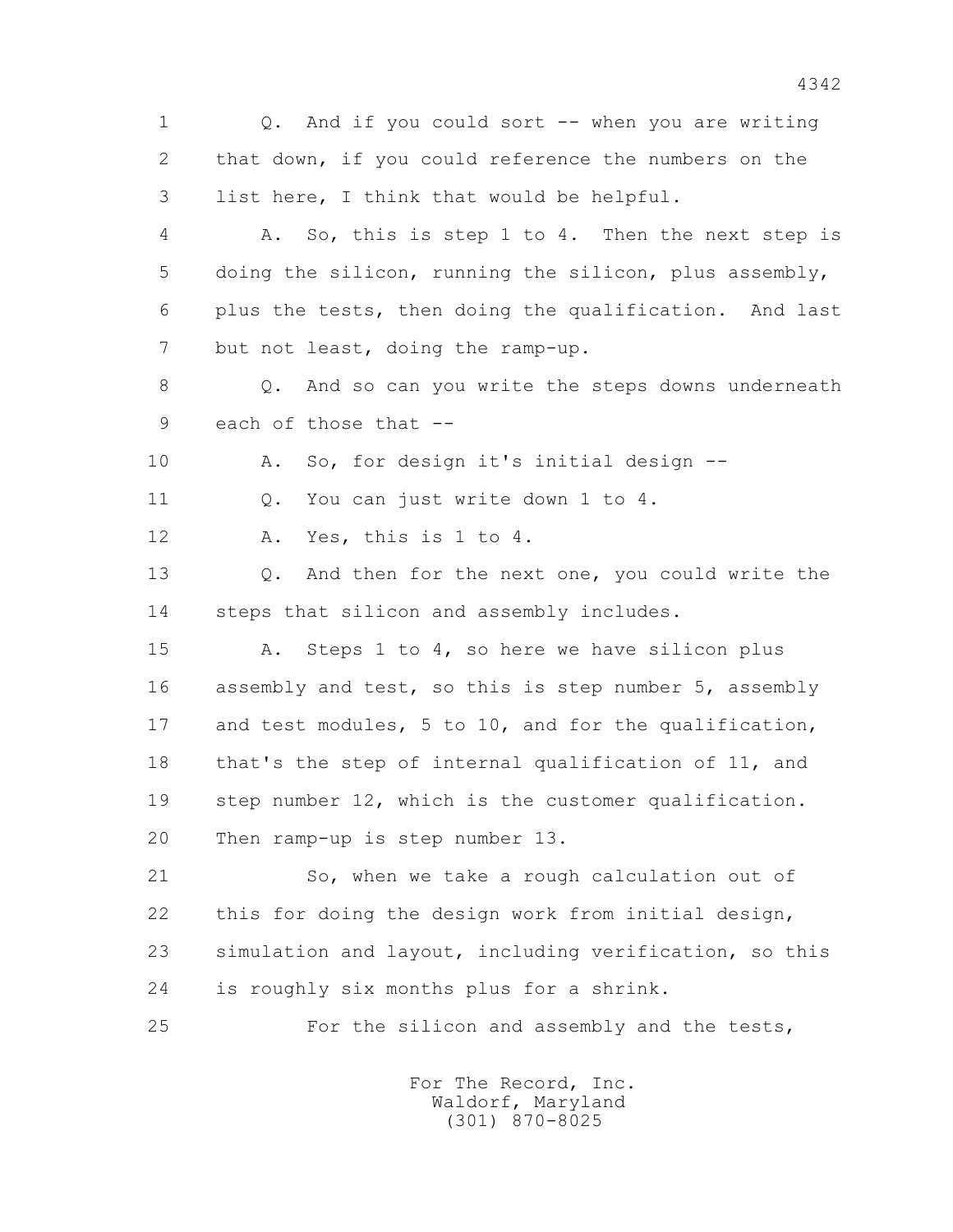1 it's again in the range of six months. So, for the 2 qualification, we have a time required of six months. 3 And for the ramp-up to full production, to 100 percent 4 production, so this is four to six quarters.

 5 So, if we consider the time from step 1 until 6 step 12, so this is 18 months, from here to there. So, 7 if we are doing --

 8 JUDGE McGUIRE: Okay, so it's 18 months on 9 average from I guess step 1 to step 12. Is that 10 correct?

11 THE WITNESS: Right.

12 JUDGE McGUIRE: Okay.

13 THE WITNESS: So, if we are doing a density 14 increase, we can have the same application of the 15 different steps. So, design work is in here. For 16 doing the silicon run and all the assembly and the 17 test, it's a little bit longer than compared to the 18 shrink. So, for doing the qualification -- so, I'll 19 write down the figures.

 20 So, design work in this case is in the range of 21 12 months for steps 1 to 4. For silicon and test, it's 22 again in the same range, six months plus. And for the 23 qualification, it's again six months plus. So, for 24 ramp-up of the production, it's again the same time, 25 four to six quarters for doing this. So, this is 5 to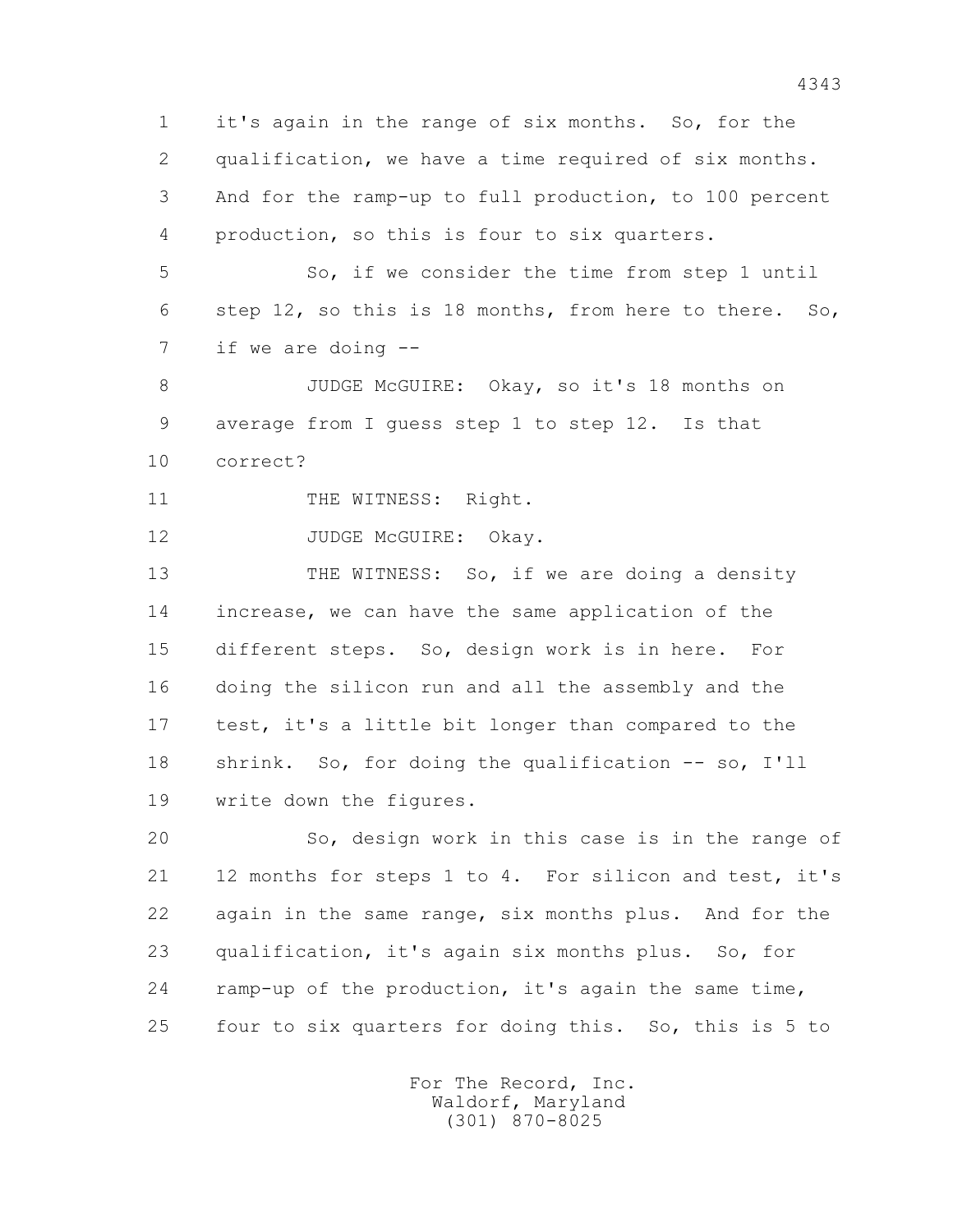1 10, 11 to 12, then 13. So, if we count this from step 2 1 to step 12, so this time it's up to 24 months, 3 plus/minus a little bit.

 4 So, if we are doing a change in type, the time 5 required for doing the design is something in between, 6 it's six to 12 months, for 1 to 4. For the silicon run 7 and the test, the qualification, plus the ramp-up. 8 This is 5 to 10, 11 to 12, 13. This is six months 9 plus, and this is six months.

 10 So, we have very likely a lot of redesigns, we 11 have to go either through additional design loops, 12 additional testing loops, additional qualification 13 loops, so this time that's up to 24 months, plus in my 14 experience, when we moved from fast page mode to EDO or 15 from synchronous to double data rate or from EDO to 16 synchronous, it was almost more than the 24 months for 17 doing that type change, because we had some 18 iterations -- iteration loops here in between.

19 JUDGE McGUIRE: Now, do these -- let me 20 inquire. Do these time frames, are they cumulative, 21 you add all these up, or is this the overall for all 22 three of these phases? You know what I'm saying? You 23 said 18 months under shrink, 24 months under type and 24 density. Do all those add up or are they all embraced 25 within an overall period of 24 months?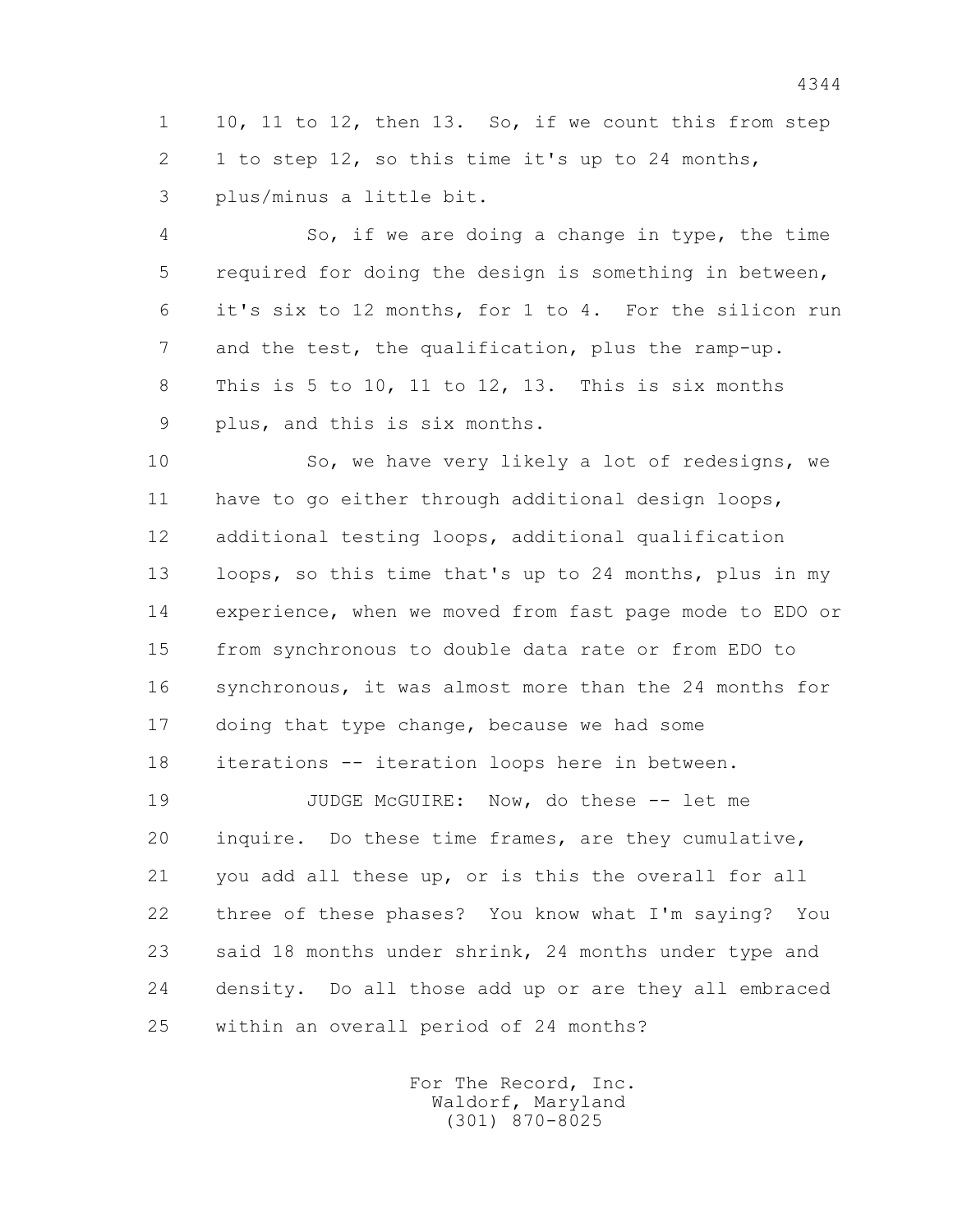1 THE WITNESS: So, for changing the type, it's 2 24 months plus, and maybe you start a design, think 3 it's going all right, then you go to running the 4 silicon, then you figure out -- 5 JUDGE McGUIRE: That's the design, all right. 6 THE WITNESS: -- something is wrong, then you 7 go back to the design, start all over again. 8 JUDGE McGUIRE: So, the whole process on 9 average should take about 24 months, is that correct, 10 which we go back now to the question of opposing 11 counsel. He was unclear what the 24 months actually 12 included. 13 So, can you step in on this, Mr. Catt? 14 BY MR. CATT: 15 Q. For each of these, they are for a separate 16 product. Is that correct? 17 A. Separate product. 18 Q. So, you are not doing -- 19 JUDGE McGUIRE: Oh, okay. 20 BY MR. CATT: 21 Q. -- a shrink and then a density on top of that? 22 JUDGE McGUIRE: Okay, I understand. 23 BY MR. CATT: 24 Q. And I believe I'm correct. Would you do a 25 shrink and a density on the same -- change on the same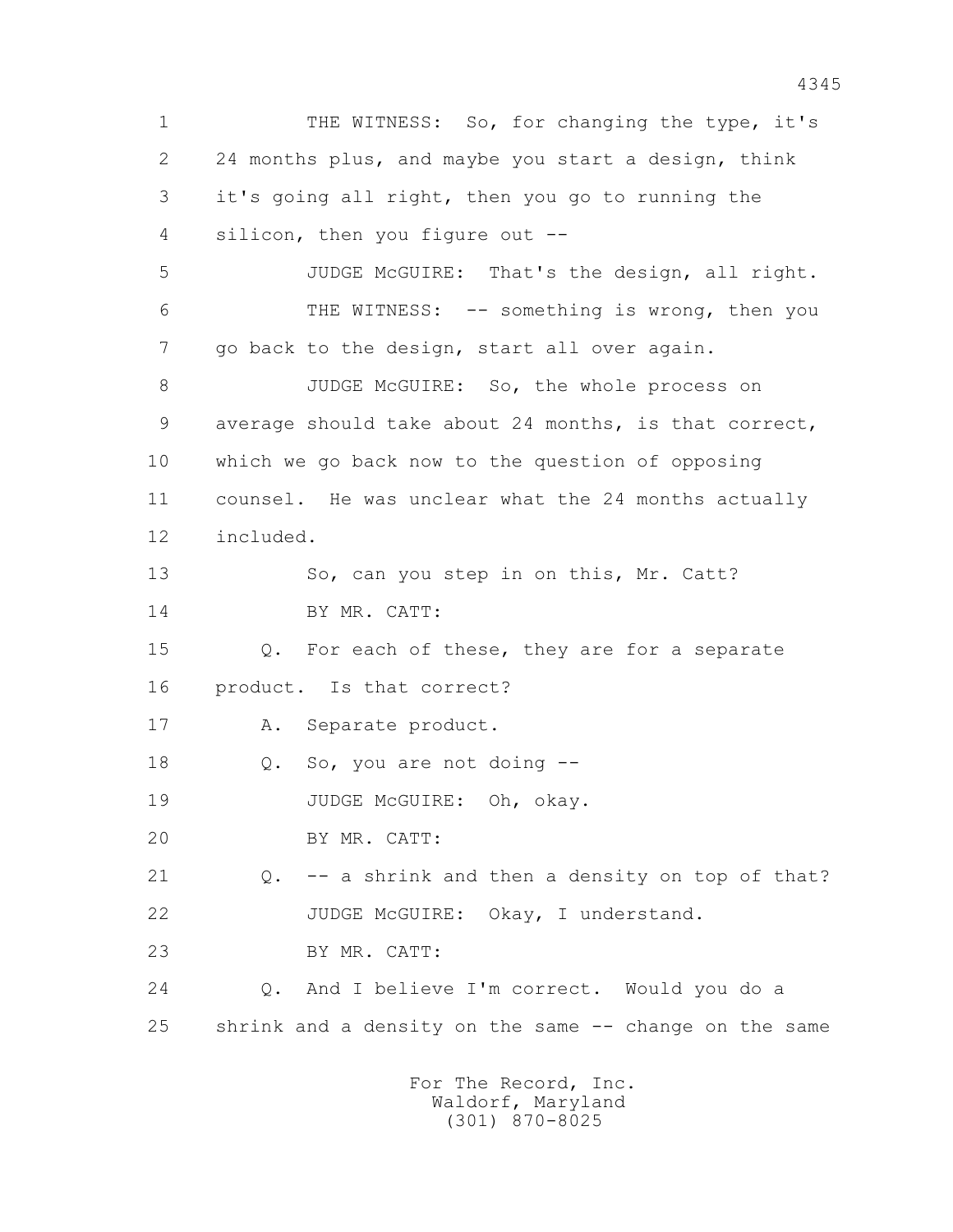1 product?

 2 A. No, you wouldn't do this at the same time. 3 JUDGE McGUIRE: I understand, okay. That 4 answers my question. 5 BY MR. CATT: 6 Q. Okay. Now, those figures, we've talked about a 7 lot of months before, and some of the months we talked 8 about before, are they not -- the preparation, for 9 instance, are they included in those numbers you've 10 given there? 11 A. No, you can start some things in parallel. For 12 example, preparation work for running the first silicon 13 can start somewhere in here when you are doing the 14 design. 15 JUDGE McGUIRE: I understand. 16 THE WITNESS: Doing all the maintenance and 17 things like that. So, this can start in here. 18 JUDGE McGUIRE: So, there is some overlap? 19 THE WITNESS: Some overlap, yes. 20 JUDGE McGUIRE: Okay. 21 MR. CATT: I don't think I have any further 22 questions, Your Honor. 23 JUDGE McGUIRE: Then Mr. Perry, you had that 24 inquiry earlier. Do you want to just talk to that now 25 or -- in case you're not clear so we can finally get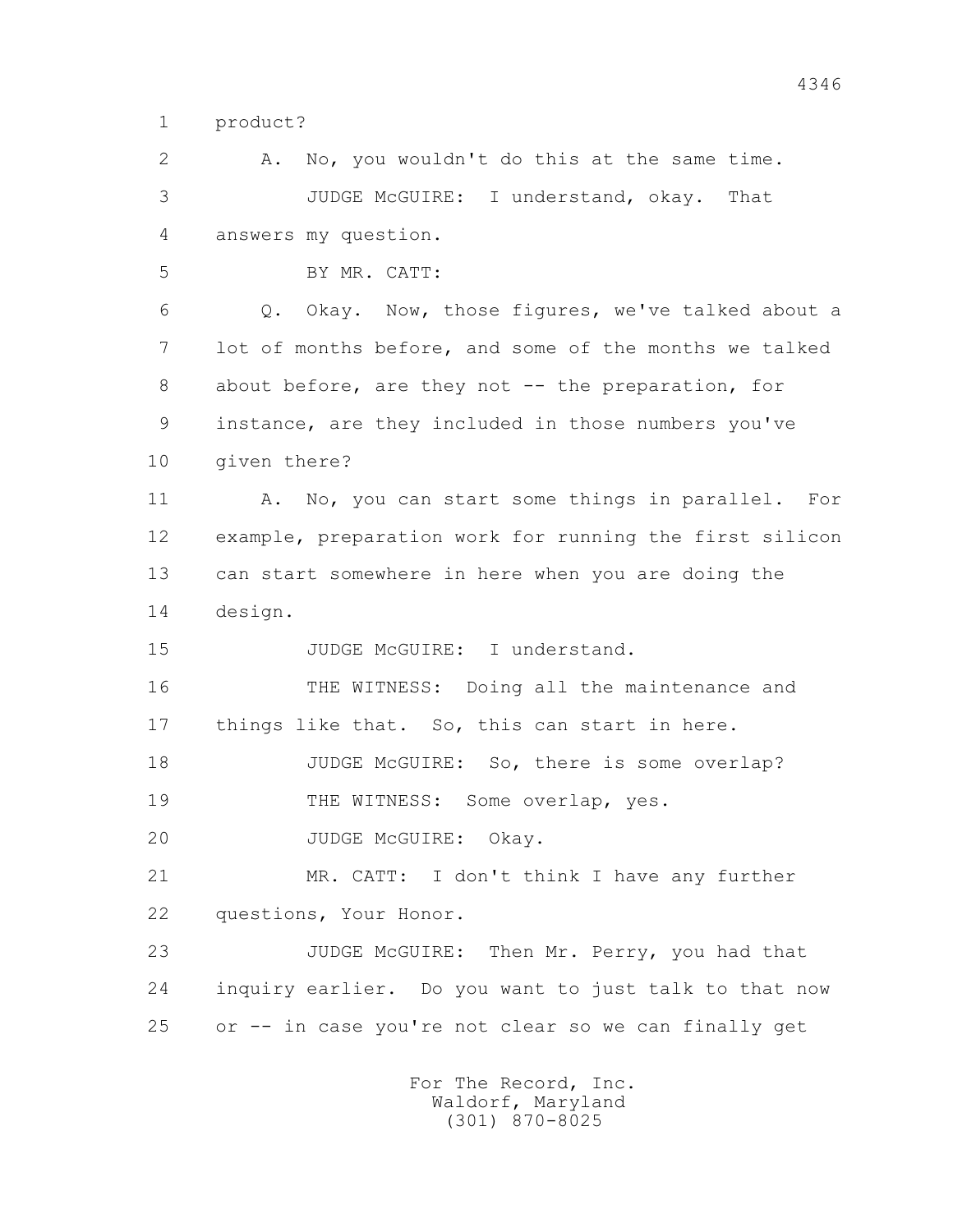1 this resolved?

 2 MR. PERRY: I'm okay with it now, Your Honor. 3 JUDGE McGUIRE: Okay, I'm fine, too. So, let's 4 proceed. 5 MR. CATT: Can I propose a short break, Your 6 Honor, before we start cross? 7 JUDGE McGUIRE: Let's take a break for ten 8 minutes. 9 (A brief recess was taken.) 10 JUDGE McGUIRE: Mr. Catt, I understand that you 11 have concluded your examination of the witness? 12 MR. CATT: Yes, I have concluded my 13 examination. I would just like to ask that the chart 14 that has been drawn up be marked as DX-45. 15 JUDGE McGUIRE: So noted. 16 (DX Exhibit Number 45 was marked for 17 identification.) 18 JUDGE McGUIRE: At this time, then, we will 19 entertain the cross examination. Mr. Perry? 20 MR. PERRY: Thank you, Your Honor. 21 CROSS EXAMINATION 22 BY MR. PERRY: 23 Q. I'll be brief, just a few questions, Dr. 24 Reczek. 25 You talked about having overall responsibility For The Record, Inc.

 Waldorf, Maryland (301) 870-8025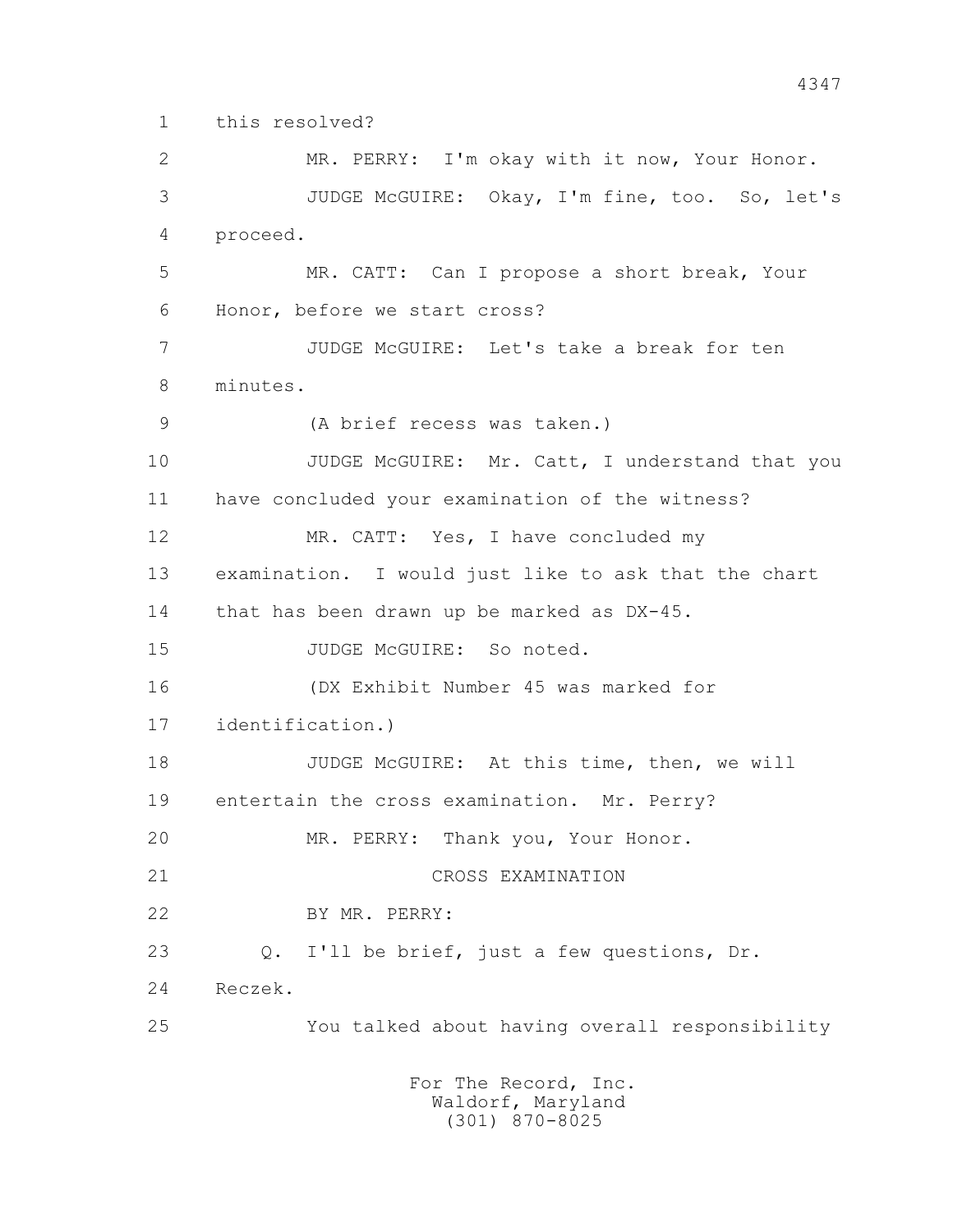4 Q. And were those synchronous devices? 5 A. No, those were not -- those were nonsynchronous 6 devices. 7 Q. And you've never been involved in designing a 8 synchronous DRAM, correct? 9 A. No, I have never been involved directly in 10 designing synchronous device. 11 Q. And you had no role in designing Infineon's DDR 12 SDRAM device, correct? 13 A. I had no role as a designer in designing such 14 devices, but I was involved with the planning. 15 Q. And your current position in Austria, you've 16 held that since September 2001. Is that correct? 17 A. This is correct, yes. 18 Q. And that factory produces products for the 19 automotive industry, correct? 20 A. Mainly for the automotive industry, that's 21 correct, yes. 22 Q. Are any DRAMs produced in that factory? 23 A. There are no DRAMs produced there. 24 Q. Now, if we could bring up the DX-45, I guess it 25 is, please. For The Record, Inc. Waldorf, Maryland (301) 870-8025

1 at Siemens for the one-megabit and the four-megabit

2 DRAMs. Do you remember that?

3 A. Yes, that's right, sir.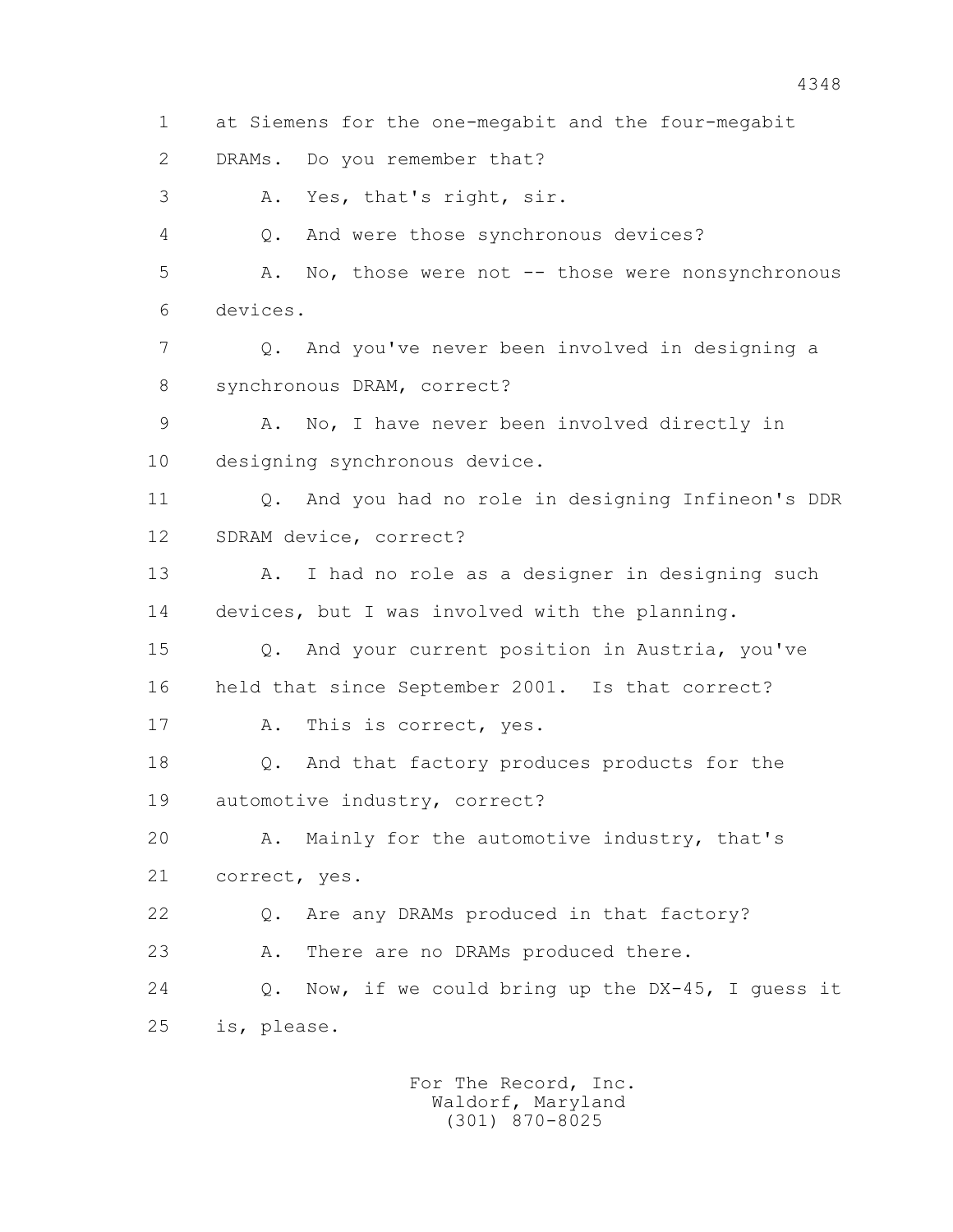1 JUDGE McGUIRE: Forty-four? 2 MR. PERRY: Oh, I thought it was just described 3 as 45. 4 JUDGE McGUIRE: No, this is 45, the chart. 5 MR. PERRY: Oh, Your Honor, the piece of paper, 6 all right. 7 JUDGE McGUIRE: The sheet that he drew. 8 MR. PERRY: Thank you. 9 BY MR. PERRY: 10 Q. Referring now to DX-44, this is entitled Steps 11 to Implement a Design Change. You have that in front 12 of you? 13 A. No -- oh, this one? 14 0. Right. 15 A. Yeah. 16 Q. Is it correct that Infineon has to go through 17 each one of these steps whenever it makes a change to a 18 DRAM? Correct? 19 A. Whenever it makes a design change, yes. 20 Q. And that process can be simple or it can be 21 complicated depending upon a lot of different factors, 22 right? 23 A. This is correct, yes. 24 Q. For example, when Infineon made a transition 25 from a 128-meg SDRAM device to a 256-meg SDRAM device, For The Record, Inc.

 Waldorf, Maryland (301) 870-8025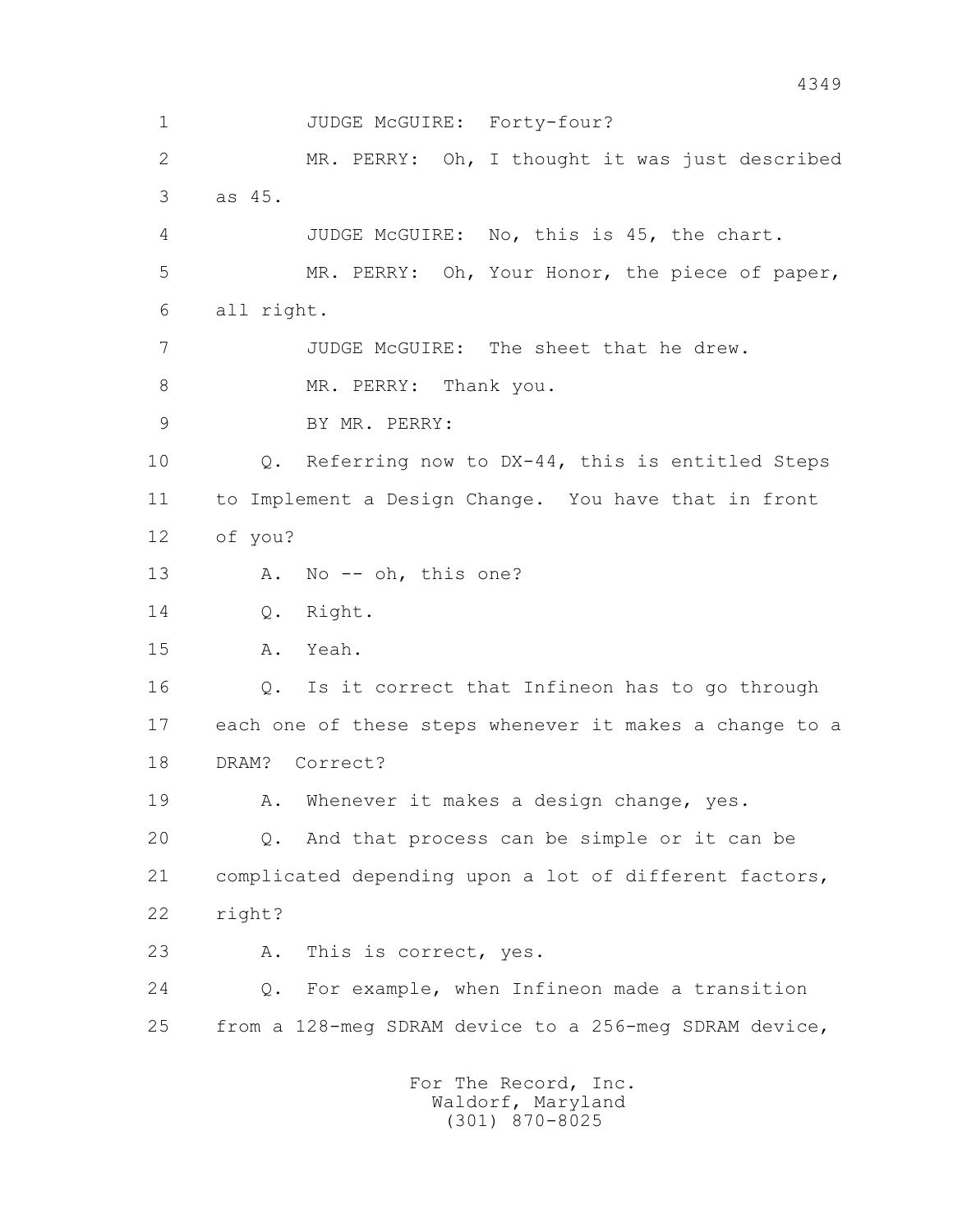1 that was a major change, correct?

 2 A. As far as I remember, it was the other way 3 around. We first did the 256-meg, and after this we 4 went to the 128-meg. 5 Q. And that was a major change, correct? 6 A. To increase the density is a major change, yes. 7 Q. And certainly when Infineon transitioned from 8 SDRAM to DDR SDRAM, that was a major change, right? 9 A. This was also major change, yes. 10 Q. And that transition for Infineon from SDRAM to 11 DDR SDRAM occurred in the year 2000, correct? 12 A. I don't remember exactly the date of 13 transition. 14 Q. Well, you do remember that at about the time 15 you moved to your new job in Austria, Infineon was 16 ramping up production on DDR SDRAM. Isn't that right? 17 A. This is right. I don't -- I just don't 18 remember the exact year of this transition. 19 Q. And Infineon had to go through three major 20 redesigns for its DDR SDRAM device before it was able 21 to produce a device that showed acceptable customer 22 performance, correct? 23 A. This is correct, yes. 24 Q. And that meant that for each of those DDR 25 redesigns, Infineon had to start all over again at the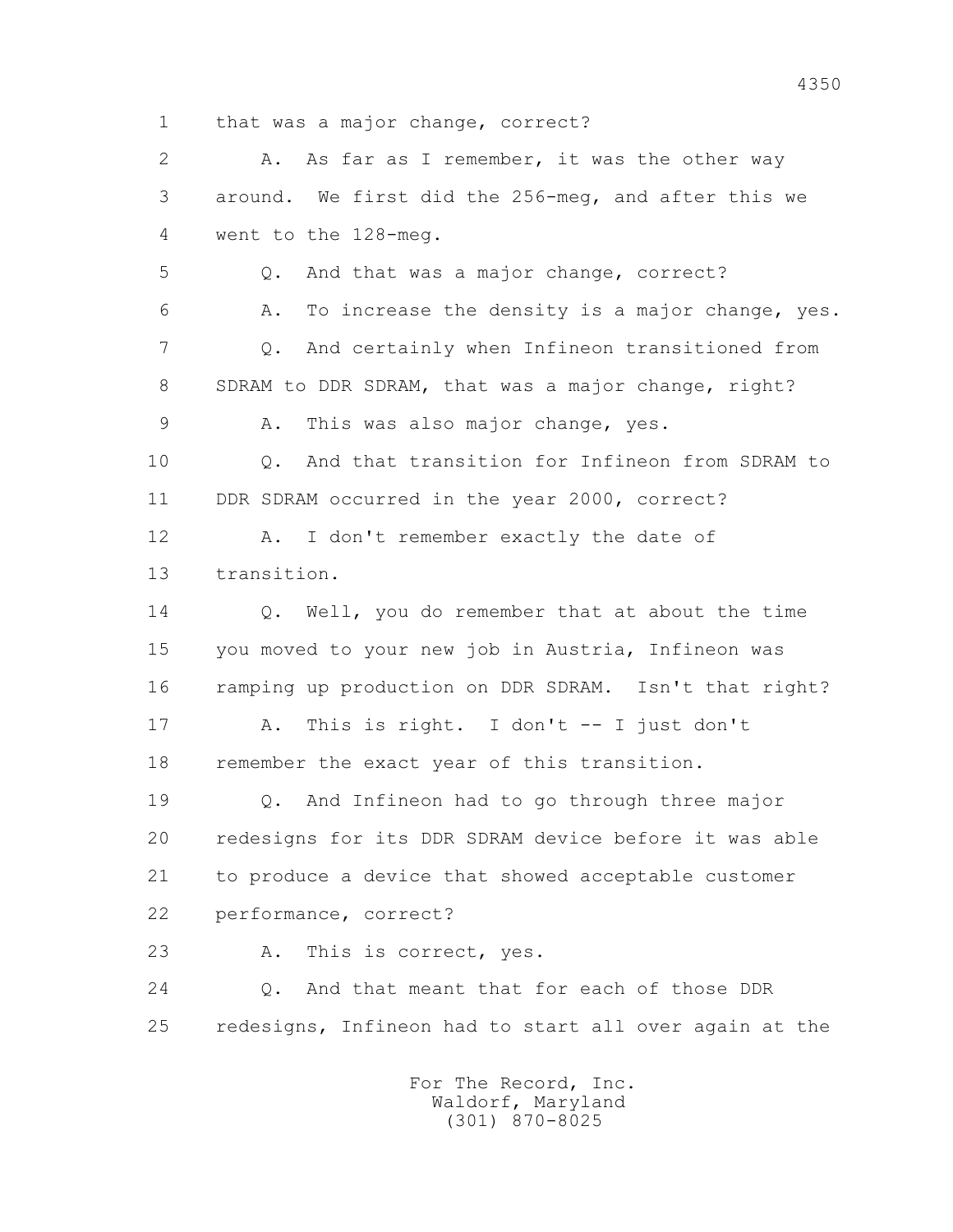1 start of this chart, DX-44, and cover each step, right? 2 A. This is correct, yes. 3 Q. Now, I've heard the phrase "tapeout." Is there 4 someplace on this chart, DX-44, that corresponds to the 5 tapeout of a device? 6 A. So, this term was generated in former days 7 because the layout people handed the tape to the mask 8 shop, and this actually was called to be a tapeout. 9 So, this is in between step 4 and 5 as a deadline, for 10 example, in the schedule. 11 0. Thank you. 12 Now, you've mentioned SDRAM and DDR SDRAM. Did 13 Infineon also design at some point in time an RDRAM, a 14 Rambus DRAM device? 15 A. Yes, Infineon also designed a Rambus device. 16 Q. And did Infineon successfully accomplish the 17 first 12 steps with respect to the RDRAM device? 18 A. So, could you please specify what you mean with 19 "successfully"? 20 Q. Did Infineon complete the first 12 steps that 21 are listed on DX-44 with respect to the RDRAM? 22 A. As far as I remember, yes.

23 Q. And --

24 A. We completed the steps 1 to 12.

25 Q. And did Infineon choose not to ramp the RDRAM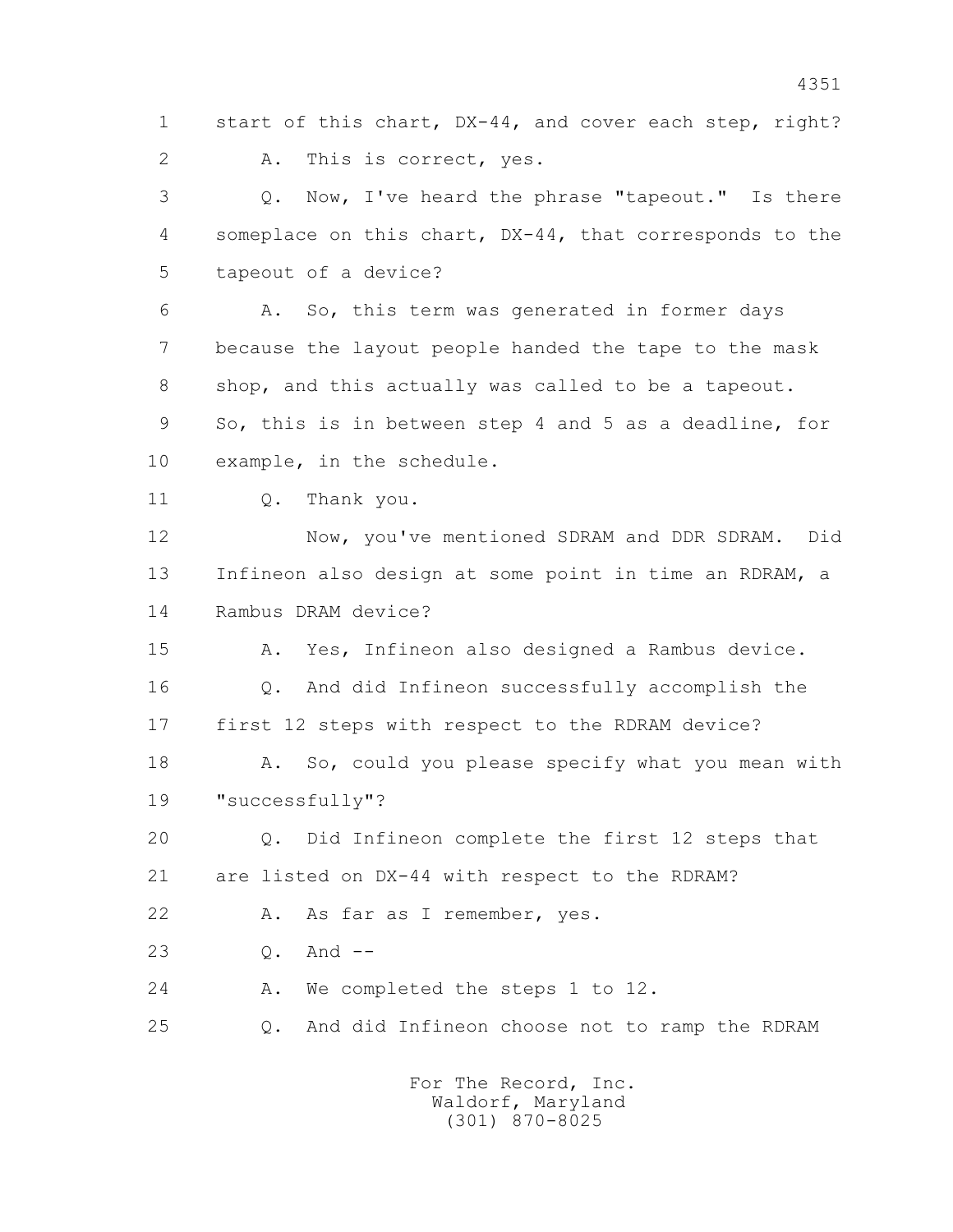1 to production?

 2 A. Could you please specify this question a little 3 bit more?

 4 Q. Was there a decision made by Infineon at some 5 point -- to your personal knowledge, was there a 6 decision made by Infineon at some point not to ramp the 7 RDRAM to production?

8 A. As far as I remember, in our five-year plan, we 9 had some volume allocated to the Rambus part. I don't 10 know exactly how much this is -- this was.

11 0. Did Infineon ramp the RDRAM to production? 12 A. Infineon had some production volume of the

13 Rambus part, yes.

14 0. Now, you became aware at some point that Rambus 15 had asserted that Infineon's SDRAM and DDR SDRAM 16 devices infringed Rambus' patents, correct?

17 A. I'm sorry, could you repeat the question? 18 Q. Did you at some point learn that Rambus had 19 claimed that Infineon's SDRAM and DDR SDRAM devices 20 infringed Rambus patents?

 21 A. Well, I'm not aware of this, because I didn't 22 know the claims or the patents of Rambus.

 23 Q. Well, let me ask. Were you involved in the 24 decision by Infineon not to take a license from Rambus 25 for the Rambus patents?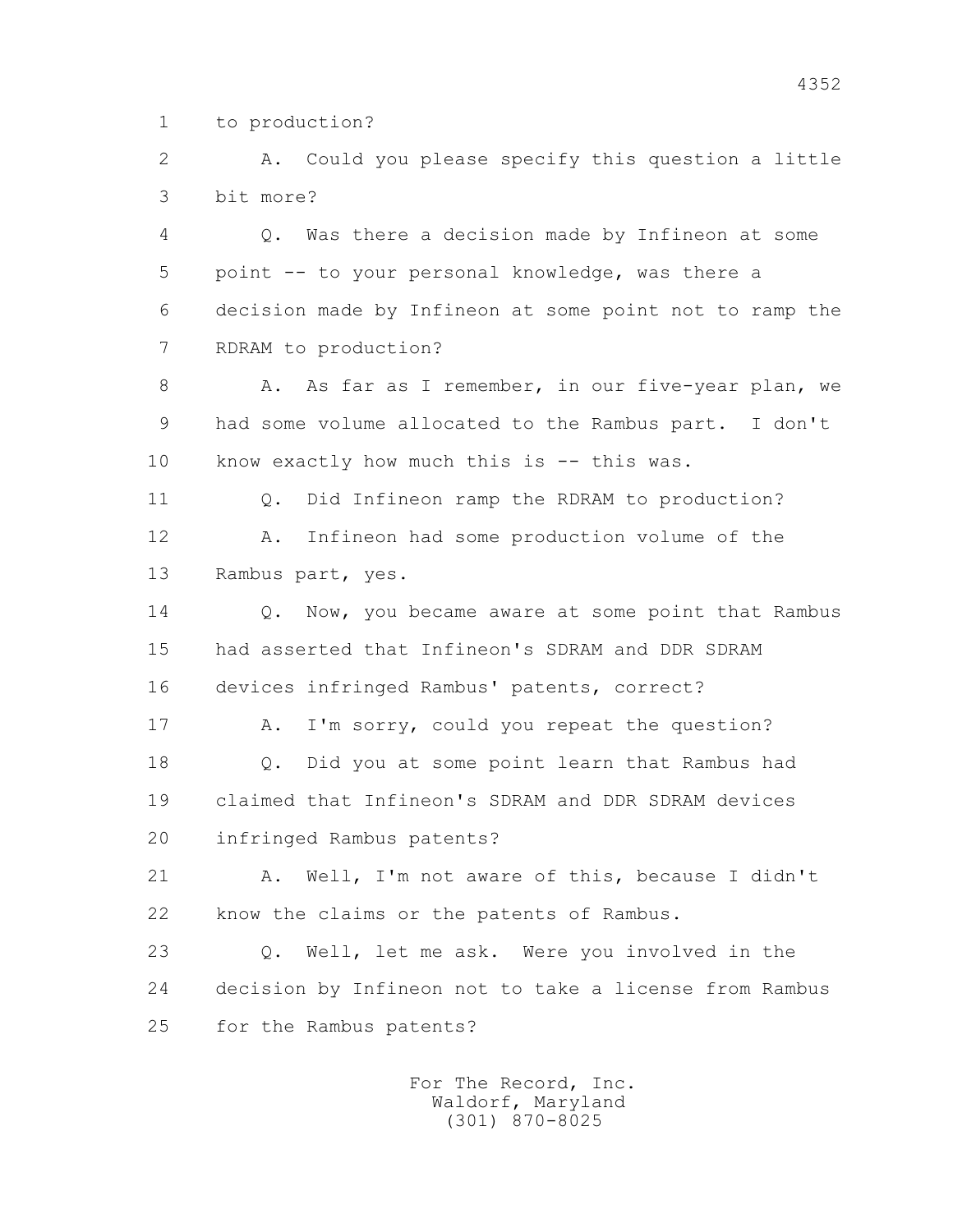1 A. I was not in this decision loop. 2 0. So, do you have personal knowledge of why 3 Infineon chose not to take the license? 4 A. I have no personal knowledge about why Infineon 5 did not -- made any decision on taking a license or 6 not. 7 Q. Were you involved in Infineon's decision that 8 it would not redesign its memory devices to try to 9 avoid the Rambus patents? 10 A. No, I was not involved. 11 Q. So, do you have personal knowledge of what the 12 factors were that were considered by Infineon when it 13 made a decision not to try to redesign to avoid the 14 Rambus patents? 15 A. No, I don't know. 16 MR. PERRY: I have nothing further, Your Honor. 17 JUDGE McGUIRE: Thank you, Mr. Perry. 18 Mr. Catt, redirect? 19 MR. CATT: No further questions, Your Honor. 20 JUDGE McGUIRE: Okay, sir, thank you very much 21 for your testimony here today. You're excused from 22 this proceeding. 23 How does complaint counsel intend to proceed 24 throughout today? Did you -- 25 MR. ROYALL: Your Honor, I -- we didn't know For The Record, Inc.

 Waldorf, Maryland (301) 870-8025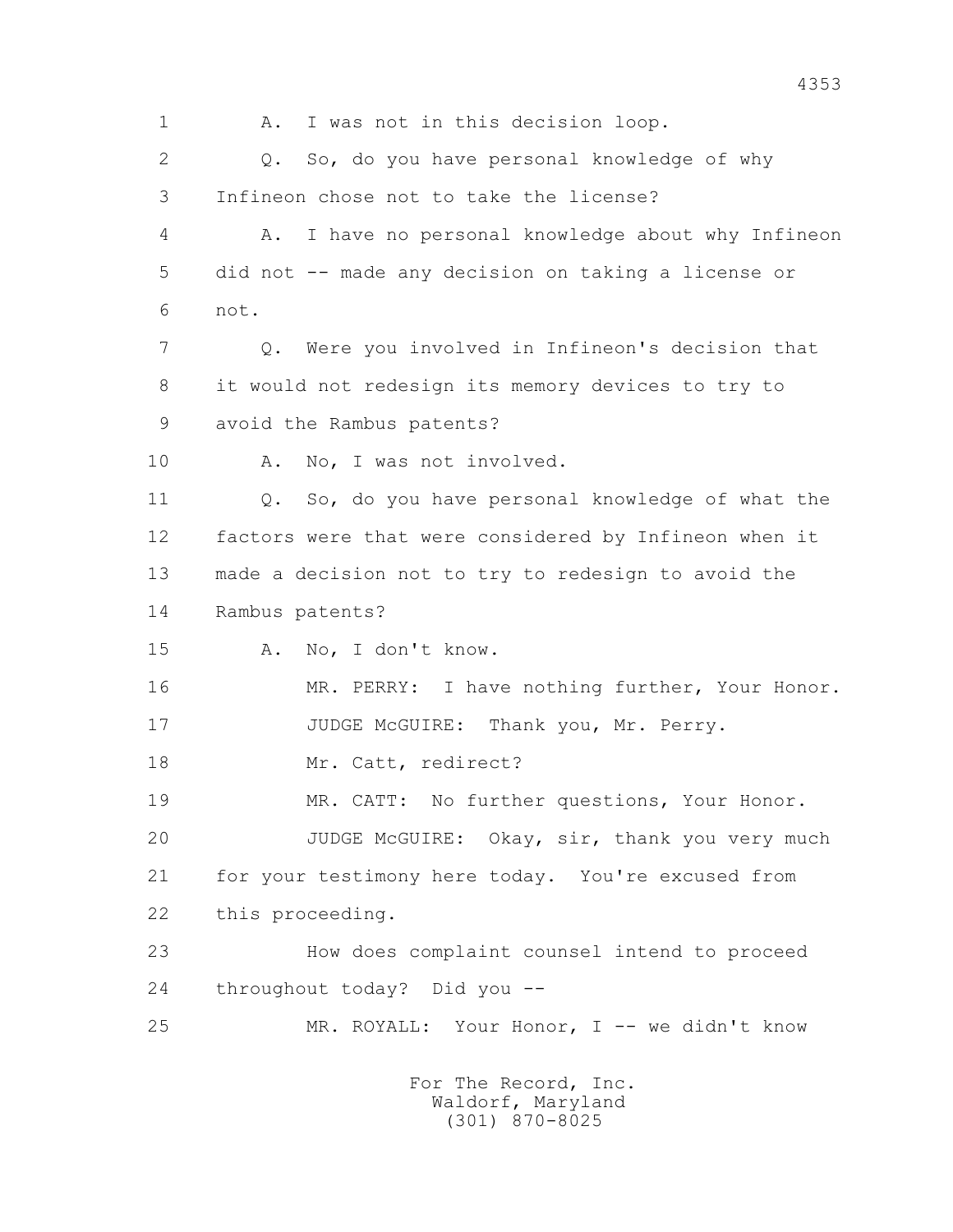1 how long this was going to take today, and we do not 2 have another witness today. We do have a witness in 3 the morning.

4 JUDGE McGUIRE: Mr. Perry?

 5 MR. PERRY: Well, Your Honor, there is some 6 frustration on our side of the aisle with respect to 7 these dark afternoons. This was always designated as a 8 half day. My only point -- I understand scheduling of 9 witnesses, but my only point is they've had our 10 counter-designations to the depositions that they want 11 to read or show on most of the witnesses for over 30 12 days, and what we really don't want to see -- and this 13 is a personal matter -- is three weeks from now we sit 14 here for a week and watch transcripts.

 15 JUDGE McGUIRE: Yes. Well, I don't want to see 16 that either, and I appreciate that complaint counsel 17 has issues getting testimony scheduled, but I don't 18 want to see a whole lot of open afternoons, because 19 that doesn't help this process. We all have an 20 obligation and certainly I am charged with seeing that 21 this hearing is expedited, and you know, today you 22 don't have anything, but in the future, I don't want to 23 see any afternoons that are dark, because you have had 24 time to at least introduce the deposition testimony, 25 and I understand there is quite a few items in that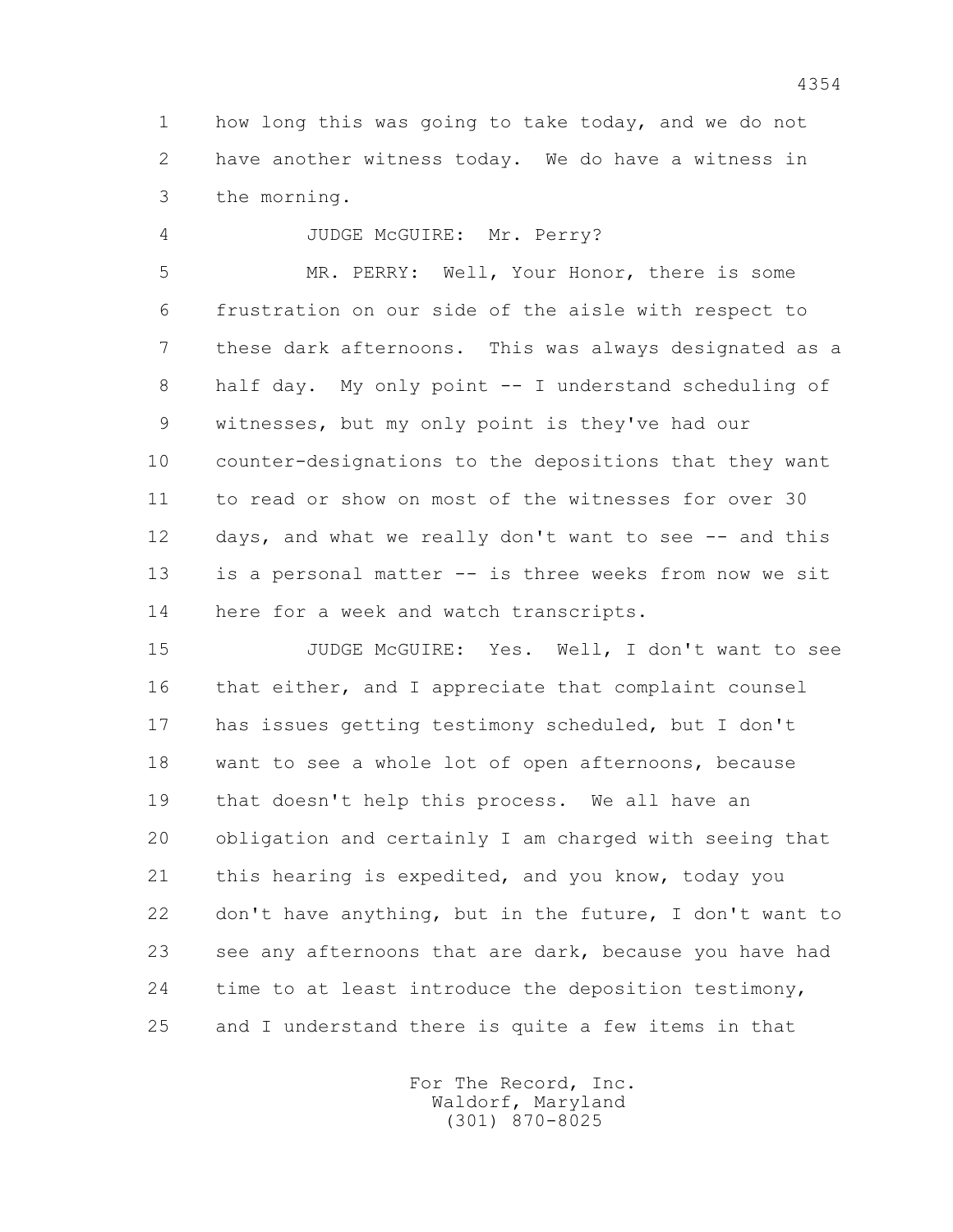1 regard that you intend to put on, so I would expect 2 complaint counsel in the future to be prepared to offer 3 that type of testimony in those hours that are 4 otherwise open so we can expedite this proceeding.

 5 MR. ROYALL: We understand that, Your Honor, 6 and we appreciate that, and I can assure  $-- I'm$  not 7 personally involved, I don't know if anyone in the 8 courtroom is involved in the work that's going on with 9 the depositions, but I can assure you that we are 10 working our hardest to try to prepare those, to deal 11 with objections and to deal with other issues that have 12 been raised so we can fill any free time with the 13 depositions.

 14 JUDGE McGUIRE: Well, I think the Court has 15 made its impressions known, so I don't anticipate 16 having to comment on this again in the future in this 17 proceeding.

 18 Having said that, can you tell me what's on tap 19 then for Friday?

 20 MR. ROYALL: I believe that Mr. Peisl or Dr. 21 Peisl, I'm not sure which, is testifying tomorrow 22 morning.

 23 JUDGE McGUIRE: And how much time do you 24 anticipate his being on the stand?

25 MR. ROYALL: Do you know the answer to that?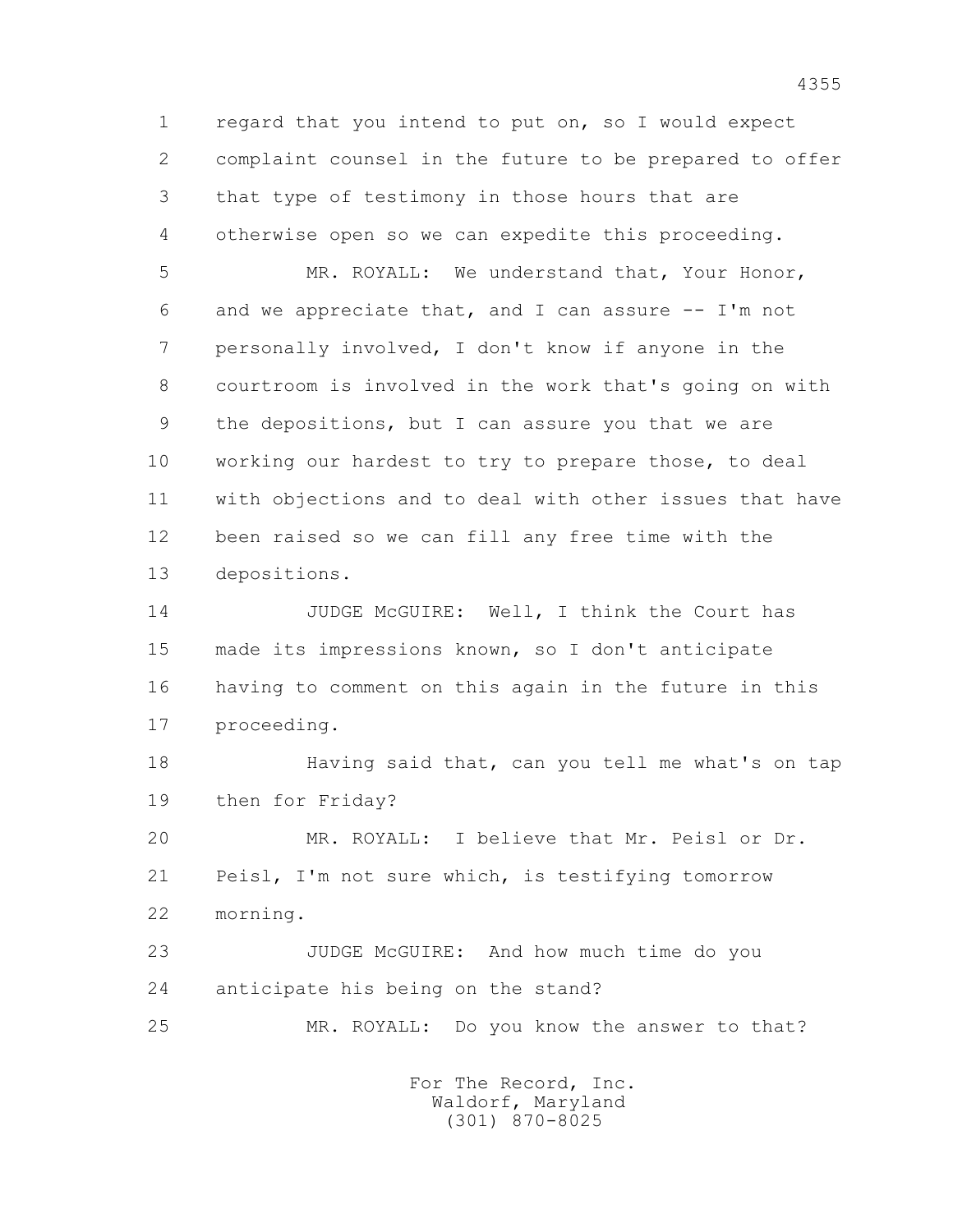1 MR. CATT: I have been slightly involved in 2 that. I do anticipate it's going to go longer than 3 this did this morning. I'm not certain that it is 4 actually going to go all day tomorrow, though. I 5 can -- I'll go back directly to see if I can get more 6 information and see what we can do about getting 7 deposition testimony prepared.

 8 MR. PERRY: And we would anticipate examining 9 Mr. or Dr. Peisl for about the same amount of time that 10 they examine him, so I just don't know how much that 11 will be, because they don't know.

12 JUDGE McGUIRE: Okay. Well, you know, if we -- 13 as a rule, if we adjourn at 3:30 or 4:00, then, you 14 know, that's -- I'm not going to complain about that, 15 but I don't want to adjourn at 1:30 and still have 16 another three or four hours that we could be hearing 17 some type of testimony, because as we know I think when 18 we first started out in this hearing, it was estimated 19 it would go nine weeks, and now we're -- I've been 20 advised it's going to go it looks like 12 weeks, so at 21 least through the end of July, as I've been advised, 22 and at some point we may be into August. So, obviously 23 we all have an interest in getting this thing resolved. 24 MR. PERRY: Your Honor, on this side of the 25 aisle, we have said August is a dirty word. We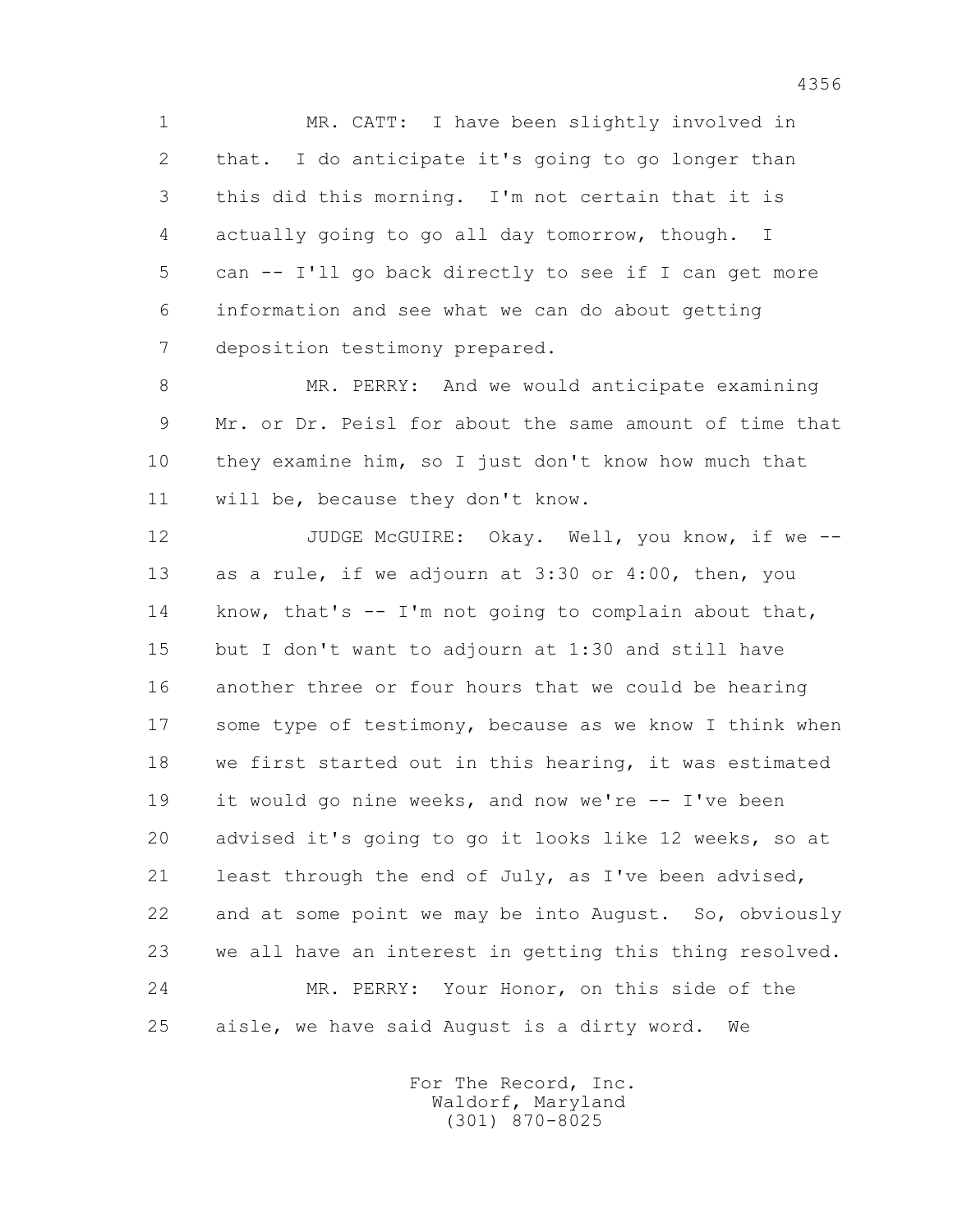1 really --

 2 JUDGE McGUIRE: Okay, well, I'm glad to hear 3 that. I think it should be a dirty word. So, you 4 know, I hope everyone is clear now. And that's going 5 to apply to the other side as well when it comes time, 6 you know, for your case in chief. 7 So, having cautioned the parties on that, this 8 hearing is adjourned, and we'll convene in the morning 9 at 9:30 a.m. 10 MR. ROYALL: Thank you, Your Honor. 11 MR. CATT: Thank you, Your Honor. 12 MR. PERRY: Thank you. 13 (Whereupon, at 11:15 a.m., the hearing was 14 adjourned.) 15 16 17 18 19 20 21 22 23 24 25